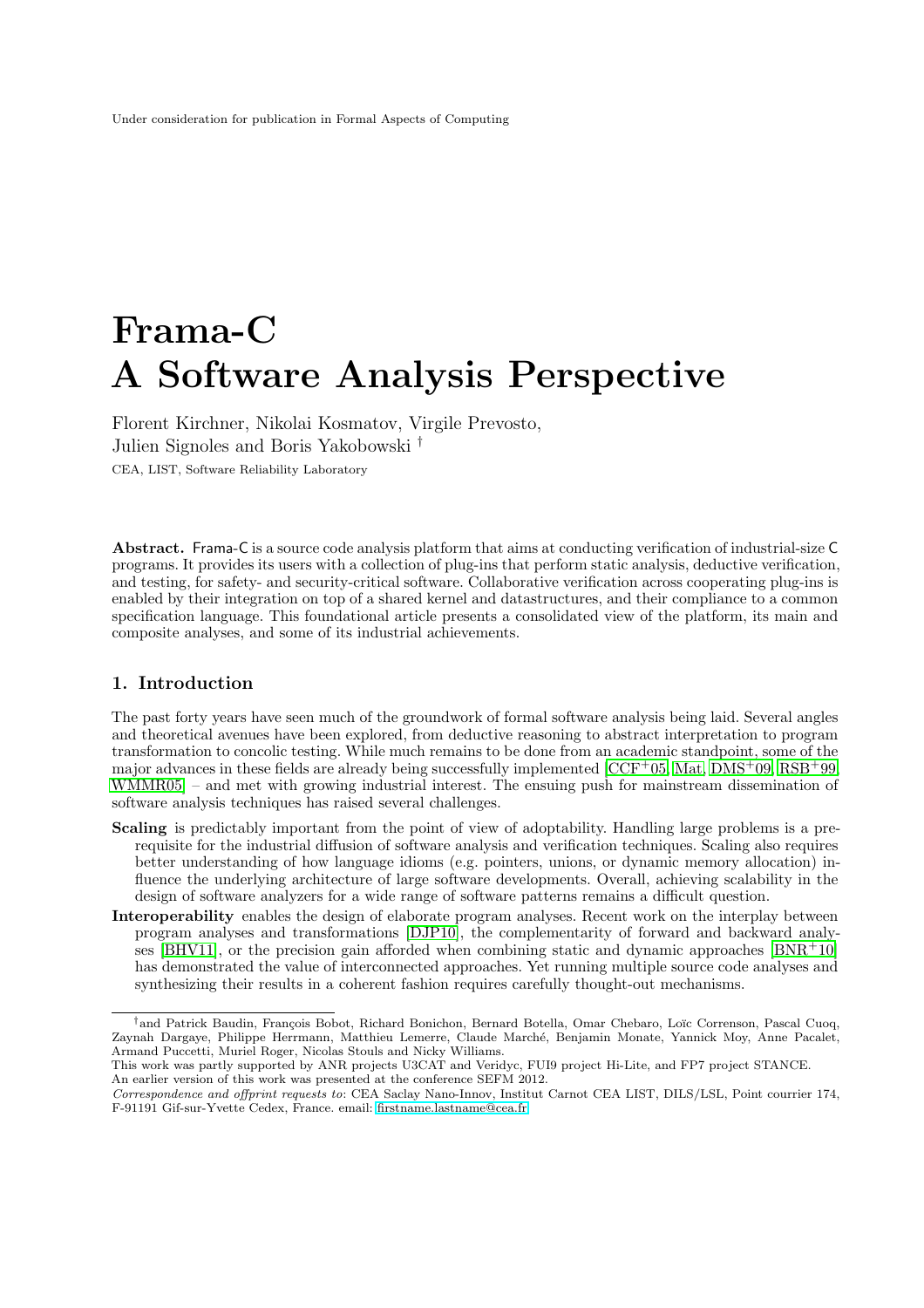| Plug-in     | Short description                            | Section        |
|-------------|----------------------------------------------|----------------|
| Value       | abstract interpretation based value analysis | $\overline{4}$ |
| WP          | deductive verification                       | 5              |
| PathCrawler | concolic test generation                     | 6              |
| E-ACSL      | runtime assertion checking                   | 7              |
| Aoraï       | temporal specification                       | 8              |
| Mthread     | analysis of concurrent code                  | 9              |
| Inout       | function inputs and outputs                  | 10.1           |
| From        | functional dependencies                      | 10.1           |
| <b>PDG</b>  | program dependency graph                     | 10.1           |
| Scope       | data dependencies                            | 10.1           |
| Slicing     | dependency-based program slicing             | 10.1           |
| Sante       | combined static/dynamic analysis             | 10.2           |

<span id="page-1-0"></span>Fig. 1. Main Frama-C analyzers

Soundness is a strong differentiator for formal approaches. By using tools that *over-approximate* all program behaviors, users are assured that none of the errors they are looking for remain undetected. This guarantee stands in stark contrast with the bug-finding capabilities of heuristic analyzers, and is paramount in the evaluation of critical software. But the design and implementation costs of such high-integrity solutions are hard to expend.

The Frama-C software analysis platform provides a collection of scalable, interoperable, and sound software analyses for the industrial analysis of ISO C99 source code. The platform is based on a common kernel, which hosts analyzers as collaborating plug-ins and uses the ACSL formal specification language as a lingua franca. Frama-C includes plug-ins based on abstract interpretation, deductive verification, and dynamic analysis; and a series of derived plug-ins which build elaborate analyses upon the former. In addition, the extensibility of the overall platform, and its open-source licensing, have fostered the development of an ecosystem of independent third-party plug-ins. The Frama-C plug-ins presented in this paper are listed in Fig. [1.](#page-1-0)

This article is intended as a foundational reference to the kernel (Section [3\)](#page-2-0) and Frama-C's main analyses. Sections [4,](#page-6-0) [5,](#page-14-0) and [9](#page-23-0) present static program verification plug-ins, based on abstract interpretation and deductive verification. Plug-ins using dynamic analysis are described in Sections [6](#page-16-0) and [7.](#page-17-0) Frama-C's temporal specifications verification plug-in is depicted in Section [8.](#page-19-0) Finally, Section [10](#page-28-1) outlines various plug-ins that combine the results of previously introduced analyzers.

# 2. Related Work

Combining analysis techniques (in particular static and dynamic ones) is a quite recent but not new idea [\[EMN12\]](#page-33-2). However, there are very few frameworks that aim at being easily extended and at tightly integrating various program analysis techniques around a common logic language such as ACSL. Notably, the Clang Static Analyzer [\[Cla\]](#page-33-3) is built on top of the Clang/LLVM architecture to check various issues in C, C++ or Objective-C code. As with many LLVM-related projects, it is meant to be extensible so that users can add specific checks. However, its scope is much more limited than Frama-C. Indeed, its main aim is to issue meaningful warnings during compilation with Clang, not to provide an exhaustive verification of the absence of runtime error or of the functional properties of the program.

Considering other programming languages, Spark2014 [\[CKM12,](#page-33-4)  $DEL+14$ ,  $KCC+14$ ] is a subset of Ada which comes with a specification language and allows the user to mix deductive verification and testing: some functions may be tested while some others may be proved. However this framework does not provide any extensible mechanism to add new custom analyzers. Why and its successor Why3 [\[Fil03,](#page-34-2) [FP13\]](#page-34-3) propose another approach by offering a language dedicated to deductive verification using Hoare logic. This can then be used as an intermediate language for program verification by translating original code into Why, sharing the same back-end for several programming languages. This is in particular used by Spark2014, the Jessie plug-in [\[MM12\]](#page-34-4) of Frama-C and the Krakatoa [\[FM07\]](#page-34-5) platform to prove Ada, C and Java programs respectively. Why and Why3 specifically target deductive verification though, and are not aimed at providing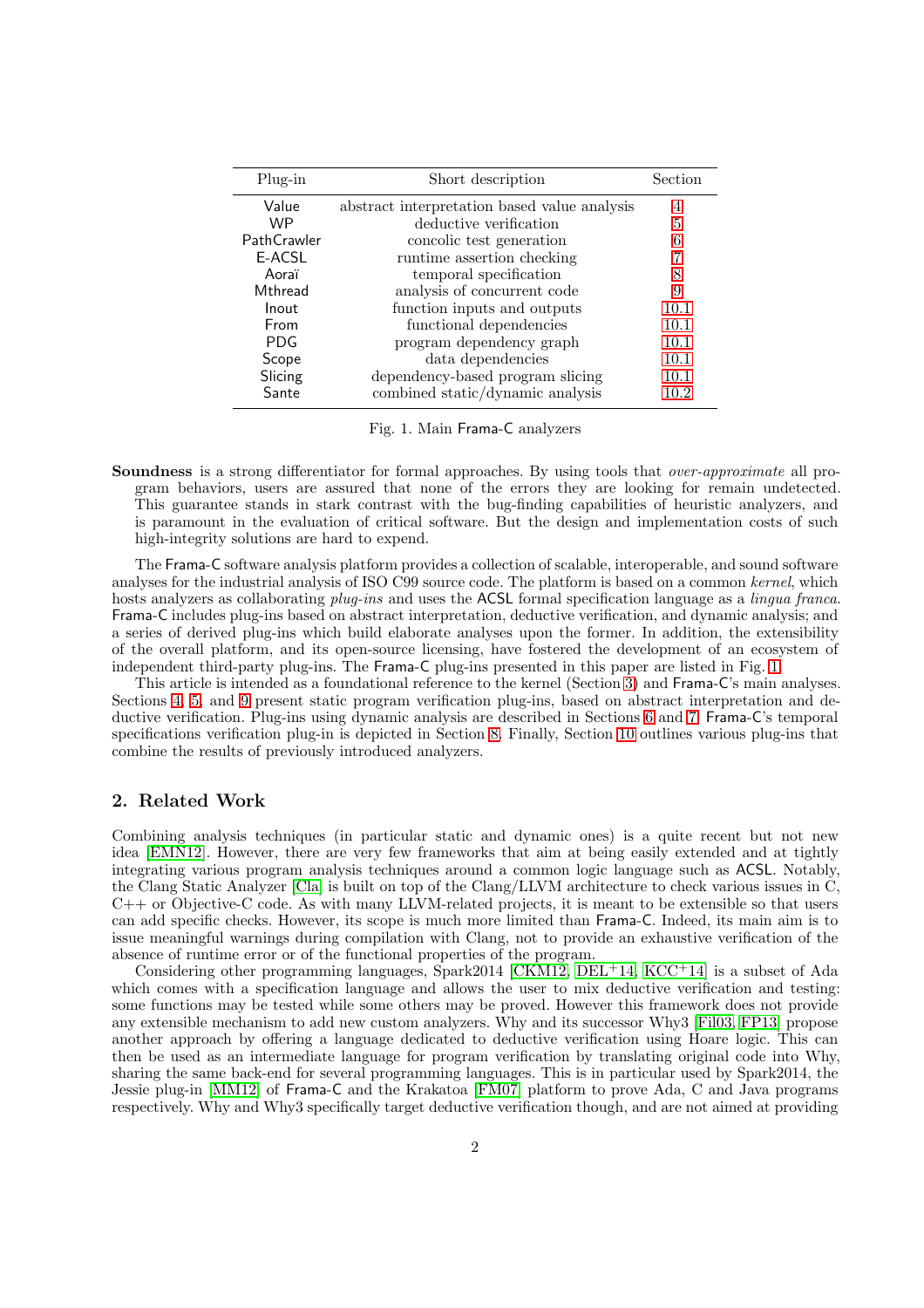support for other analysis techniques. This is also the case for the Boogie intermediate language  $[BCD+06]$ that is used as back-end for verifying programs written in Spec#, C, Dafny or Chalice.

When it comes to verification, Rushby's evidential tool bus [\[Rus05,](#page-35-2) [CHOS13\]](#page-33-6) offers an interesting approach to let different tools collaborate for a given verification task. It is based on a client/server architecture, where each server indicates which tasks it can handle, while clients make verification requests that have to be decomposed in elementary tasks using various strategies. Communication is based on Datalog predicates. The evidential tool bus is a very generic framework and can thus accommodate a very broad set of tools. On the other hand, the bus in itself does not know anything about the C language. Hence, it cannot provide directly the same level of coupling that is offered by Frama-C (although this could be achieved by defining an appropriate library of predicates). On the other hand, Frama-C could very well be integrated in an evidential tool bus that would be used to verify larger systems composed of other parts than simply C code.

Very few tools tackle the goal of formally verifying a program by combining different techniques in a consistent way. Heintze at al. [\[HJV00\]](#page-34-6) proposes a framework by equational reasoning to combine an abstract interpreter with a deductive verification tool to enhance verification of user assertions. As Frama-C, it does not depend on specific analyzers and is correct modulo analyzer's correctness. However, instead of focusing on merging analyzer's results, it implements a new analyzer which operates on the results of the analyzers which it is based on. More recently, the Eve verification environment for Eiffel programs combines a deductive verification tool and a testing tool in order to make software verification practical and usable [\[TFNM11\]](#page-35-3). Eve reports the separated results obtained from this tool. Since tools which Eve is based upon are not supposed to be correct, Eve computes a so-called correctness score for each property. This score is a metrics indicating a level of confidence in its correctness. That is quite different from our approach where we suppose that analyzers are correct but can use other properties as hypotheses to build a proof.

In many cases, combined verification tools were developed starting from separate analyzers that were not specifically designed for collaboration with each other. Daikon [\[EPG](#page-33-7)<sup>+</sup>07] uses dynamic analysis to detect likely invariants. Check'n'Crash [\[SC07\]](#page-35-4) applies first static analysis that reports alarms using intraprocedural weakest-precondition computation, then random test generation tries to confirm the bugs. DSD Crasher  $\left[SC07\right]$  applies Daikon  $\left[EPG^+07\right]$  to infer likely invariants by dynamic analysis before the static analysis step of Check'n'Crash to reduce the rate of false alarms.

In the implementation of Check'n'Crash and DSD Crasher, the authors use independent open-source tools: ESC/Java [\[CK04\]](#page-33-8) (developed by Compaq Systems Research Center) for static analysis, JCrasher [\[CS04\]](#page-33-9) (developed by Georgia Institute of Technology) for dynamic analysis and Daikon  $[EPG+07]$  (developed by MIT Computer Science and Artificial Intelligence Lab) to detect likely invariants. They adapt each tool in order to communicate with the others. Moreover, enhancements of some components are necessary (like providing JML annotations to Daikon components) as described by the authors in [\[CS06\]](#page-33-10).

Synergy [\[GHK](#page-34-7)<sup>+</sup>06] and BLAST [\[BHJM07\]](#page-32-4) combine testing and partition refinement for property checking. The algorithm DASH [\[BNR](#page-32-2)<sup>+</sup>10], initially called Synergy, is implemented in the Yogi tool [\[GdHN](#page-34-8)<sup>+</sup>08]. Yogi uses independent tools SLAM and DART for static and dynamic analysis respectively, both developed by Microsoft.

Easy tool integration is an important advantage of the Frama-C plugin architecture, where analyses can communicate via well-defined interfaces. Developers do not even need to modify the combined tool if one of the components is modified or upgraded (unless the interface is modified).

Other individual software analysis tools related to separate Frama-C analyzers are also cited in the following sections.

# <span id="page-2-0"></span>3. The Platform Kernel

## <span id="page-2-1"></span>3.1. Architecture

The Frama-C platform is written in OCaml [\[LDF](#page-34-9)<sup>+</sup>13], a functional language whose features are very interesting for implementing program analyzers [\[CSB](#page-33-11)<sup>+</sup>09]. Fig. [2](#page-3-0) shows a functional view of the Frama-C plug-in-oriented architecture ( $\dot{a}$  la Eclipse) whose kernel is based on a modified version of CIL [\[NMRW02\]](#page-35-5). CIL is a front-end for C that parses ISO C99 programs into a normalized representation. For instance, loop constructs (for, while, do ... while) are given a single normalized form, normalized expressions have no side-effects, etc. Frama-C extends CIL to support dedicated source code annotations expressed in ACSL (see Section [3.2\)](#page-3-1). This modified CIL front-end produces the  $C + ACSL$  abstract syntax tree (AST), an ab-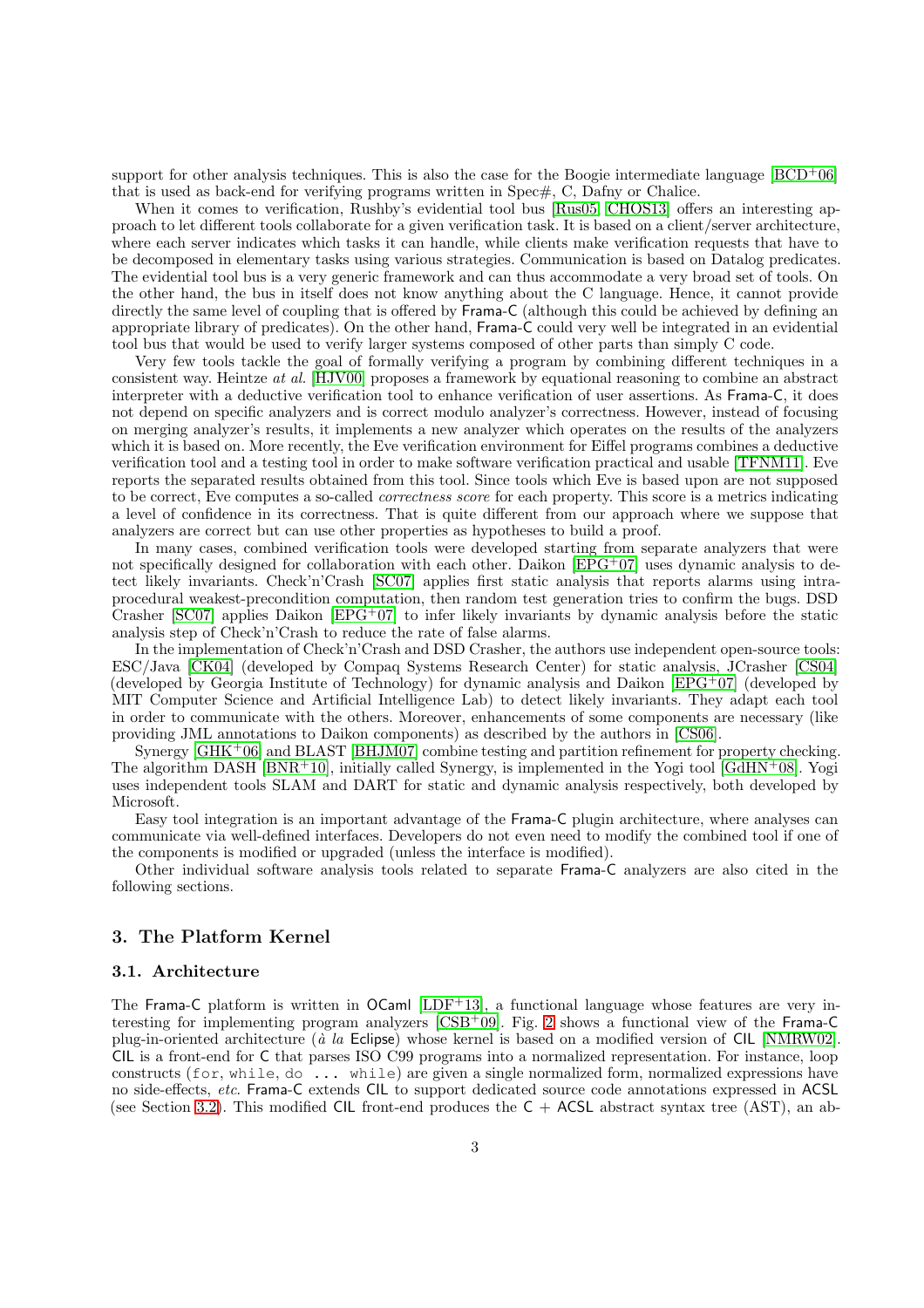

<span id="page-3-0"></span>Fig. 2. Frama-C's functional view

stract view of the program shared among all analyzers. This AST takes into account machine-dependent parameters (size of integral types, endianness, etc.) which can easily be modified by the end-user.

In addition to the AST, the kernel provides several general services for helping plug-in development [\[SCP13\]](#page-35-6) and providing convenient features to Frama-C's end-user.

- Messages, source code and annotations are uniformly displayed.
- Parameters and command line options are homogeneously handled.
- A journal of user actions can be synthesized and replayed afterwards, a useful feature in debugging and qualification contexts [\[Sig14\]](#page-35-7).
- A safe serialization mechanism [\[CDS11\]](#page-33-12) allows the user to save results of analyses and reload them later.
- Projects, presented in Section [3.3,](#page-5-0) isolate unrelated program representations, and guarantee the integrity of analyses.
- Consistency mechanisms control the collaboration between analyzers (Section [3.4\)](#page-5-1).
- A visitor mechanism, partly inherited from CIL, facilitates crawling through the AST and writing code transformation plug-ins.

Analyzers are developed as separate plug-ins on top of the kernel. Plug-ins are dynamically linked against the kernel to offer new analyses, or to modify existing ones. Any plug-in can register new services in a plug-in database stored in the kernel, thereby making these services available to all plug-ins.

## <span id="page-3-1"></span>3.2. ACSL

Functional properties of C programs can be expressed within Frama-C as ACSL annotations [\[BFH](#page-32-5)<sup>+</sup>13]. ACSL, the ANSI/ISO C Specification Language, is a formal specification language inspired by Java's JML [ $\text{BCC}^+$ 05], both being based on the notion of function contract introduced by Eiffel [\[Mey97\]](#page-34-10). In its most basic form, the specification (or contract) of a function states the pre-conditions it **requires** from its caller and the postconditions it **ensures** when returning. Among these post-conditions, one kind of clause plays a particular role by saying which memory locations the function **assigns**, i.e. which locations might have a different value between the pre- and the post-state. Conversely, any memory location not mentioned in this clause is supposed to be left unmodified by the function.

Annotations are written in first-order logic, and it is possible to define custom functions and predicates for use in annotations together with ACSL built-ins. Indeed, ACSL features its own functions and predicates to describe memory states. However, it does not introduce any notion beyond the C standard, leaving each plug-in free to perform its own abstractions over the concrete memory layout.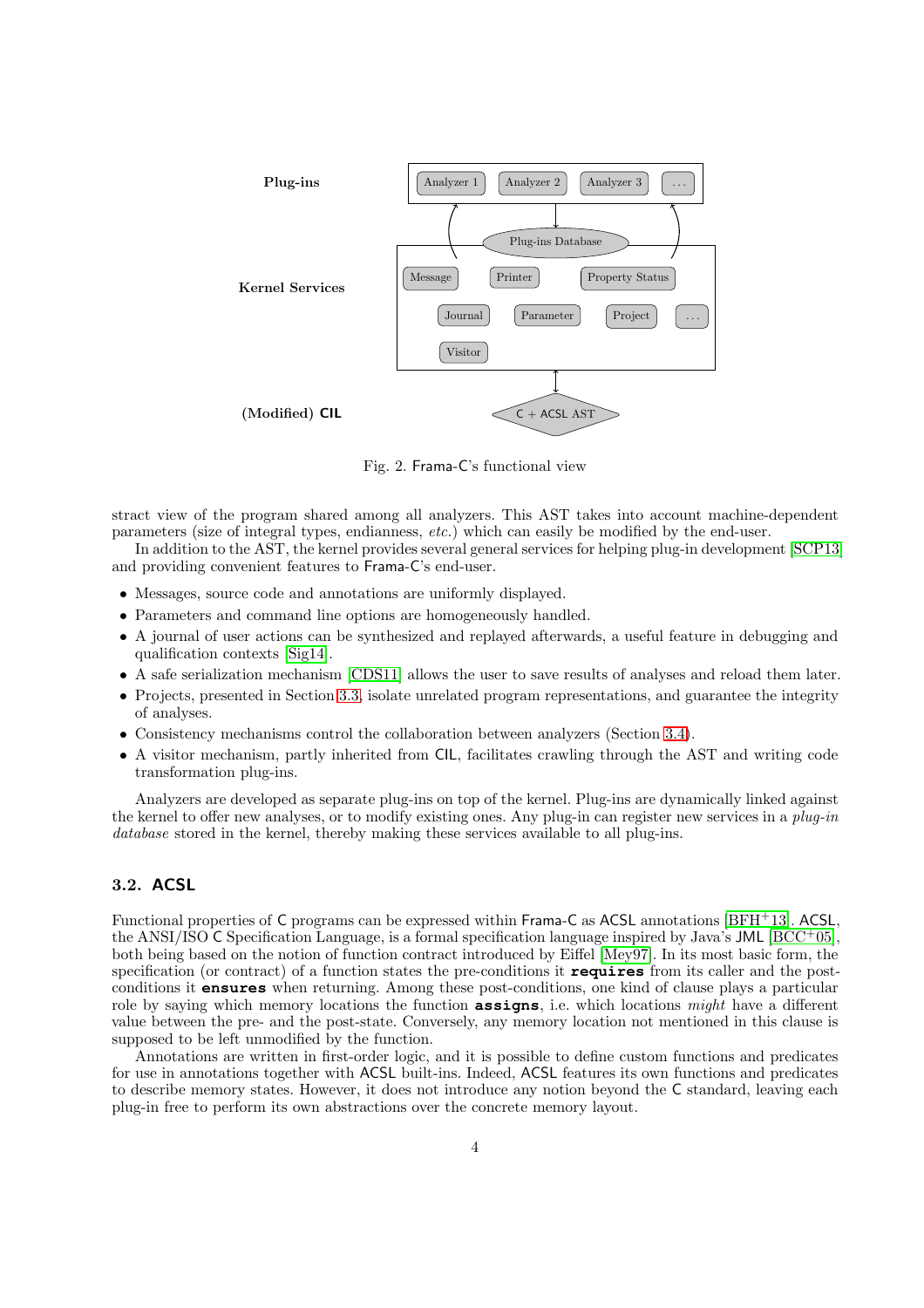```
1 / * @ requires \valid(a) & & \valid(b);<br>
requires \separated(a,b);
       requires \separated(a,b);
3 assigns *a, *b;
ensures \stara == \at(\starb,Pre) && \starb == \at(\stara,Pre);
  +/
6 void swap(int* a, int* b);
```
<span id="page-4-0"></span>Fig. 3. Example of ACSL specification

```
1 /*@ behavior not_null:
2 assumes a!=\null && b!= \null;
3 requires \valid(a) && \valid(b);
4 requires \separated(a,b);
5 assigns *a, *b;
6 ensures *a == \det(*b, Pre) && *b == \det(*a, Pre);
7
      8 behavior null:
9 assumes a == \null || b == \null;
10 assigns \nothing;
11
12 complete behaviors;
13 disjoint behaviors;
14 \times15 void swap_or_null(int* a, int* b);
```
<span id="page-4-1"></span>Fig. 4. Example of ACSL behavior

For instance, Fig. [3](#page-4-0) provides a formal ACSL specification for a swap function. Informally, swap is supposed to exchange the content of two (valid) pointer cells given as argument.

The first pre-condition states that the two arguments must be valid **int** pointers, i.e. that dereferencing a or b will not produce a run-time error. In addition, the second pre-condition asks that the two locations do not overlap. **\valid** and **\separated** are two built-in ACSL predicates.

The **assigns** clause states that only the locations pointed to by a and b might be modified by a call to swap; any other memory location is untouched. Finally, the post-condition says that at the end of the function,  $\star$  a contains the value that was in  $\star$ b in the pre-state, and *vice versa*.

Function contracts can also be structured into **behavior**s. In addition to the clauses described above, a **behavior** can be guarded by **assumes** clauses, which specify under which conditions the **behavior** is activated. This provides a convenient way to distinguish various cases under which the function can be called. Behaviors do not need to be either **complete** (at least one behavior is active for any given call) or **disjoint** (there is at most one behavior active for a given call), but this can be stipulated with the appropriate clauses in order to check that the specification is correct in this respect. As an example, Fig. [4](#page-4-1) presents the specification of a function swap\_or\_null similar to swap except that it will attempt to swap contents only when both pointers are non-null. This corresponds to the **behavior** not\_null, in which case the function expects to have valid (in C a non-null pointer is not necessarily valid) and separated pointers and will act as above. On the other hand, in the null case, the function does nothing: at least one pointer is null, so the values cannot be swapped. We are always in exactly one of these two cases, so null and not\_null are clearly complete and disjoint.

In addition to function specifications, ACSL offers the possibility of writing annotations in the code, in the form of **assert**ions, properties that must be true at a given point, or **loop invariant**s, properties that are true for each loop step. More precisely, a loop invariant is associated to a **for**, **while**, or **do** ... **while** loop. It must hold when arriving at the loop entry for the first time, and must be preserved by a loop step. That is, if we enter the loop body in a state that verifies the invariant, then the invariant must hold at the end of the block – except if we exit from the block through **goto**, **break** or **continue**. With these two properties, we can then prove by induction that the invariant is true for any number of loop steps (including 0). As with **assigns** clauses in function contracts, **loop assigns** clauses are a particular case of invariant that state which memory locations might have been modified since the beginning of the loop (implicitly stating that all other locations are not modified by the loop). Loop invariants are required for deductive verification (see Section [5\)](#page-14-0).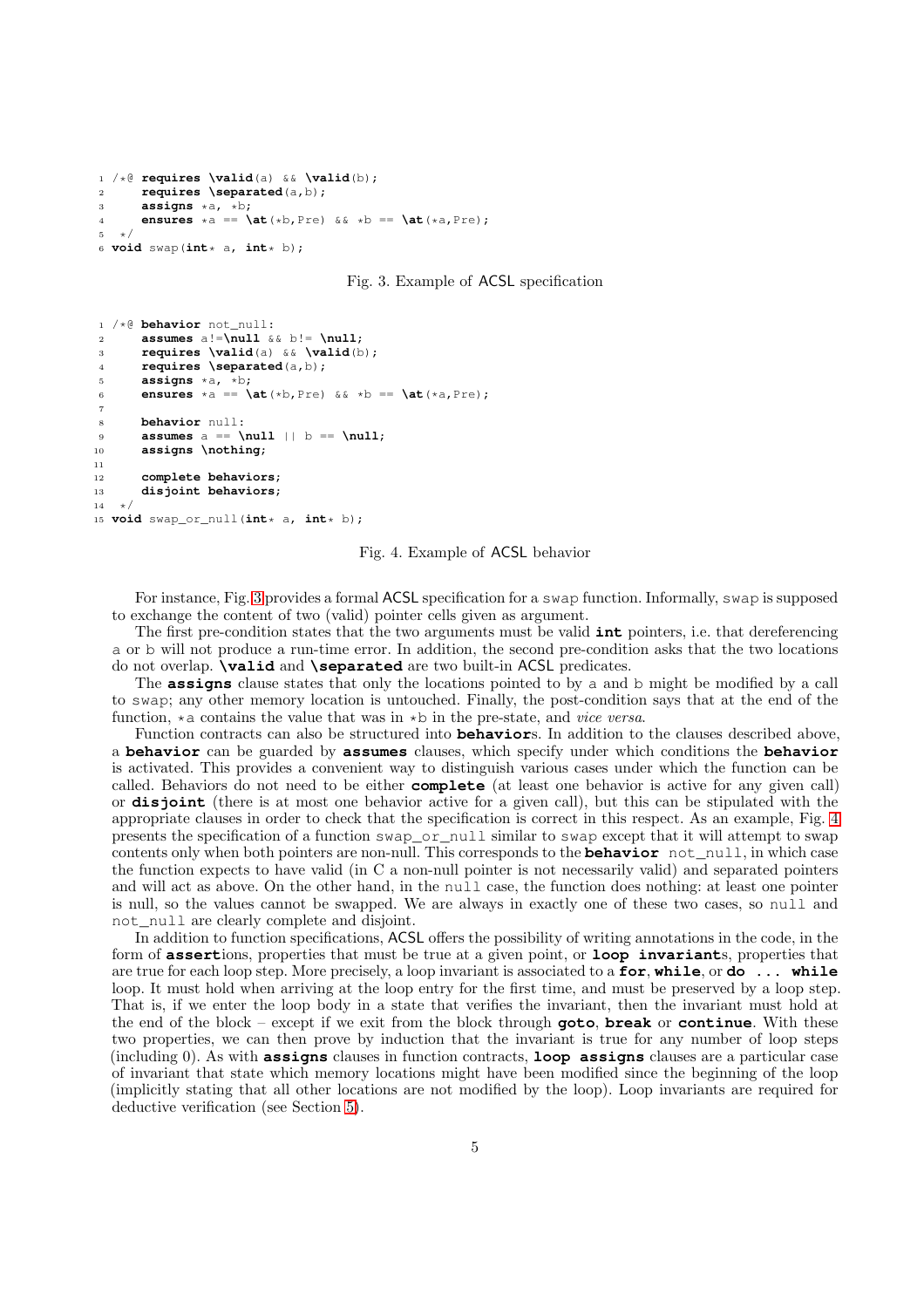```
1 int a[10];
2 /*@ loop invariant 0 <= i <= 10;
\frac{1}{3} loop invariant \forall integer j; 0 \leq j \leq i \implies a[j] == j;4 loop assigns i, a[0 .. i-1];
5 \times6 for (int i = 0; i < 10; i++) a[i] = i;
```
#### <span id="page-5-2"></span>Fig. 5. Example of loop annotated with ACSL invariants

As an example, Fig. [5](#page-5-2) presents a simple **for** loop initializing the elements of an array, together with its associated invariants. The first invariant specifies the bounds of the index of the loop. Note that the invariant uses  $i \leq 10$ , while the test in the code is  $i \leq 10$ . Indeed, the invariant must be preserved by any step of the loop, including the last one, in which i is equal to 10 at the end of the step.

The second invariant states that the  $i-1$  first cells of the array have been initialized. It is true before entering the loop, as there is no  $\dot{\gamma}$  such that  $0 \leq \dot{\gamma} \leq 0$ , so the implication is trivially true. Then, if we suppose that the invariant holds at the beginning of a loop step, the step will initialize cell i and increment i, so that the invariant is still true af the end of the step.

Similarly, the **loop assigns** clause indicates that the loop has potentially modified i and the first  $i-1$ cells of the array. Namely, this is true when entering the loop (nothing has been modified), and if we suppose that only i and the beginning of the array has been assigned, the next loop step also assigns i and the i<sup>th</sup> cell, again making the invariant true at the end of the step.

Loop invariants are not concerned with termination. Instead, termination can be ensured through the special clause **loop variant**. It requires an integer expression that strictly decreases during a loop step, while remaining positive each time the loop enters a new iteration. When both these conditions are met, we know that the loop can only be taken a finite number of times. An example of variant for the loop in Fig. [5](#page-5-2) would be the following:

## **loop variant** 10 - i;

Each plug-in can provide a validity status to any ACSL property and/or generate ACSL annotations. This lets ACSL annotations play an important role in the communication between plug-ins, as explained in Section [3.4.](#page-5-1)

#### <span id="page-5-0"></span>3.3. Projects

Frama-C allows a user to work on several programs in parallel thanks to the notion of project. A project consistently stores a program with all its required information, including results computed by analyzers and their parameters. Several projects may coexist in memory at the same time. A non-interference theorem guarantees project partitioning  $[\text{Sig09}]$ : any modification on a value of a project  $P$  does not impact a value of another project  $\mathcal{P}'$ .

Such a feature is of particular interest when a program transformer such as **E-ACSL** (Section [7\)](#page-17-0), Aoraï (Section [8\)](#page-19-0), or Slicing (Section [10.1\)](#page-28-0) is used. The result of the transformation is a fresh AST that coexists with the original one, making backtracking and comparisons easy. This is illustrated in Section [10.2.](#page-29-0) Another use of projects is to process the same program in different ways – for instance with different analysis parameters.

#### <span id="page-5-1"></span>3.4. Collaborations across analyzers

In Frama-C, analyzers can interoperate in two different ways: either *sequentially*, by chaining analysis results to perform complex operations; or in parallel, by combining partial analysis results into a full program verification. The former consists in using the results of an analyzer as input to another one thanks to the plug-in database stored by the Frama-C kernel. Refer to Section [10.1](#page-28-0) for an illustration of a sequential analysis.

The parallel collaboration of analyzers consists in verifying a program by heterogeneous means. ACSL is used to this end as a collaborative language: plug-ins generate program annotations, which are then validated by other plug-ins. Partial results coming from various plug-ins are integrated by the kernel to provide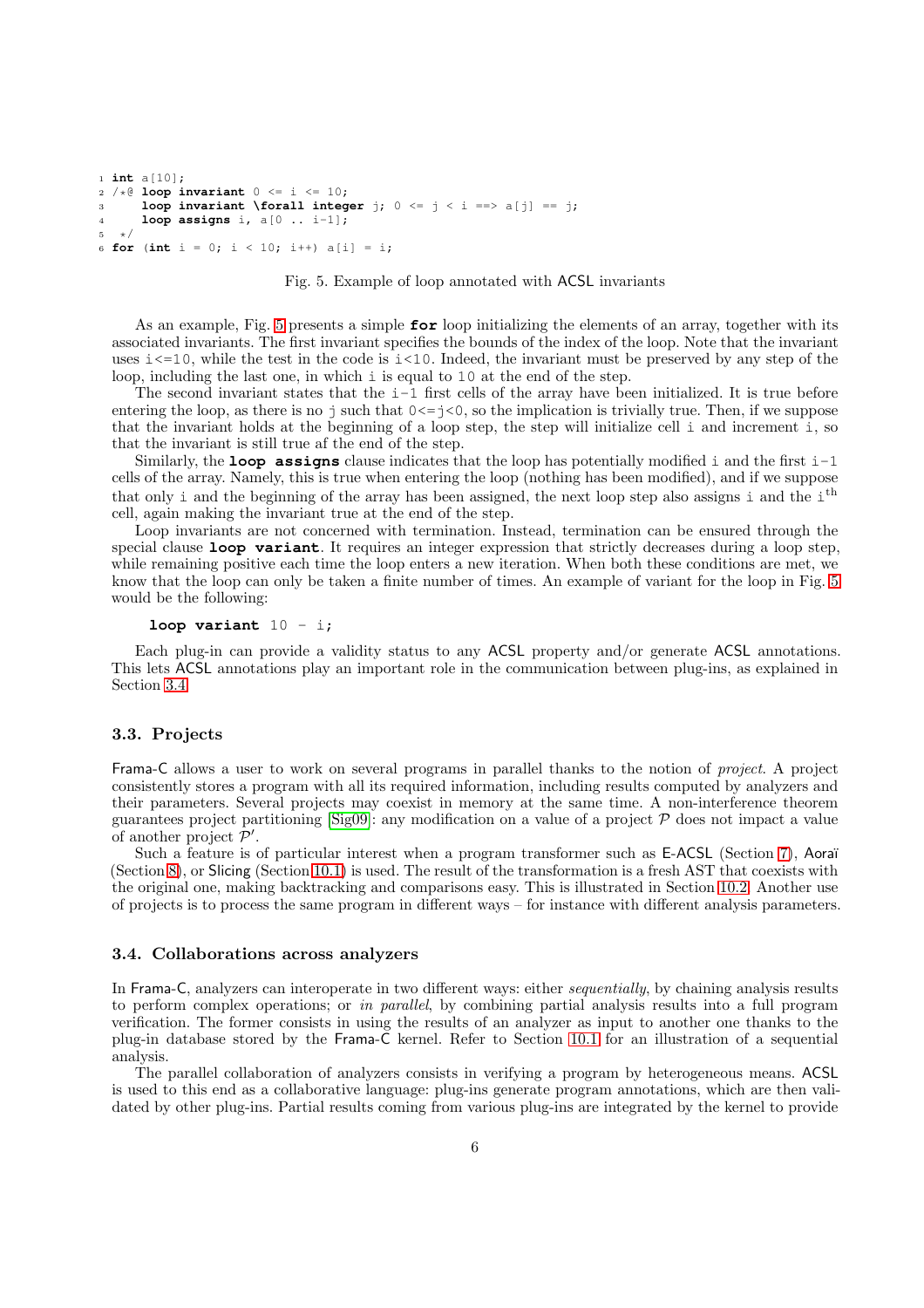a consolidated status of the validity of all ACSL properties. For instance, when the Value plug-in (Section [4\)](#page-6-0) is unable to ensure the validity of a pointer p, it emits an unproved ACSL annotation **assert \valid**(p). ACSL's blocking semantics states that an execution trace leading to an invalid property stops its execution (see [\[GGJK08,](#page-34-11) [HMM12,](#page-34-12) [CS12\]](#page-33-13)). Thus, Value can assume that p is valid from this program point onwards, since the execution can only continue if the **assert** is valid. The WP plug-in (Section [5\)](#page-14-0) may later be used to prove this hypothesis, or it can be checked at runtime by leveraging the E-ACSL plug-in (Section [7\)](#page-17-0). The kernel automatically computes the validity status of each program property from the information provided by all analyzers and ensures the correctness of the entire verification process. For that, plug-ins can set the local validity status of an ACSL property, together with its set of *dependencies*. Those dependencies can be:

- other ACSL properties that are assumed to be true;
- the reachability of a statement;
- some parameters of the plug-in that set a hypothesis over the memory state of the program.

With this information, the kernel can then compute a *consolidated* validity status for each ACSL property. [\[CS12\]](#page-33-13) presents the algorithm that is used for that purpose. Its main correctness property can be stated as:  $\ddot{a}$  if the consolidated status of a property is computed as valid [resp. invalid] by the kernel, then the property is valid [resp. invalid] with respect to ACSL semantics". This algorithm is also complete: "if a property is proven valid [resp. invalid] by at least one analyzer, then its computed consolidated status is valid [resp. invalid] as soon as one other analyzer does not prove the contrary, in which case the special status 'inconsistent' is computed."<sup>1</sup>

# <span id="page-6-0"></span>4. Abstract Interpretation

The Value plug-in [\[CYP13\]](#page-33-14), (short for Value Analysis) is a forward dataflow analysis based on the principles of abstract interpretation [\[CC77\]](#page-32-7), which performs whole-program analyses. For each instruction of the program, the information inferred by the plug-in are twofold:

- 1. A flag indicating the possibility that the execution of the instruction may fail at runtime or at least invoke an undefined behavior. In this case, an *alarm* (see Section [4.2\)](#page-12-0) is emitted, to warn the user that the program may be incorrect.
- 2. For each memory location, an over-approximation of the values it may contain. All the executions of the instruction that are possible starting from the function chosen as the entry-point of the analysis are taken into account.

Abstract interpretation links a concrete semantics, typically the set of all possible executions of a program, in all possible execution environments, to a more coarse-grained, abstract one. Any transformation in the concrete semantics must have an abstract counterpart that captures all possible outcomes of the concrete operation. This ensures that the abstract semantics is a sound approximation of the runtime behavior of the program, and guarantees the correctness of the information inferred by Value.

Value, and abstract interpreters in general, proceed by symbolic execution of the program, translating all operations into the abstract semantics. When several execution paths are possible,  $e.g.$  when analyzing an **if** statement, the abstract interpreter explores all branches, and takes the union of the results at the point where those branches join together (*e.g.* after the **if** statement).

Special care must be taken for loops, as this process is not guaranteed to terminate – except for very simple abstract domains, that usually cannot give any useful result on real programs. In abstract interpretation, termination of looping constructs is ensured by widening operations. Here, instead of simply taking the union of the previous results and the abstract state resulting from the current loop step, the interpreter uses an over-approximation (a wider state) of this union. This operation is designed so that it can only be called a finite number of times before reaching the widest abstract value ⊤. (The value ⊤ usually indicates that we do not know anything about the possible concrete states of the program, but abstract interpreters typically widen only the parts of their state that change from one iteration to the next, resulting in a controlled loss of precision.) This property of the widening operation ensures that the analysis will only go through the loop

<sup>&</sup>lt;sup>1</sup>If all the analyzers and axioms are correct, and all the implicit hypotheses which the analyzers are based on (about the memory model, etc.) are verified, inconsistency can not happen.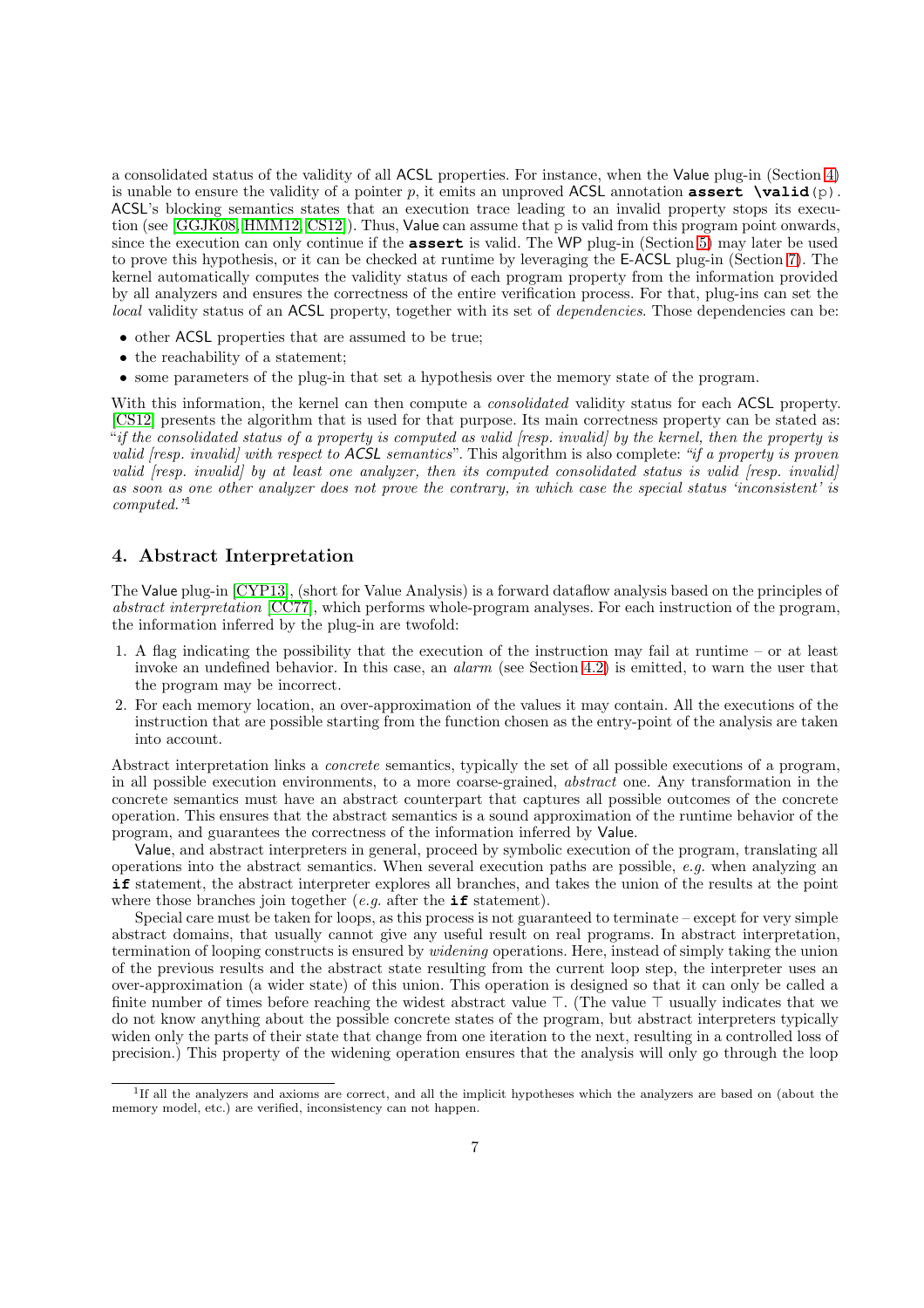```
1 int S=0;
2
3 int T[20];
 4
5 int main(void) {
 6 int i;
7 int *{\bf p} = \&T[0];<br>8 for {\bf f} = 0; {\bf f} <for (i = 0; i < 20; i++) {
9 S = S + i;10 \star p = S;<br>11 p++;p++;12 Frama_C_show_each_loop(S, i, p);
13 }
14 return S;
15 }
```
#### <span id="page-7-0"></span>Fig. 6. Example of program analyzed with Value

a finite number of times. The number of steps the operator can take before returning the most imprecise abstract value acts as a balance between the precision of the analysis and the time it takes to complete. In Value, the number of steps of analysis that may take place without any widening step is parameterized by the -wlevel option, and intermediate widening bounds can be added by the user. However, those two mechanisms are mostly superseded by the propagation of unjoined states (see Section [4.3\)](#page-12-1).

Function calls are handled by Value essentially through a symbolic inlining of the body of the function. This ensures that the analysis is fully context-sensitive, and permits maximal precision. The downside of this approach is a potentially high analysis time. If needed, the user can abstract overly complex functions by an ACSL contract, verified by hand or discharged with another analysis. In this case, the body of the function is skipped by Value. This also allows the analysis of recursive function, that cannot be handled through body inlining without endangering the termination of the analysis. Namely, Value currently rejects programs with recursive calls (that are seldom encountered in embedded code anyway).

We illustrate an analysis with the program presented in Fig. [6.](#page-7-0) Value is launched using the following command-line:

frama-c -val value\_example.c

The program stores the sum of the integers from  $0$  to i in the i<sup>th</sup> cell of T. In addition, we use the built-in Frama C show each to output the abstract values computed for its arguments each time the analysis reaches the call. The relevant parts of the output are shown in Fig. [7.](#page-8-0) As will be described in Section [4.1,](#page-8-1) Value abstracts integers with sets when there are few elements, and intervals otherwise. Pointers are modelled as pairs of a base address and an (integer) offset, computed in bytes. We use the default architecture proposed by Frama-C, namely x86-32, so that an **int** is 4 bytes long.

In the initial state, as mandated by the C standard, all global variables are initialized to 0. It is also possible to use the -lib-entry when the starting point of the analysis is not the main function of the program. In that case a custom, generic analysis context is generated, in which globals are not assumed to be 0-initialized.

In the first step of the loop, both S and i are still at 0, while p points at the first cell of T. The second step shows the union of the results seen so far at this program point. After some further steps, we start seeing the results of the widening operator: as S is always increasing, Value widen its contents, resulting in an interval with a quickly increasing upper bound. On the other hand, i is always known to be between 0 and 19, thanks to the test for exiting the loop. Value is also able to compute an upper bound for p, using a mechanism that will be explained in Section [4.2.](#page-12-0) Note that an additional piece of information is inferred automatically: the offset of p is always equal to 0 modulo 4, i.e. we are reading well-aligned **int**s.

The bound found for p is not sufficient to ensure that we can always read safely from p. Similarly, Value cannot show that we can add S and i without overflow (signed overflow is undefined by the C standard and thus treated as a potential error by Value). Conversely, the fact that the S+i computation cannot overflow is used to show that S and the elements of T are necessarily positive.

As it cannot guarantee that the corresponding operations are correct, the analyzer emits two *alarms* for the potential invalid read and signed overflow, according to the mechanism described in Section [4.2.](#page-12-0) In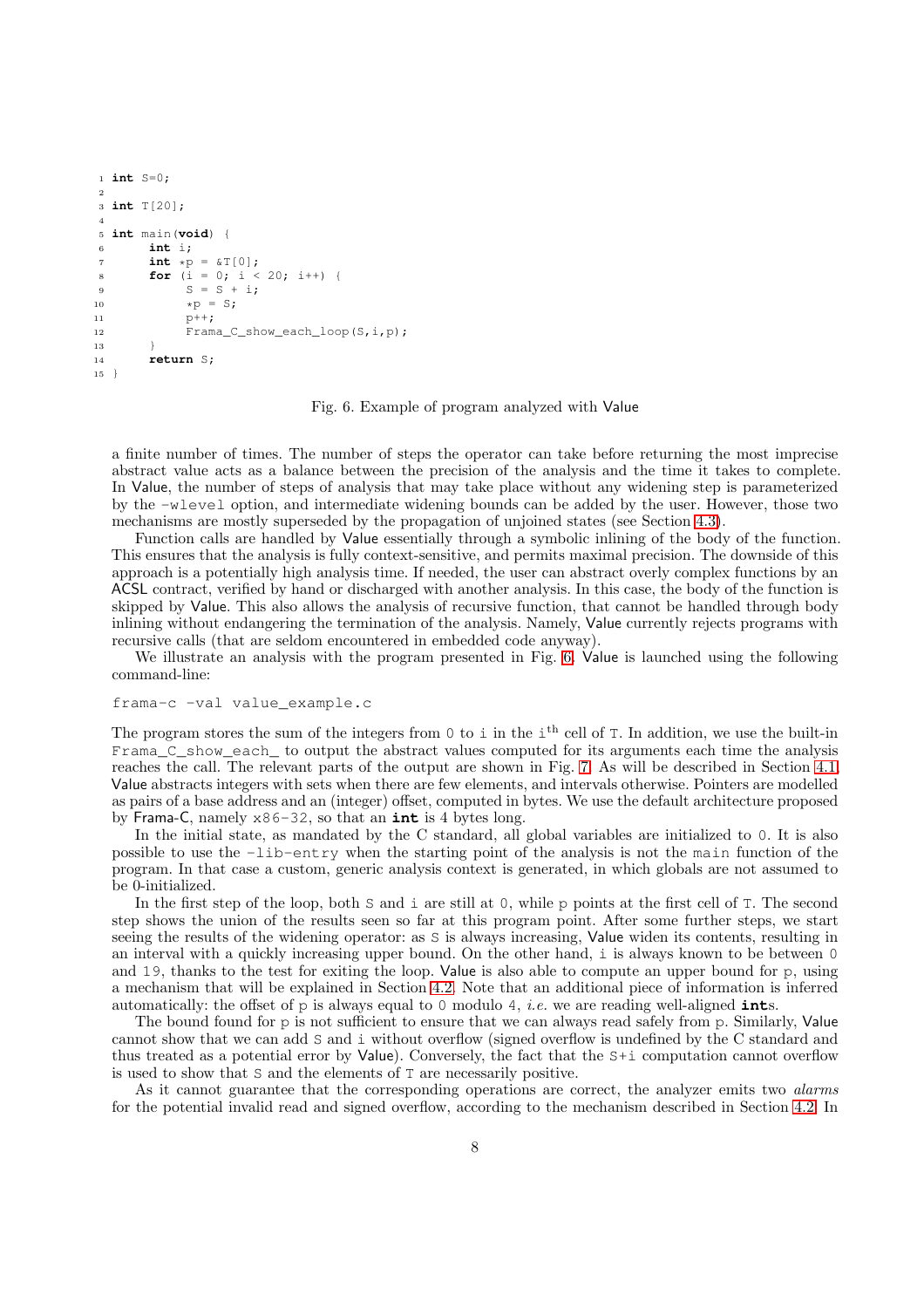```
[value] Values of globals at initialization
           S IN {0}
           T[0..19] IN {0}
[value] Called Frama_C_show_each_loop({0}, {0}, {{ &T + {4}} } })
[value] Called Frama_C_show_each_loop({0; 1}, {0; 1}, {{ \&T + {4; 8} }})
...
[value] Called Frama_C_show_each_loop([0..60],[0..19],
                                                        \{ {\mathfrak{c}} \subset {\mathfrak{x}} + {\mathfrak{c}} \times {\mathfrak{p}} \subset {\mathfrak{p}} \subset {\mathfrak{p}} \subset {\mathfrak{p}} \subset {\mathfrak{p}} \subset {\mathfrak{p}} \subset {\mathfrak{p}} \subset {\mathfrak{p}} \subset {\mathfrak{p}} \subset {\mathfrak{p}} \subset {\mathfrak{p}} \subset {\mathfrak{p}} \subset {\mathfrak{p}} \subset {\mathfrak{p}} \subset {\mathfrak{p}} \subset {\mathfrak{p}} \subset {\mathfrak{p}} \subset {\mathfrak{p}} \subset {\mathfrak{p}} \subset {\mathfrak{p}} \subset {\mathfrak{p}} \subset {\mathfrak[value] Called Frama_C_show_each_loop([0..79], [0..19], {{ &T + [4..36],0%4 }})
[value] Called Frama_C_show_each_loop([0..146], [0..19], {{ &T + [4..80],0%4 }})
value_example.c:10:[kernel] warning: out of bounds write. assert \valid(p);
[value] Called Frama_C_show_each_loop([0..165], [0..19], \{ \{ xT + [4..80], 0\4} \})
...
[value] Called Frama_C_show_each_loop([0..32805], [0..19], {{ &T + [4..80],0%4 }})
value_example.c:9:[kernel] warning: signed overflow. assert S+i <= 2147483647;
[value] Called Frama_C_show_each_loop([0..2147483647],[0..19],
                                                        {{ &T + [4..80],0%4 }})
[value] Recording results for main
[value] done for function main
[value] ====== VALUES COMPUTED ======
[value] Values at end of function main:
  S IN [0..2147483647]
  T[0..19] IN [0..2147483647]
  i IN {20}
  p IN {{ &T + [0..80],0%4 }}
```
<span id="page-8-0"></span>Fig. 7. Output of Value on the example

fact, these alarms are an example of false alarms, that are only due the over-approximations made by the analyzer, but cannot occur on any concrete execution. Reducing the number of false alarms (without missing real issues) is of course the goal of any correct abstract interpreter. Section [4.3](#page-12-1) will show how it is possible to increase the precision of Value, at the expense of the computation time, to make these alarms disappear.

## <span id="page-8-1"></span>4.1. Abstract domains

The domains currently used by Value to represent the abstract semantics of values and of the whole memory are described below.

Integer computations. Small sets of integers are represented as sets, whereas large sets are represented as intervals with congruence information [\[Gra91\]](#page-34-13). For instance,  $x \in [3..255]$ , 3%4 means that x is such that  $3 \leq x \leq 255$  and  $x \equiv 3 \mod 4$ . Another example is the offset for the pointer p of Fig. [6,](#page-7-0) which is guaranteed to be 32-bits aligned starting from &T[0], and less than 40.

Floating-point computations. The results of floating-point computations are represented as IEEE 754 [\[IEE08\]](#page-34-14) double-precision finite intervals. Operations on single-precision floats are stored as doubles, but are rounded as necessary. Obtaining infinities or NaN as results of floating-point computations is treated as an undesirable error. By default, Value considers that floating-points computations are handled in the same way on the target architecture than on the machine where the analysis takes place, with the same rounding mode, which is not supposed to be changed by the program itself. It is however possible to compute results that take into account all possible rounding modes, as well as the most common hardware deviations from IEEE 754 standard, such as the use of 80-bits registers for storing intermediate results on IA32 processors, or the fmadd instruction on PowerPC.

Pointers. To verify that invalid (e.g. out-of-bounds) array/pointer accesses cannot occur in the target program, Value assumes (and verifies) that the program does not purposely use buffer overflows to access neighboring variables [\[ISO07,](#page-34-15) §6.5.6:8]. The abstract representation of pointers reflects this assumption: addresses are seen as offsets with respect to symbolic base addresses, and have no relation with actual locations in virtual memory space during execution. In particular, it is impossible to move from one base address to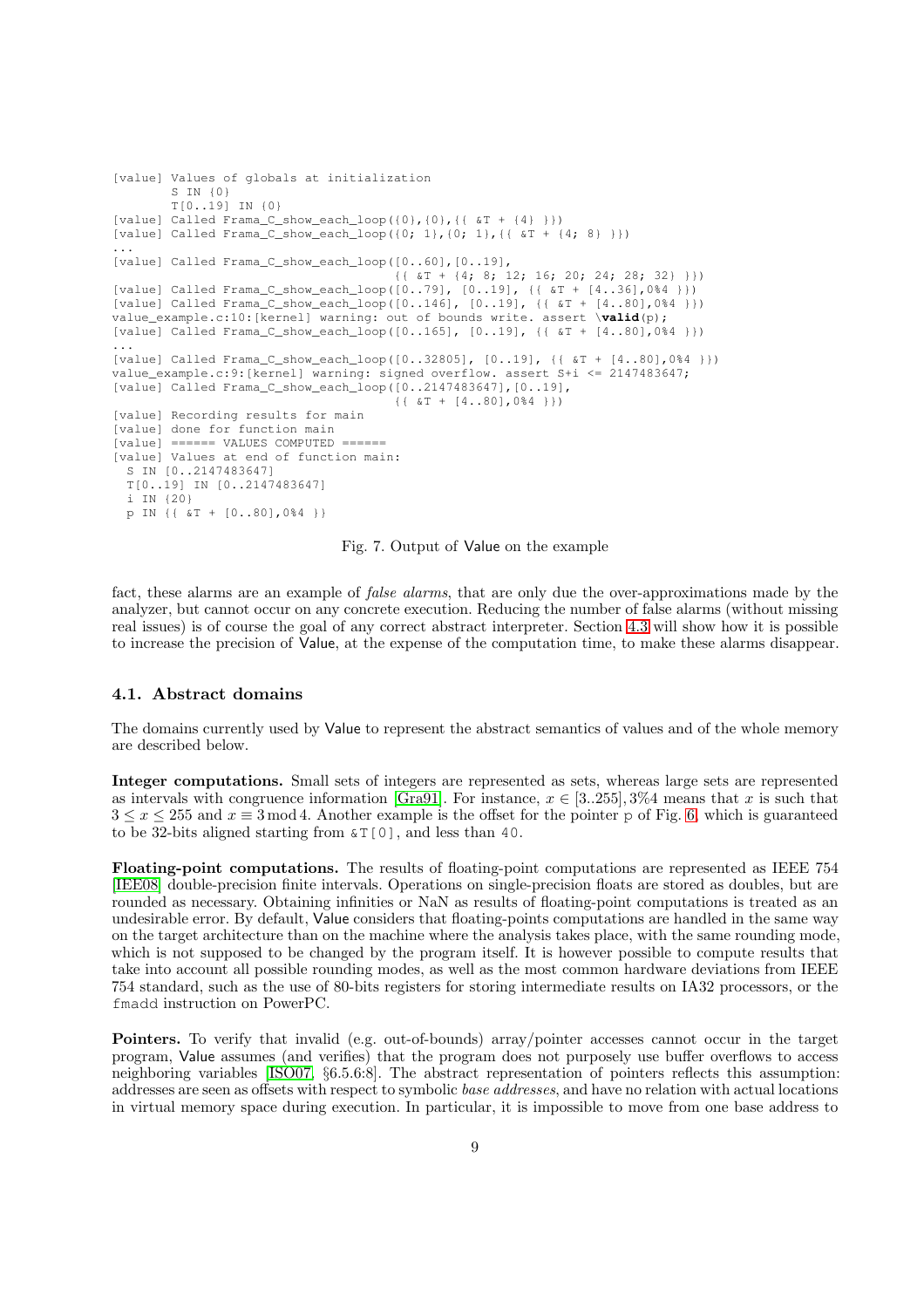another using pointer arithmetic. Offsets are plain integers, and are represented by the corresponding abstract domain. Base addresses can be

- the address of a local or global variable,
- the address of a function formal parameter,
- the address of a string constant,
- the special NULL base, which is used to encode absolute addresses.

The fact that NULL is a base address implies that an absolute numerical address is considered by Value to be separated from any memory location belonging to another variable of the program. In addition, Value considers that, by default, absolute numerical addresses (that are pervasive in embedded code) are invalid. If needed, the user must explicitly indicate which range of absolute addresses can be accessed by the program, using option -absolute-valid-range.

The base addresses above are sufficient for programs that do not perform dynamic memory allocation. malloc requires a special treatment. The simplest possibility is to consider a special array on which all calls to malloc return distinct offsets. However, if some precision is lost on the indexes of the malloc'ed blocks, Value will start joining values over separated blocks. More precise implementations allow to consider separate arrays for each call site of malloc, or even for each single call, at the expense of the computation time of the analysis. In the latter, most precise case, termination is not even guaranteed anymore when a call to malloc occurs in a loop, as we keep adding new base addresses to the state. Various implementations of malloc are implemented in Value and can be chosen by the user depending on the precision needed and the time that one is willing to allow for the analysis to complete.

Addresses are represented as maps from base addresses to integers, the latter representing the possible offsets from the base. This is slightly more precise than the traditional abstraction in which an address is seen as the pair of (1) the possible bases, and (2) the possible offsets for all the bases. Hence, Value can represent precisely a pointer that could be either null, equal to the address of a variable x, or equal to the addresses of the cells 3 to 10 of an array T of 16 bits integers. Expressed using Value's concrete syntax, in which offsets mean a number of bytes, this pointer is represented as {{ NULL; &x; &T+[4..18],0%2 }}. During the analysis, the abstract value for a given pointer often contains at most two bases (NULL and another variable). However, the increase of precision compared to a representation such as  $\{\text{NULL}; \&x \&T\}, [0.18], 0\&2\}$  is important to the plug-ins that reuse Value results (Section [10.1\)](#page-28-0).

Indeterminate values. The content of some memory locations is deemed indeterminate by the C standard. Examples include uninitialized local variables, struct padding, and dereferencing pointers to variables outside of their scope [\[ISO07,](#page-34-15) §6.2.4:2]. Having indeterminate contents in memory is not an error, but accessing an indeterminate memory location is. To detect those, the values used to represent the contents of memory locations are taken not directly from the abstract domain used for the values of an expression, but from the lattice product of this domain with two two-valued domains, one for initializedness and the other for danglingness.

Of course, the abstract transfer functions take into account the scopes of variables. A pointer containing the address of a local variable is automatically transformed into a dangling indeterminate value when the analyzer leaves the block in which the variable is declared. A naive implementation of this operation is linear in the side of the abstract state, which is unacceptably costly. Since exiting a block occurs very frequently, the interpreter keeps track of all the variables that may contain the address of a local variable or a formal parameter; only those variables need to be checked when exiting the corresponding scope.

Memory. The abstract memory state maps each base address to a representation of a chunk of linear memory, of a size that is defined by the type of the base address. Each chunk itself maps consecutive ranges of bits to values. The memory representation is untyped: a **struct** s with two scalar fields is not seen as two distinct variables. Instead, depending on the code that filled the contents of the **struct**, the corresponding memory chunk will contain one range (if s is uninitialized or is initialized to the same value everywhere), two (the standard case), or more than two ranges (if the **struct**'s fields are written byte after byte). This representation makes straightforward the handling of unions and heterogeneous pointer conversions during abstract interpretation.

The first example of Fig. [8](#page-10-0) shows three functions filling the contents of the **struct** mentioned above. For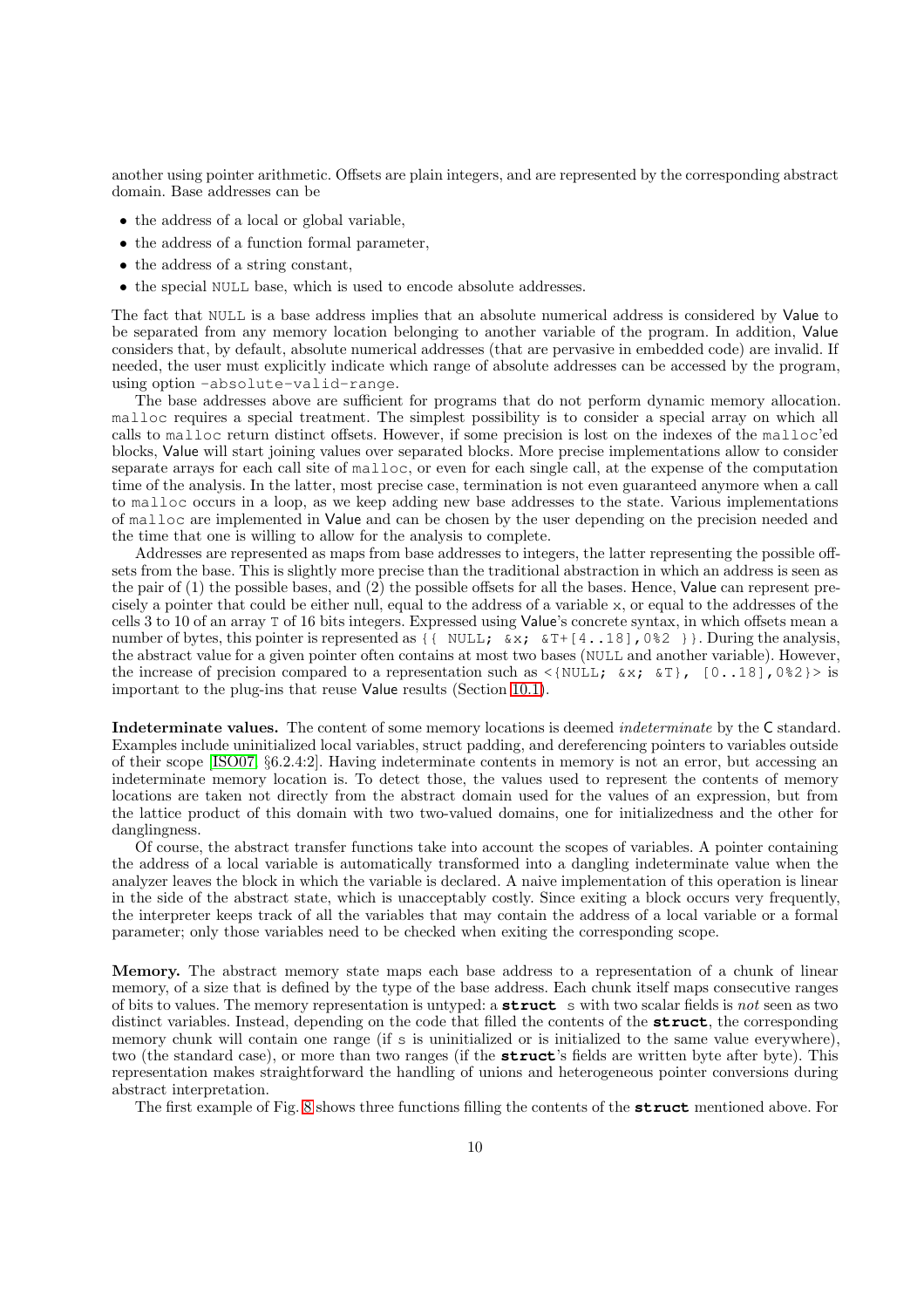```
1 struct s_t {
2 int v1;
3 int v2;
4 };
5
6 struct s_t s;
 7
8 void f1(int c) {
9 s \cdot v_1 = 1:
10 S.V2 = C;11 }
12
13 void f2() {
14 s.v1 = s.v2 = 5;
15 }
16
17 void f3() {
18 s.v1 = 12;19 s.v2 = 0x01020304;
20 * ( (char*) &8+4) = 0x08;<br>21 / / 0 assert &5. \text{v2} == 0x0
     21 //@ assert s.v2 == 0x01020308;
22 }
                                                   1 union u_t {
                                                   2 int* p;
                                                        3 char v;
                                                   4 };
                                                   5
                                                   6 union u_t u;
                                                   7 int x[2], y;
                                                   8
                                                   9 void f(int c) {
                                                  10 if (c) {
                                                  11 u \cdot v = c \frac{64}{3}12 } else {
                                                  13 u \cdot p = \&x[0];14 }
                                                  15 y = 3;16 [...]
                                                  17 if (...) {
                                                  18 \star u \cdot p = 1;<br>19 //@ asser
                                                          19 //@ assert y == 3;
                                                  20 \frac{1}{20}21 }
```
<span id="page-10-0"></span>Fig. 8. Example programs for memory abstraction

each case, we give below the abstract representation of the memory chunk corresponding to s. We assume an analysis in which **sizeof**(**int**)=4, on a little-endian processor.

f1: 
$$
\left\{ \begin{array}{ll} [0..31] \mapsto \{1\} \\ [32..63] \mapsto [...-.] \end{array} \right.
$$
  
f2: 
$$
\left\{ \begin{array}{ll} [0..63] \mapsto \{5\} \text{ repeated each 32 bits} \\ [32..39] \mapsto \{3\} \\ [40..63] \mapsto \{0x01020304\} \text{ size 32 bits, bits 8 to 31} \end{array} \right.
$$

The function f1 yields the simplest result. Two ranges, 32 bits long each, are present. They correspond to each field of the type **struct** s\_t. The first field is mapped to the abstract value corresponding to the singleton {1}. The second is mapped to an integer interval on which no precise information is known. Notice that we do not store the information  $[-2147483648..2147483647]$ , which would also have been correct (assuming the **int** type is signed). It is simpler to store the degenerate information  $[\cdot, \cdot, \cdot]$ , which will be transparently converted to [-2147483648..2147483647] or [0..4294967295] when s.v1 is read through an l-value of type **int** or **unsigned int** respectively. The representation [..-..] is more compact, and is easier to share when multiple successive fields have the same value, as explained just below.

Perhaps surprisingly, after the execution of function f2, the abstract memory state for s does not contain two bindings, but a single one. This binding encompasses the entire range of bits 0..63, which are mapped to the 32 bits value {5}. Here, the size of the bound value 32 is kept by the memory abstract domain, not by the value one. As a result, since 32 bits are too short to cover the entire range 0..63, the value is implicitly considered as repeating itself until all 64 bits are filled (here, twice). This representation is particularly economical for arrays, which often contain the same abstract value for all cells. Furthermore, the initial state of the analysis is also very compact, as all global variables that do not have an explicit initializer are represented by a single interval mapped to the singleton value {0}.

Function f3 is the most involved example. The operation at line 20 overwrites a part of the value written at line 19, which is automatically handled by the memory abstraction domain. Since bits 32 to 39 are completely overwritten, the entire range is mapped to the value {8} (which has implicitly size 8 bits, as this is the width of the range). Things are more complex for the range 40-63. One solution would be to ask the value abstraction for a new value that corresponds to the bits 8-31 of the abstract value  ${0 \times 01020304}$ . However, this results in an unrecoverable loss of precision if the abstract value contained pointer addresses, as explained in the section below. Instead, the memory layer itself handles the fact that this range of bits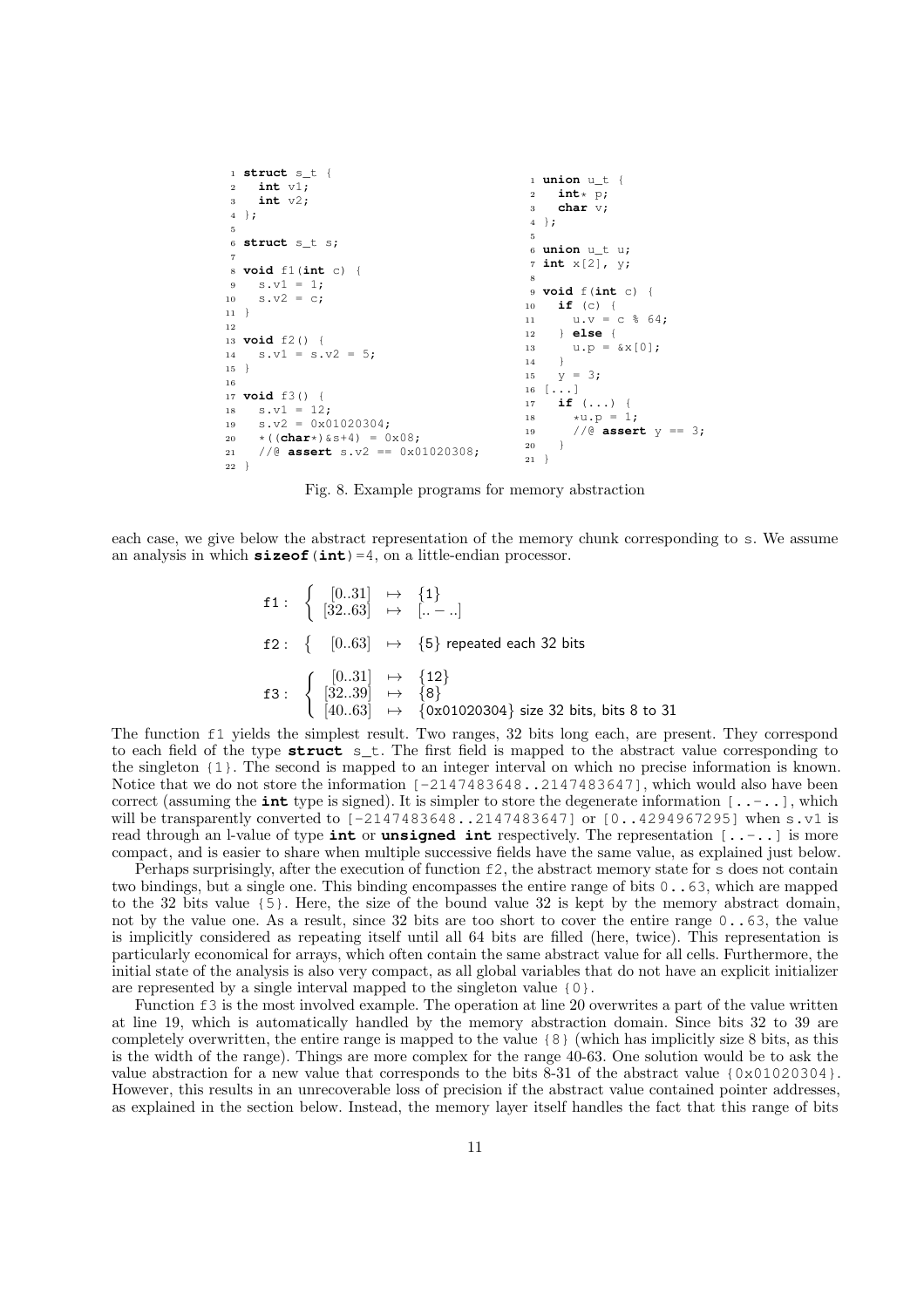contains only parts of the value  ${0x01020304}$ , by indicating that only the bits 8 to 31 of the value are used. Notice that this choice does not result in a loss of precision when the value of  $s \cdot v^2$  is read later on. The memory and value abstract domain cooperate to "stitch" together the two ranges of bits into an abstract value. In this example, this results into {0x01020308}, and Value is able to prove the assertion at line 21.

It may seem strange to use the bit as the base unit to index ranges, as the byte is the smallest addressable unit in C. However, bit-based accesses are needed to handle bit-fields [\[ISO07,](#page-34-15) §6.2.6.1:4] with a memory layout compatible with the one used by standard compilers. The C standard itself does not specify bit-fields layout, but then again, no more than any kind of data. Aligning all bit-fields on a byte frontier would result in binary representations that violate too many assumptions made by low-level code. But Value users are in fact rarely exposed to bit-based ranges, as memory states are shown to the user through pretty-printers that use the type information available. At the end of functions f1, f2 and f3 respectively, the contents of s are shown as displayed below.

```
f1: s.v1 IN {1}
     .v2 IN [--.--]f2: s{.v1; .v2} IN {5}
f3: s.v1 IN {12}
      .v2[bits 0 to 7] IN {8}
      .v2[bits 8 to 31]# IN {16909060}%32, bits 8 to 31
```
Since there exists at least a memory abstraction for each reachable statement of the program, the data structure used to represent these states must be very efficient in order to scale to programs of several hundreds of thousands of line of codes, as in  $[CHK^+12]$ . In particular, it must share common parts of the states across statements as much as possible, and allows an efficient merge of two states as well as testing the inclusion of a state in another one. This sharing is obtained through hash-consing, a well-known technique in functional programming (see e.g [\[Fil00\]](#page-33-16)). The representation of abstract memory states is described in [\[BC11\]](#page-32-8). Sharing common sub-states through hash-consing also required some improvement to OCaml's standard implementation of weak pointers and weak hash tables [\[CD08\]](#page-33-17). In addition, this sharing must be preserved across serialization and deserialization when saving Frama-C internal state on disk and then reading from such a state to perform further analyses. Finally sharing must be built on-the-fly when deserializing, and not after having deserialized the entire state. This also required some customization of OCaml's unmarshalling functions [\[CDS11\]](#page-33-12).

**Degenerate pointers.** One of the key design choices of Value is to support low-level C code<sup>2</sup>, that manipulates memory in a potentially type-unsafe way. Typical patterns include accessing the byte-level representation of the memory, potentially on pointer values. But even for code that respects the C standard strict aliasing rule [\[ISO07,](#page-34-15) §6.5/7], the imprecisions inherent to static analysis cause the apparition of abstract values that contain some bits of a pointer address. In the second example of Fig. [8,](#page-10-0) joining the memory states after both branches of the **if** results in a value quite complex to represent for u.v: "either the first 8 bits of  $\&x[0]$  (that furthermore depend on the endianness), or the numeric interval [0..63]". The memory abstraction presented above is able to represent the result of joining  $\&x[0]$  with an integer value of size **sizeof**(int\*), but not with something strictly smaller. As a consequence, there is no available value in the value and memory abstractions presented yet to represent the field  $u \cdot v -$  or the three subsequent bytes – after the join.

This example also shows that it is not possible to abort the analysis as soon as a pointer value cannot be represented precisely. Otherwise, too many defined programs would be rejected. Making u.v equal to ⊤ would also be too coarse, as writing through  $u \cdot p$  would cause the loss of any information about the memory state. Instead, we add to the abstraction a family of new values representing "some bits of the addresses of certain variables". In our example, inside u.v, only the address of x may be present, and Value represents it as {{ garbled mix of  $\& \{x\}$  }}. Garbled mix embodies *controlled degeneration*: although quite a bit of precision has been lost, we know that  $u \cdot v$  and  $u \cdot p$  can only contain bits of the address of  $x - in$  particular, no bits of  $\zeta$ y. Thus, if the program was defined in the first place,<sup>3</sup> u.p would have contained something

<sup>2</sup>With the restriction that the program does not manually manipulate the function stack.

<sup>3</sup>As explained in the paragraph "Pointers" above, the C standard forbids the use of pointer arithmetic to address one memory block starting from a pointer to another block, and a defined program must verify this property.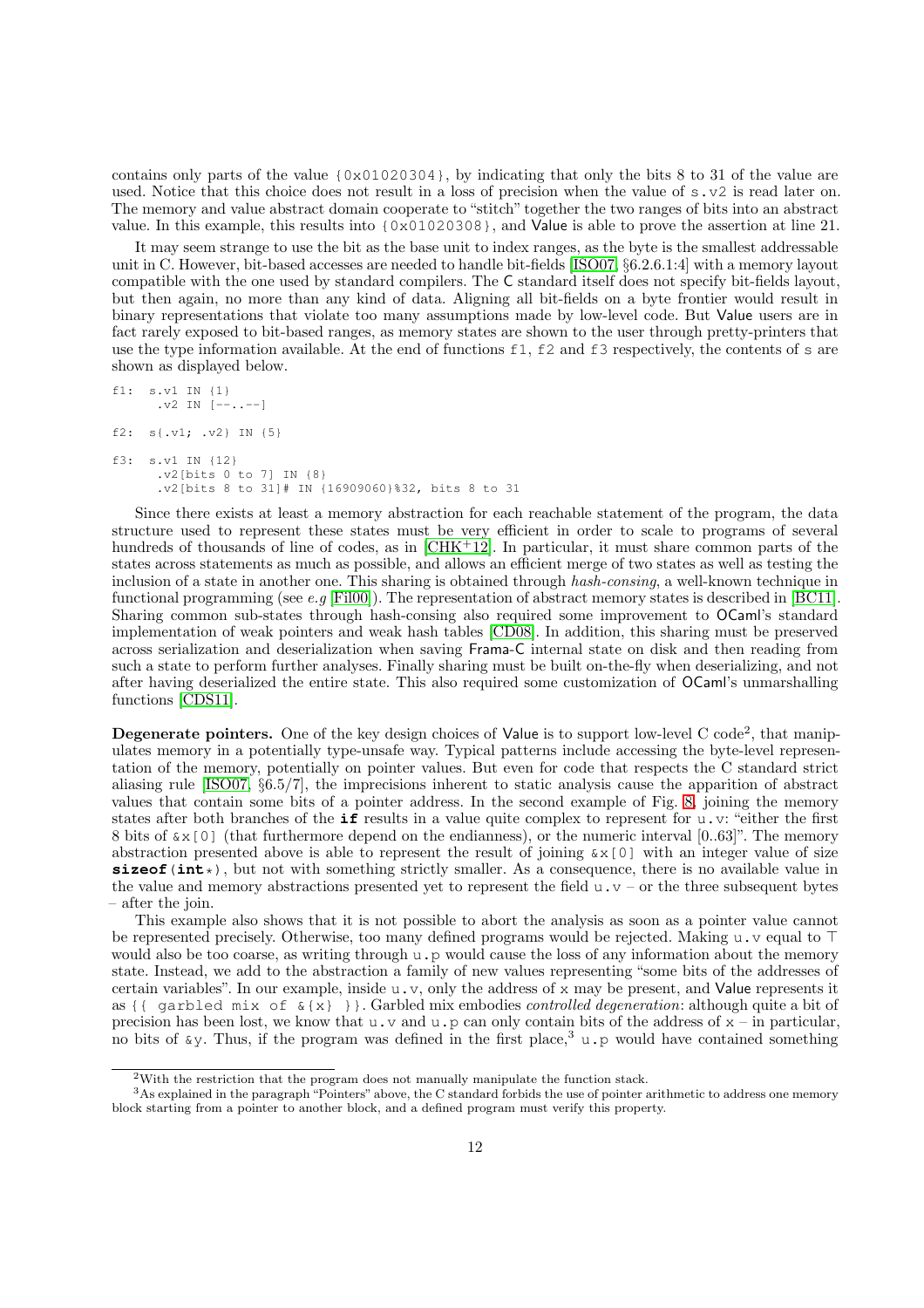derived from  $\&x$ , and the operation  $\star u \cdot p = 1$  does not modify y. Hence, the assertion at line 19 does hold. On the other hand, after the operation at line 18, the entire block for x contains the abstract value  $[\ldots]$ . representing the entire numerical range, as we cannot be sure that we are writing at  $\&\times$ [0] or at another offset from  $\&x[0]$ . Value also signals that u.p may be completely invalid, for example if it contained  $&x[4]$ .

## <span id="page-12-0"></span>4.2. Alarms

Each time a statement is analyzed, any operation that can lead to an undefined behavior (e.g. division by zero, out-of-bounds access, etc.) is checked, typically by verifying the range of the involved expression – the denominator of the division, the index of the array access, etc.

When the abstract semantics guarantees that no undesirable value can occur, one obtains a static guarantee that the operation always executes safely. Otherwise, Value reports the possible error by an *alarm*, expressed as an ACSL assertion. As such, those alarms can afterwards be read and checked by other Frama-C plug-ins, such as WP (see Section [5\)](#page-14-0). For instance, Fig. [7](#page-8-0) contain two typical examples of alarms. First, we have a potential invalid dereference, that lead to the ACSL assertion **\valid**(p). Then, we find a potential arithmetic overflow, that leads to the constraint that S+i<=MAX\_INT.

Each alarm may signal a real error if the operation fails at runtime on at least one execution, or a *false* alarm, caused by the difference in precision between the concrete and abstract semantics. More precise state propagation for the abstract semantics typically results in fewer false alarms, but lengthens analysis time.

Upon emitting an alarm, the analyzer reduces the propagated state accordingly, and proceeds onwards. Reducing the state means taking into account – when this is possible for the abstract domain – the fact that the predicate corresponding to the alarm does hold. Value is able to evaluate and to reduce its state based on a limited subset of ACSL properties. Of course, this subset includes all the alarm predicates that are emitted by Value itself. User-written annotations can also be used to propagate reduced states, thus improving precision and speed (see Section [4.3\)](#page-12-1). The exact supported range of predicates increases at each new release of Frama-C.

In the example of Fig. [6,](#page-7-0) the alarm **\valid**(p) generated for the access to  $\star$ p at line 10 is used to restrict the value of p to the range  $\{ \{\ \ \&T + [0..76] \ \} \}$ , which contains all the valid offsets inside T. This is sufficient to show that the range  $\{\begin{bmatrix} \& T + [4..80], 0.84 \end{bmatrix}\}$  is indeed a fixpoint for the first instruction of the loop.<sup>4</sup>

#### <span id="page-12-1"></span>4.3. Propagation of unjoined states

Value's domains are non-relational: although they store the possible values for all the variables of the program, no information is stored regarding  $e.g.$  the sum or the equality of two variables. Typically, for the example of Fig. [6,](#page-7-0) no information is kept about the difference between p and i. Each time we enter the loop, this difference is constant and equal to  $\&T[0]$ . This information would be useful to prove that the memory access  $\star$ p at line 10 remains within bounds, as the equality p == T+i combined with i<20 is sufficient to prove that p does not goes past the bounds of T.

To remedy the absence of such relational information, Value instead allows the independent propagation of multiple distinct states per statement. This alleviates for a large part the need for relational domains, by implicitly encoding relations in the disjunction of abstract states.

Typically, by choosing to propagate k distinct states, the user can ensure that simple loops with less than k iterations are entirely unrolled. The bound k can be adjusted on a per-function basis if required. As an example, we can go back at the example of Fig. [6](#page-7-0) and use the following command, -slevel being the option that sets the value of k.

frama-c -val -slevel 20 value\_example.c

Results are shown in Fig. [9.](#page-13-0) Since we are not mixing the results of each loop step in a single state, Frama C show each always display precise values, and the values of the cells of T at the end of the computation are also singletons. Moreover, the (false) alarms emitted because of the over-approximations

<sup>&</sup>lt;sup>4</sup>The upper bound  $\epsilon T + 80$  is automatically tried by the widening heuristics, which explains why the analysis converges on this value.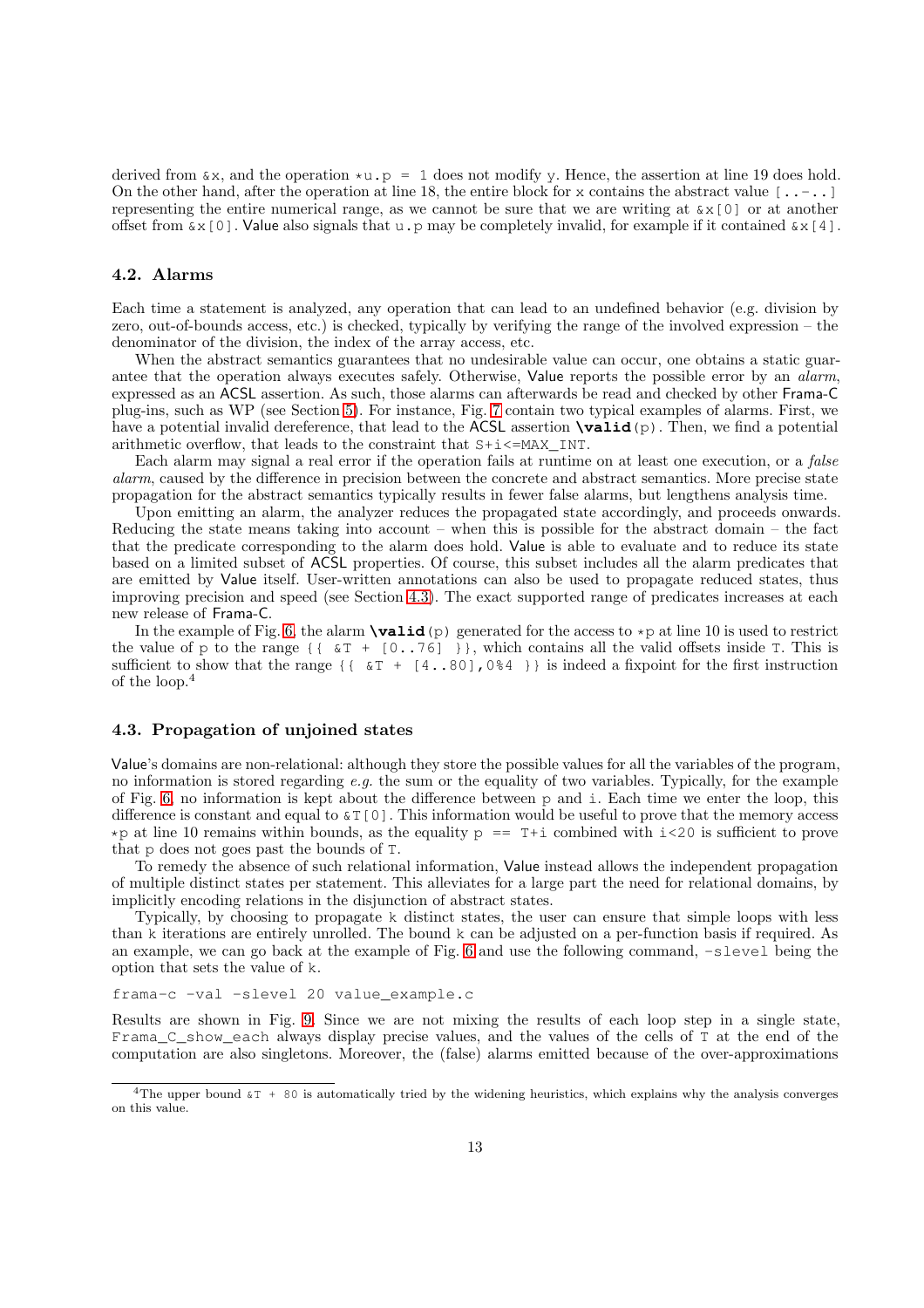```
[value] Called Frama_C_show_each_loop(\{0\},\{0\},\{\{\ \&T + \{4\} \ \}\}\)
[value] Called Frama_C_show_each_loop({1},{1},{{ \&T + {8} }})
[value] Called Frama_C_show_each_loop({3},{2},{{ \&T + {12} }})
[value] Called Frama_C_show_each_loop({6},{3},{{{ 6T + {16} } }})
[value] Called Frama_C_show_each_loop({10},{4},{{ \&T + {20} }})
...
[value] Called Frama_C_show_each_loop(\{190\}, \{19\}, \{6T + \{80\}}))
[value] ====== VALUES COMPUTED ======
[value] Values at end of function main:
 S IN {190}
 T[0] IN {0}
  [1] IN {1}
   [2] IN {3}
   [3] IN {6}
[\ldots][18] IN {171}
  [19] IN {190}
 i IN {20}
 p IN {{ &T + {80} }}
```
<span id="page-13-0"></span>Fig. 9. Output of Value with multiple states per statement

have disappeared: p is known to always point to a valid cell of T, and  $S+i$  is at most 190, so that there is no overflow.

Successive conditionals are also handled more precisely: the abstract states remain separate after the two branches of the conditional have been analyzed. In addition, it is also possible to force a separation of states by writing ACSL assertions in a disjunctive form. If k is large enough, Value will then attempt to reduce the current state according to each part of the disjunction, and will continue the analysis with the separate states. For instance, consider the following program.

```
1 int x,y;
2
3 void main (int c) {
4 if (c) { x = 10; } else { x = 33; }
5 if (!c) { x++; } else { x--; }
6
7 if (c<=0) { y = 42; } else { y = 36; }
8 if (c>0) { y++; } else { y--; }
9<sup>1</sup>
```
Without using separate states, Value concludes that the possible values for x and y are  $\{9; 11; 32; 34\}$ and  $\{35; 37; 41; 43\}$  respectively. Indeed, there is no relation between the value of c and the values of x and y after the first and third **if**.

With  $-slevel 2$ , y is known to be either 37 or 41. Indeed after the third **if**, we have two states. one in which  $c \le 0$  and  $y = 42$ , and one where  $c > 0$  and  $y = 36$ . Each state can only take one branch of the fourth **if**, so that there is only two possible results for y. On the other hand, x still has three possible values, namely {9; 11; 34}. The issue is that in the then branch of the first **if**, c can be anything but 0, but this information is not representable as an interval (it is the union of two disjoint intervals). Thus, in the state where x is equal to 10, we do not know anything about c, and both branches of the second **if** have to be explored in that case. To overcome this issue, we can force Value to split its state beforehand, by adding the following ACSL assertion before the first **if**.

$$
//@
$$
 assert  $c<=0 | | c>0;$ 

This assertion is of course marked as valid by Value, ensuring that we have not introduced any additional hypothesis on the program. This time, with -slevel 3, we have two states before the first **if**, one where  $c \leq 0$ , and one where  $c > 0$ . Each state is propagated separately, and this time since 0 is a bound of the interval for c, it can be removed from the possible values in the then branch, leading to three possible states after the first **if**:

•  $c < 0$  and  $x == 10$ 

...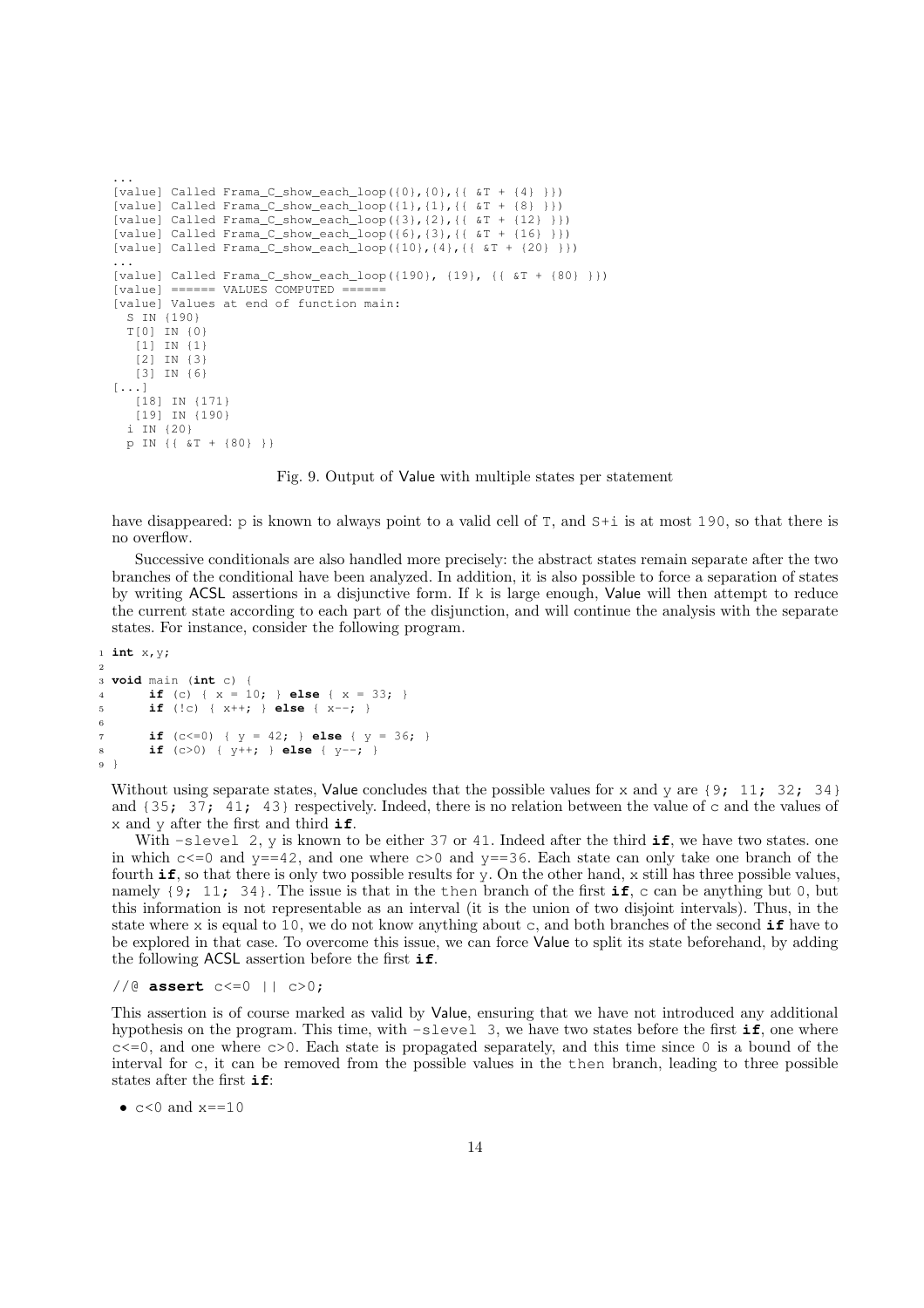- $c>0$  and  $x==10$
- $c == 0$  and  $x == 33$

For each of these cases, only one branch of the second **if** can be activated, leading to the result that x can only be either 9 or 34.

Such ACSL disjunctions can play an important role in improving the precision of Value. In particular, decomposing floating-points interval can have a major impact on the approximation of the computations, as smaller intervals allows for tighter bounds of the rounding that is made for each operation. [\[PL10\]](#page-35-9) shows how it is possible to automatically generate such disjunctions to obtain an appropriate precision when analyzing programs that perform floating-point computations.

From a theoretical standpoint, Value's approach of propagating distinct states is reminiscent of the trace-partitioning abstraction [\[MR05\]](#page-34-16), with two important differences. First, the trace information is not represented within Value's abstract domains: states are kept separate only when they are different, and two branches of e.g. an **if** instruction that would lead to the same abstract state would result in the propagation of a single state. Although this precludes using information from the trace domain (which is not available), this may also ensure a faster convergence when different traces actually lead to identical abstract states. Second, trace partitioning requires heuristics or user-provided annotations to specify where multiple states should be propagated: on which **if**, for how many loop iterations, etc. Value's approach does not offer the same granularity, but is conversely easier to implement.

Finally, efficient propagation of distinct states requires very efficient datastructures, to alleviate the cost of computing the transfer functions multiple times on the same statement. Within Value, the datastructures representing the abstract semantics have been heavily optimized for speed and reduced memory footprint [\[BC11,](#page-32-8) [CD08\]](#page-33-17).

## <span id="page-14-0"></span>5. Deductive Verification

The WP plug-in is named after the *Weakest Precondition* calculus, a technique used to prove program properties initiated by Hoare [\[Hoa69\]](#page-34-17), Floyd [\[Flo67\]](#page-34-18) and Dijkstra [\[Dij68\]](#page-33-18). Recent tools implement this technique efficiently, for instance Boogie [\[Lei08\]](#page-34-19) and Why/Why 3 [\[Fil03,](#page-34-2) [FP13\]](#page-34-3). Jessie [\[MM12\]](#page-34-4), a Frama-C plug-in developed at INRIA, also implements this technique for C by compiling programs into the Why language. Frama-C's WP plug-in is a novel implementation of a Weakest Precondition calculus for generating verification conditions (VC) for C programs with ACSL annotations. It differs from other implementations in two respects. First, WP focuses on parameterization with respect to the memory model. Second, it aims at being fully integrated into the Frama-C platform, and to ease collaboration with the other verification plug-ins (especially Value) as outlined in section [3.4.](#page-5-1)

The choice of a memory model is a key ingredient of Hoare logic-based VC generators that target C programs (or more generally a language with memory references). A weakest precondition calculus operates over a language that only manipulates plain variables. In order to account for pointers, memory accesses (both for reading and writing) must be represented in the underlying logic. The simplest representation uses a single functional array for the whole memory. However, this has a drawback: any update to the array (the representation of an assignment  $\star p=\nu$ ) has a potential impact on the whole memory – any variable might have been modified. In practice, proof obligations generated that way quickly become intractable. Thus, various refinements have been proposed, in particular by Bornat [\[Bor00\]](#page-32-9), building upon earlier work by Burstall [\[Bur72\]](#page-32-10). The idea of such memory models is to use distinct arrays to represent parts of the memory known to be separated, e.g. distinct fields of the same structure in the "component-as-array trick" of Burstall and Bornat. In this setting, an update to one of the arrays will not affect the properties of the others, leading to more manageable VC.

However, abstract memory models sometimes restrict the functions that can be analyzed. Indeed, a given model can only be used to verify code that does not create aliases between pointers that are considered a priori separated by the model. In particular, Burstall-Bornat models that rely on static type information to partition the memory are not able to cope with programs that use pointer casts or some form of **union** types.

In order to generate simpler VC when possible while still being able to verify low-level programs, WP provides different memory models that the user can choose for each ACSL property. The current version offers two main models: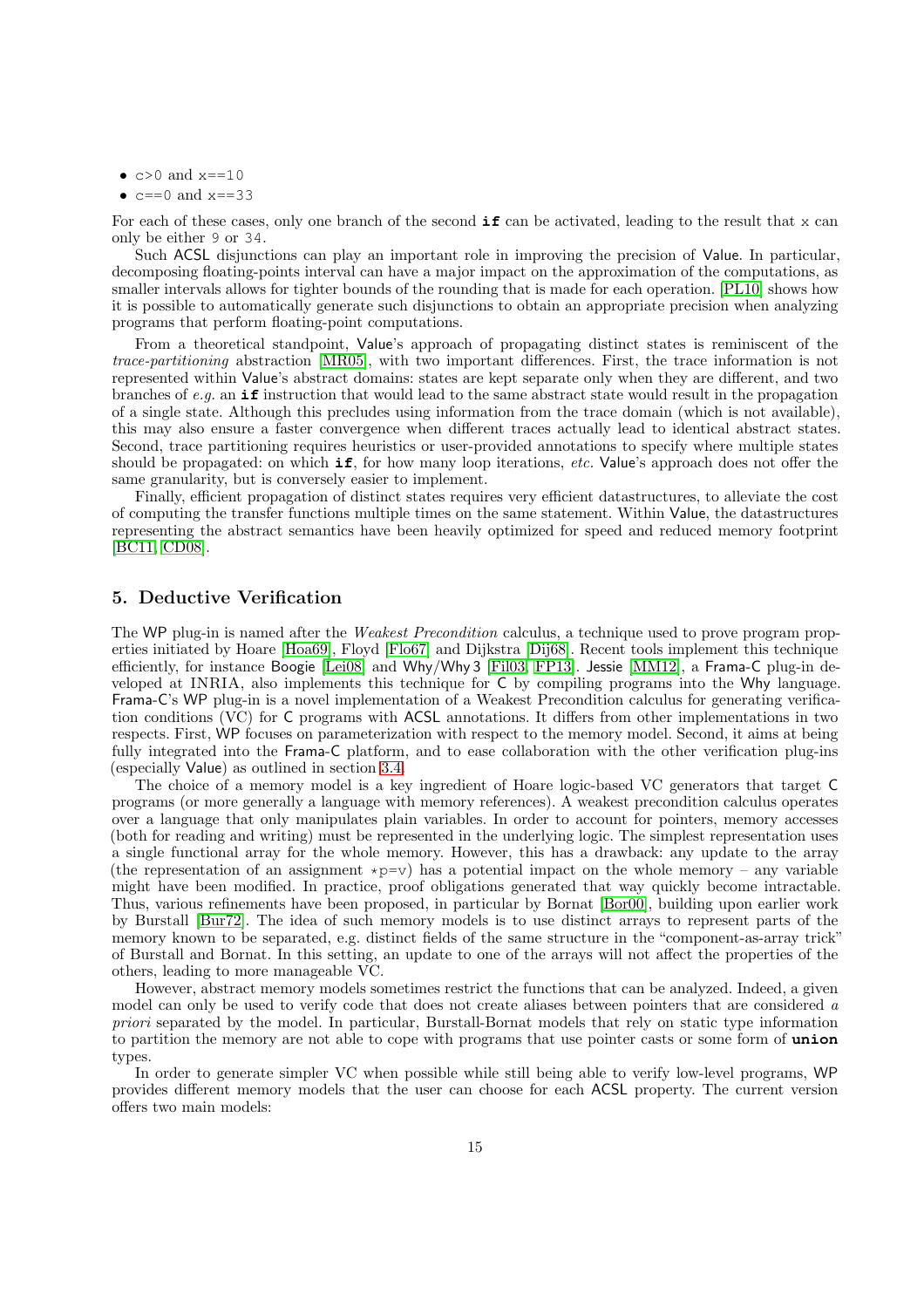```
1 goal swap_post:
2 let a_0 = shift(global(P_a_741), 0) in
3 let a_1 = shift(global(P_b_742), 0) in
4 let a_2 = shift(global(L_tmp_744), 0) in
5 forall Malloc_0 : int farray.
6 forall Mint_0 : (addr,int) farray.
7 forall Mptr_0 : (addr,addr) farray.
    let a_3 = Mptr_0[a_0] : addr in
9 let x_0 = \text{Min} \begin{bmatrix} 1 & 1 \\ 0 & 0 \end{bmatrix} : int in
10 let a_4 = Mptr_0[a_1] : addr in
11 let x_1 = Mint_0[a_4] : int in
12 let m_0 =
13 Mint_0[a_2 <- x_0] : (addr,int) farray
14 in
15 let m_1 =
                                                      16 m_0[a_3 <- m_0[a_4]] : (addr,int) farray
                                                      17 in
                                                      18 let x_2 = m_1[a_2] : int in
                                                      19 let x_3 = m_1[a_4 < -x_2][a_3] : int in
                                                      20 framed(Mptr\overline{\phantom{a}}0) ->
                                                      21 linked(Malloc_0) ->
                                                      22 is \sin t32(x) -23 is_sint32(x_1) \rightarrow24 valid_rw(Malloc_0, a_3, 1) ->
                                                      25 valid_rw(Malloc_0, a_4, 1) ->
                                                      26 separated(a_3, 1, a_4, 1) ->
                                                      27 is_sint32(x_2) ->
                                                      28 is_sint32(x_3) ->
                                                      29 ((x_0 = x_2) and (x_1 = x_3))
```

```
Fig. 10. Proof obligation for Typed+raw model
```
- The most abstract model, Hoare, roughly corresponds to Caveat's model [\[RSB](#page-35-0)+99]. This model only uses logical variables in its translation. Thus it can only be used over functions that do not explicitly assign pointers or take the address of a variable, but provides compact VC.
- The default model is Typed. In this model, the memory state is represented by three distinct arrays, for integers, floating-point and addresses. Each array is indexed by addresses. An address is a pair of a base address and an offset. This representation allows to handle pointers, and some limited form of pointer casts.

Previous versions of WP provided a runtime model, which was very close to the concrete memory model of the CompCert [\[LB08\]](#page-34-20) compiler, but it led to too complex proof obligations and was thus not usable in practice. It has been deprecated in the current version of WP and will be replaced by a newer low-level model Bytes at some later point.

As a refinement, Typed can be configured to avoid converting assignments into array updates when the code falls in the subset supported by Hoare. By default, this is done for variables whose address is not taken anywhere in the program (which are really behaving as "plain" variables). Memory model Typed+raw implements the "pure" model where all accesses are translated as array accesses. Conversely, model Typed+ref extends the usage of logic variables to the value of pointers used as "references", that is pointers that are neither assigned nor used in pointer arithmetic operations. This way, the overhead of Typed model with respect to Hoare is kept to the places where it is really needed.

Once a VC has been generated, it must be discharged. First, WP use an internal tool, Qed, that performs some trivial simplifications over the obtained formula (inlining of short definition, propagation of equalities, normalization of terms, etc.), which in some cases are sufficient to prove the VC. Otherwise, the simplified formula is handed over to external provers. WP natively supports two theorem provers: the automated SMT solver Alt-ergo  $[C^+]$  $[C^+]$ , and the Coq proof assistant  $[Coq11]$ . Other automated provers can also be used through the multi-prover backend of Why 3. The advantages of using a dedicated back-end rather than relying completely on Why 3 are twofold. First, it removes a dependency over an external tool, meaning that for verification of critical software, there is one component less that needs to be assessed. Second, WP can take advantage of specific features of Alt-ergo, most notably native support for arrays and records, that occur quite often in typical VC.

As an example of the differences between the various memory models, we can go back to our swap example of Fig. [3.](#page-4-0) Given the following implementation, we can try to use WP to check that it satisfies the specification.

```
1 void swap(int* a, int* b) {
2 int tmp = *a;
a \times a = \star b;4 \times b = \text{tmp};5 }
```
Using frama-c -wp-model Hoare -wp swap.c leads to an error, as the code contains pointer dereferences. Of the three Typed model variants, Typed+raw produces the longest proof obligation for the **ensures** clause (see Fig. [10\)](#page-15-0). Namely, the tmp variable is represented by a cell of the Mint\_0 array, as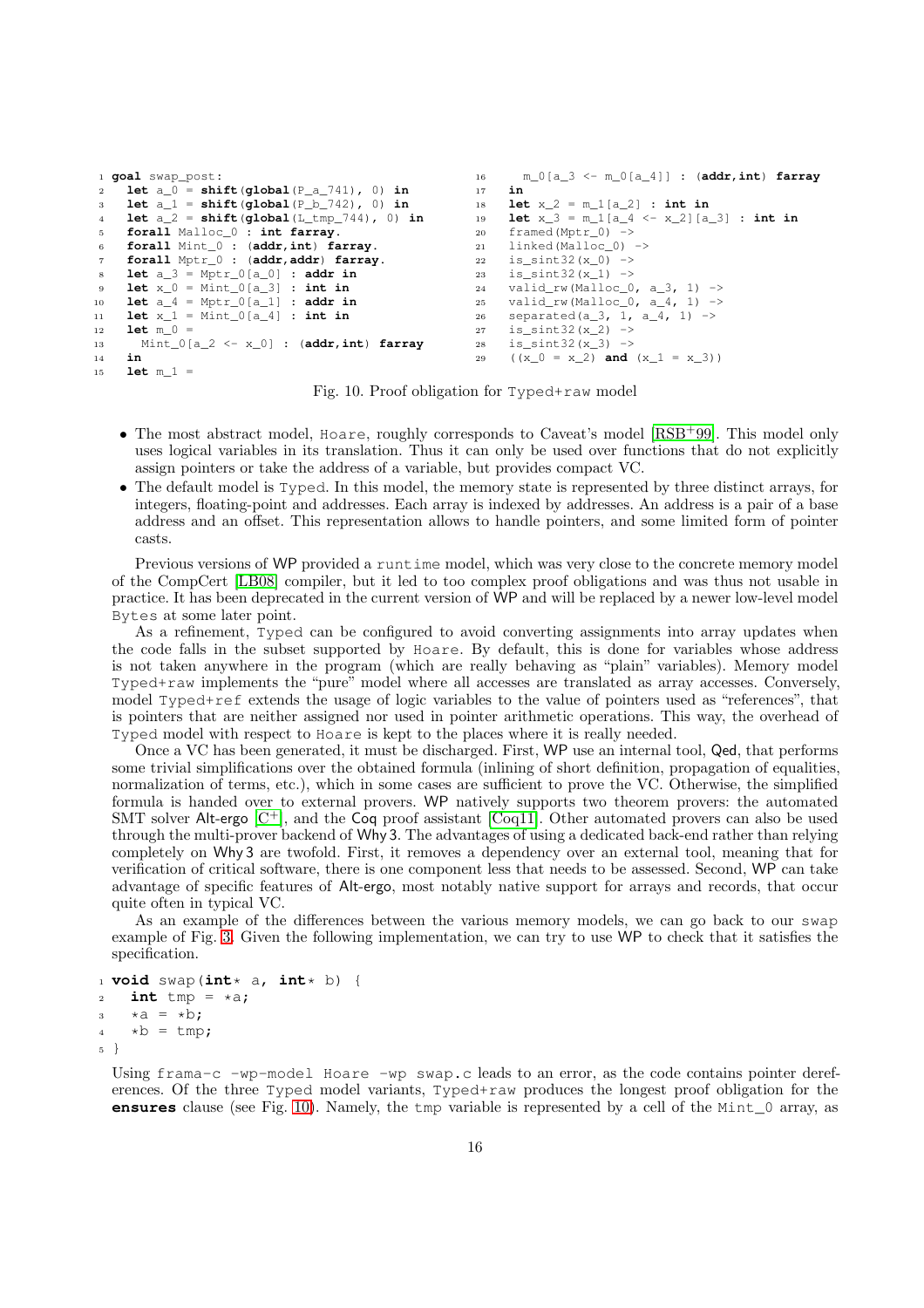```
1 goal swap_post:
2 forall Malloc_0 : int farray.
3 forall Mint_0 : (addr,int) farray.
4 forall a_0,b_0 : addr.
5 let x_0 = \overline{Mnt_0} [a_0] : int in
6 let x_1 = \text{Mint}_0^{-1} [b_0] : int in
7 let x 2 =8 Mint_0[a_0 <- x_1][b_0 <- x_0][a_0] : int
9 in
                                                    10 linked(Malloc_0) ->
                                                    11 is_sint32(x_0) ->
                                                    12 is_sint32(x_1) ->
                                                    13 valid_rw(Malloc_0, a_0, 1) \rightarrow14 valid_rw(Malloc_0, b_0, 1) ->
                                                    15 separated(a_0, 1, b_0, 1) ->
                                                    16 is_sint32(x_2) ->
                                                    17 \quad (x_1 = x_2)
```
#### <span id="page-16-1"></span>Fig. 11. Proof obligation for Typed model

```
1 goal swap_post:
2 forall ra_a_0,ra_b_0,ta_tmp_0 : bool.
3 forall a_2,a_1,a_0,b_2,b_1,b_0,tmp_0 : int.
4 (ra_a_0 = true) ->
5 \text{ (ra_b 0 = true)} \rightarrow6 (a_2 = a_0) \rightarrow7 \quad (a_1 = b_0) \rightarrow8 \t (a_0 = \text{tmp}_0) \rightarrow9 (b_2 = tmp_0) ->
                                                        10 (b_1 = b_0) ->
                                                        11 ((ta\_tmp_0 = false)) ->
                                                        12 is_sint32(a_2) ->
                                                        13 is_sint32(a_1) ->
                                                        14 is\_sint32(b_2) ->
                                                        15 is_sint32(b_1) ->
                                                        16 ((a_2 = b_2) and (a_1 = b_1))
```
<span id="page-16-2"></span>Fig. 12. Unsimplified proof obligation for Typed+ref model

well as the content of  $\star$ a and  $\star$ b. Moreover, a and b themselves are not accessed directly, but through a cell of the Mptr\_0 array. All these accesses leads to a rather complicated formula. With the Typed model, whose result is shown in Fig. [11,](#page-16-1) some of the complexity has disappeared, as a, b and tmp are represented as logic variables. Furthermore, the definition of tmp has been inlined away by Qed, which is then able to prove the first part of the conjunction by propagating equalities. The resulting proof obligation passed to Alt-ergo is thus much simpler. This is even more the case with Typed+ref, where accesses to  $\star$  a and  $\star$ b, seen as references, are represented by variables. In this setting, Qed is able to prove the VC all alone, leaving no proof obligation to be given to Alt-ergo. Figure [12](#page-16-2) presents the proof obligation when most simplifications performed by Qed are deactivated: we can clearly see that we only deal with integer variables and that all memory accesses have been eliminated, leading to a very easy formula.

In contrast to Jessie, that relies on an external tool for VC generation, WP operates entirely within Frama-C. In particular, WP fills the property status table described in section [3.4](#page-5-1) for each annotation on which it is run. The dependencies of such a status are the annotations taken as hypothesis during the weakest-precondition calculus, the memory model that has been used, and the theorem prover that ultimately discharged the VC. The memory model has a direct impact on the validity of the result: an annotation can very well be valid under model Typed+ref but not under Typed, as the former entails implicit separation hypotheses that are not present in the latter. In theory, the choice of a theorem prover is not relevant for the correctness of the status, but this information is important to fully determine a trusted toolchain.

Having WP properly embedded into Frama-C also allows for a fine-grained control over the annotations one wants to verify with the plug-in. WP provides the necessary interface at all levels (command-line option, programmatic API, and GUI) to verify targeted annotations (e.g. those yet unverified by other means in Frama-C, cf. section [3.4\)](#page-5-1) as well as to generate all the VC related to a C function.

## <span id="page-16-0"></span>6. Concolic Testing

The PathCrawler plug-in operates on a C program  $p$  under test and a precondition restricting its inputs, and generates test cases respecting various test coverage criteria. The *all-path* criterion requires covering all feasible program paths of p. Since the exhaustive exploration of all paths is usually impossible for real-life programs, the k-path criterion restricts exploration to paths with at most k consecutive iterations of each loop. The PathCrawler [\[WMMR05,](#page-35-1) [BDH](#page-32-12)+09] method for test generation is similar to the so-called *concolic* (concrete+symbolic) approach and to Dynamic Symbolic Execution (DSE), implemented by other tools (e.g. DART, CUTE, PEX, SAGE, KLEE).

PathCrawler starts by:  $a$ . constructing an instrumented version of  $p$  that will trace the program path exercised by the execution of a test case, and b. generating the constraints which represent the semantics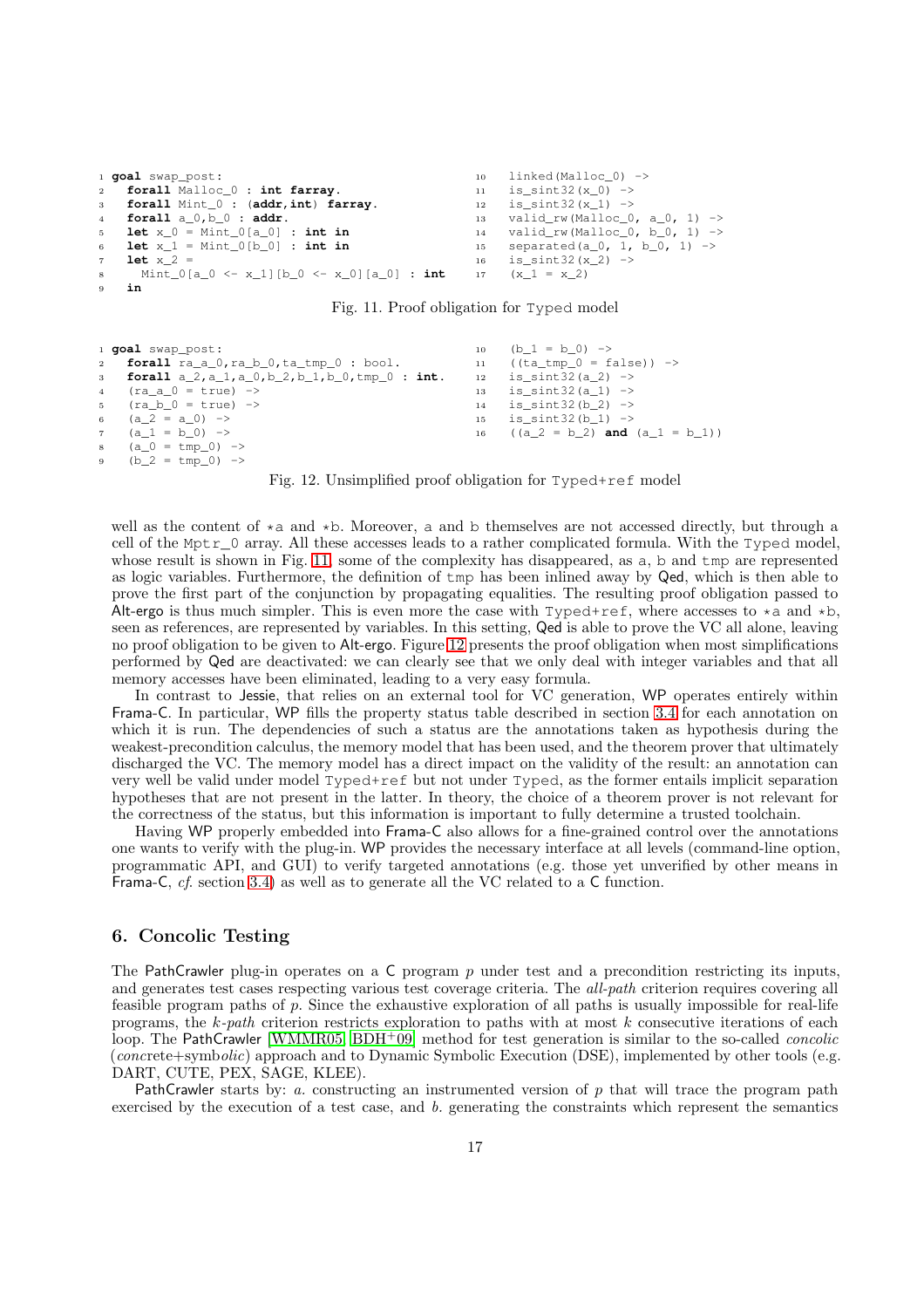

<span id="page-17-1"></span>Fig. 13. The PathCrawler test generation method

of each instruction in  $p$ . The next step, illustrated by Fig. [13,](#page-17-1) is the generation and resolution of constraint systems to produce the test cases for a set of paths Π that satisfy the coverage criterion. This is done in the ECLiPSe Prolog environment [\[SS11\]](#page-35-10) and uses Constraint Logic Programming. Given a path prefix  $\pi$ , i.e. a partial program path in p, the main idea [\[Kos10\]](#page-34-21) is to solve the constraints corresponding to the symbolic execution of p along  $\pi$ . A constraint store is maintained during resolution, and aggregates the various constraints encountered during the symbolic execution of  $\pi$ . The test generation method follows the following steps:

- $(\mathcal{G}_1)$  Create a logical variable for each input. Add constraints for the precondition into the constraint store. Let the initial path prefix  $\pi$  be empty (i.e. the first test case can be any test case satisfying the precondition). Continue to Step  $(\mathcal{G}_2)$ .
- $(\mathcal{G}_2)$  Symbolically execute the path  $\pi$ : add constraints and update the memory according to the instructions in  $\pi$ . If some constraint fails, continue to Step ( $\mathcal{G}_5$ ). Otherwise, continue to Step ( $\mathcal{G}_3$ ).
- $(\mathcal{G}_3)$  Call the constraint solver to generate a test case t, that is, concrete values for the inputs, satisfying the current constraints. If it fails, go to Step  $(\mathcal{G}_5)$ . Otherwise, continue to Step  $(\mathcal{G}_4)$ .
- $(\mathcal{G}_4)$  Run a traced execution of the program on the test case t generated in the previous step to obtain the complete execution path. The complete path must start by  $\pi$ . Continue to Step ( $\mathcal{G}_5$ ).
- $(\mathcal{G}_5)$  Compute the next partial path,  $\pi$ , to cover.  $\pi$  is constructed by "taking another branch" in one of the complete paths already covered by a previous test case. This ensures that all feasible paths are covered (as long as the constraint solver can find a solution in a reasonable time) and that only the shortest infeasible prefix of each infeasible path is explored. If there are no more paths to cover, exit. Otherwise, continue to Step  $(\mathcal{G}_2)$ .

PathCrawler uses Colibri, a specialized constraint solving library developed at CEA LIST and shared with other testing tools such as GATeL [\[MA00\]](#page-34-22) and OSMOSE [\[BH11\]](#page-32-13). Colibri provides a variety of types and constraints (including non-linear constraints), primitives for labelling procedures, support for floating point numbers and efficient constraint resolution. Colibri also offers incremental constraint posting with on-the-fly filtering and automatic backtracking to a previous constraint state that are important benefits for searchbased state exploration tools such as PathCrawler. PathCrawler is currrently limited to programs without function pointers, recursive functions and recursive data structures. PathCrawler is a proprietary plug-in, also available in the form of a freely accessible test-case generation web service [\[Kos\]](#page-34-23).

# <span id="page-17-0"></span>7. Runtime Assertion Checking

The E-ACSL plug-in automatically translates an annotated C program into another program that reports a failure whenever an annotation is violated at runtime. If no annotation is violated, the behavior of the new program is exactly the same as that of the original one.

Such a translation brings several benefits. First, it allows the user to monitor the execution of a C code, in particular to perform what is usually called "runtime assertion checking" [\[CR06\]](#page-33-20)<sup>5</sup>. This is the primary goal of E-ACSL [\[KS13\]](#page-34-24). Second, it helps in combining Frama-C and its existing analyzers with other analyzers that do

<sup>&</sup>lt;sup>5</sup>In our context, "runtime annotation checking" would be a better, more general expression.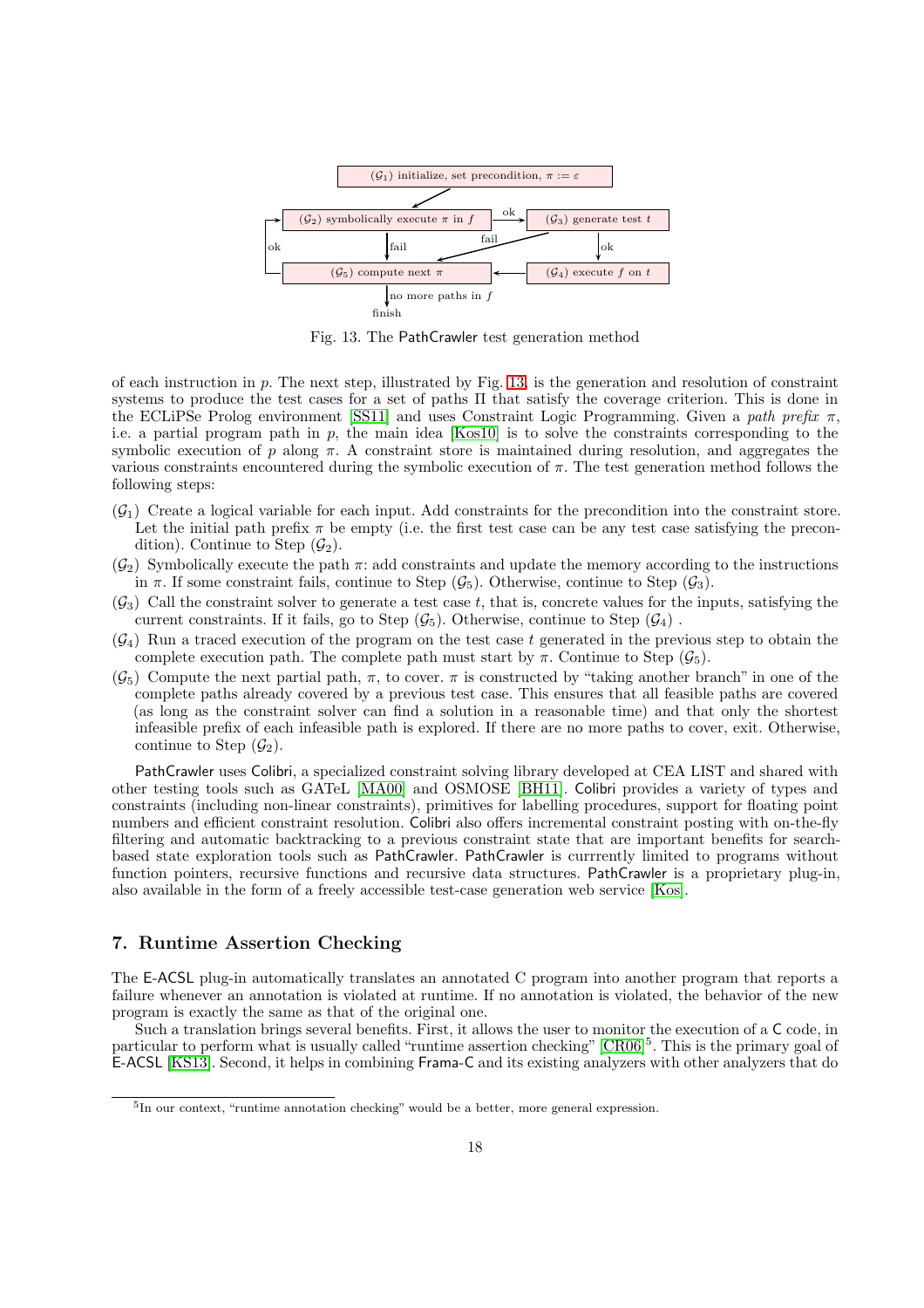```
a)
1 #include "limits.h"
 2
3 /*@ requires x > INT_MIN;
4 \theta ensures \result == -x; */
5 int opposite(int x);
 6
7 int G = 10;
 8
9 int main(void) {
10 int x = \text{omposite}(G):
11 int *{\bf p} = \&{\bf x};<br>12 /*{\bf \theta} assert *{\bf \theta}12 /* assert  *p == -10; * /<br>13 return 0;
     return 0;
14 }
   b)
 1 extern int opposite(int x);
\overline{2}3 /*@ requires x > -2147483647-1;
4 ensures \result == -\old(x); *<br>5 int e_acsl_opposite(int x)
  5 int __e_acsl_opposite(int x)
6 {
7 int __e_acsl_at;
 8 int __retres;
9 // check precondition
10 __store_block((void *)(& __retres),4U);
     e_acsl_assert(x > -2147483647 - 1);
12 \qquad \qquad e_acsl_at = x;
13 T = 5 T = 0 T = 0 T = 1;
14 // check postcondition
                                                              15 e_acsl_assert(__retres == -__e_acsl_at);
                                                              16 __delete_block((void *)(& __retres));
                                                              17 return __retres;
                                                              18 }
                                                              19
                                                              20 int G = 10;
                                                              21
                                                              22 int main(void)
                                                              23 {
                                                              \frac{24}{25} int *p;
                                                                    int x:
                                                              26 // memory monitoring
                                                              27 __store_block((void *)(& x),4U);
                                                              28 __store_block((void *)(& p),4U);<br>29 x = e acsl opposite(G):
                                                                    x = \underline{\hspace{1cm}} e\_acsl\_opposite(G);30 p = \frac{1}{\&{x}}31 /* assert  *p == -10; */<br>32 // check assertion
                                                                    // check assertion
                                                              33 {
                                                              34 //check pointer dereferencing in assertion
                                                              35 int __e_acsl_valid_read;
                                                              36 __e_acsl_valid_read =
                                                              37 __valid_read((void *)p,sizeof(int));
                                                                       e_acsl_assert(_e_acsl_valid_read);
                                                              39 \qquad e\_acsl\_assert(*p == -10);4041 // clear allocated memory
                                                              42 __delete_block((void *)(& x));
                                                              43 \frac{\text{delete\_block}(\text{void }*) (\& p))}{\text{return } 0:}44 return 0;
                                                              45 }
```
<span id="page-18-0"></span>Fig. 14. E-ACSL translation: a) initial code  $vs$  b) (simplified) instrumented code

not natively understand the ACSL specification language. Third, the possibility to detect invalid annotations during a concrete execution may be very helpful while writing a specification of a given program, e.g. for later program proving. Finally, an executable specification makes it possible to check at runtime assertions that cannot be verified statically, and thus to establish a link between monitoring tools and static analysis tools like Value or WP.

Annotations must be written in the E-ACSL specification language [\[Sig13,](#page-35-11) [DKS13\]](#page-33-21) which is a large subset of ACSL. Basically, it only excludes parts of ACSL which are not computable in finite time (unbounded quantifications and sets of values, axioms and lemmas,  $etc$ ). Fig. [14](#page-18-0) shows a simple example of translation (for a 32-bit architecture). Each **E-ACSL** annotation is checked by a call to  $e$ <sub>acsl</sub> assert function that reports a failure and exits the program if the annotation is not satisfied. The precondition and postcondition of function opposite are checked respectively at lines 11 and 15 of Fig. [14b](#page-18-0), while the assertion at line 12 of Fig. [14a](#page-18-0) leads to the lines 33-40 of Fig. [14b](#page-18-0) that we explain below.

The translation scheme, shown in Fig. [15,](#page-19-1) translates each annotation into instrumented C code which ultimately performs a runtime check. Four specific features have to be pointed out. First, E-ACSL mathematical integers are represented in the translated code using GMP (GNU Multi-Precision library [\[GMP\]](#page-34-25)) integers. This leads to a more verbose translation that can be avoided in many cases, for instance, when the result of an arithmetical operation can still be represented by a machine integer (of the same, or a longer C type). In the E-ACSL plug-in, for each integer, an interval-based type system infers on the fly a standard C integral type (if any) in which the integer fits. Thanks to this typing mechanism, there is in practice almost no GMP integer in the resulting code [\[DKS13\]](#page-33-21) and in particular none in the example of Fig. [14.](#page-18-0)

Second, a custom C memory monitoring library has been implemented: it allows the user to monitor memory-related operations (calls to malloc and free, etc) in order to correctly handle memory-related E-ACSL constructs such as **\valid**. The instrumented code calls the monitoring library primitives to store validity and initialization information (whenever a memory location is allocated, deallocated and assigned), and to extract this information when evaluating memory-related E-ACSL constructs. To optimize the perfor-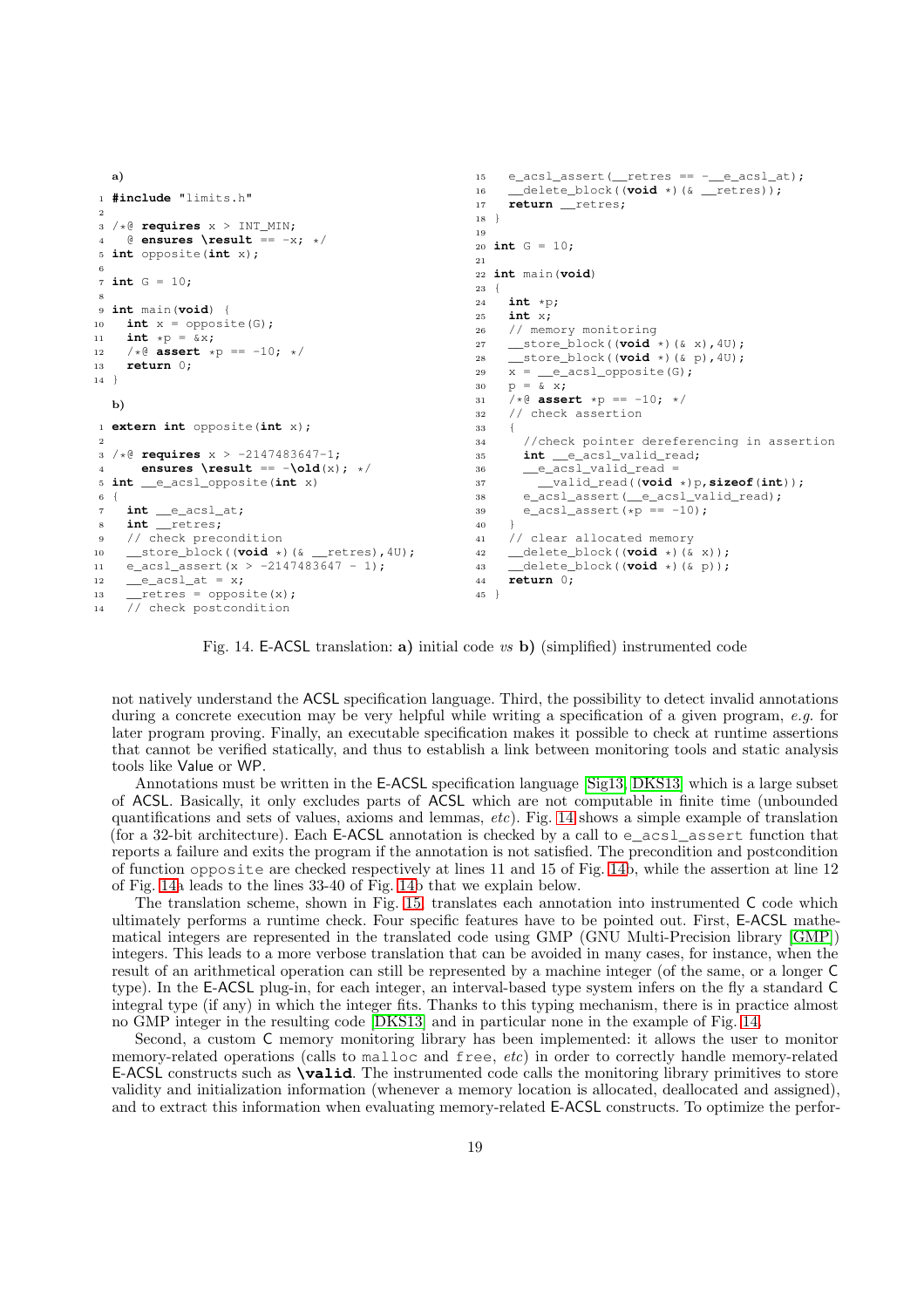

<span id="page-19-1"></span>Fig. 15. E-ACSL translation scheme

mance of the resulting code and avoid monitoring of irrelevant variables, a preliminary backward dataflow analysis has been implemented to determine a correct over-approximation of the set of memory locations that have to be monitored for a given annotated program [\[KPS13\]](#page-34-26). In the example of Fig. [14,](#page-18-0) calls to the library functions store\_block and delete\_block record allocation and deallocation of memory locations. The analysis detects that the monitoring of G is not required.

Third, the instrumented code added by the translation of E-ACSL annotations should not introduce runtime errors (RTE) itself. E-ACSL prevents runtime errors in the generated code by collaborating with another Frama-C plug-in called RTE [\[HS13\]](#page-34-27). E-ACSL calls RTE on each generated C expression. RTE generates E-ACSL annotations that prevent runtime errors in the corresponding expression. Then E-ACSL is used again to translate these additional annotations into C code [\[DKS13\]](#page-33-21). The process is guaranteed to terminate since the C expressions generated from these additional annotations produced by RTE are runtime-error-free. In our example, the access to  $\star p$  at line 39 of Fig. [14b](#page-18-0) (resulting from the direct translation of the assertion by E-ACSL) could potentially provoke a runtime error. RTE detects this risk, and E-ACSL adds the pointer validity check using a call to the memory monitoring library \_\_valid\_read at line 37.

Fourth, a preliminary translation adds an additional function  $f'$  for each function  $f$  with an **E-ACSL** contract.  $f'$  contains the translation of the precondition, a call to  $f$  and the translation of the postcondition. The calls to f are replaced by calls to  $f'$  in the instrumented code to ensure that the contract of f is checked each time  $f$  is called. This way, it is possible to ensure runtime contract checking even for undefined (library) functions and to clearly separate the initial code from the code corresponding to the precondition and the one corresponding to the postcondition. In the example of Fig. [14,](#page-18-0) an additional function \_\_e\_acsl\_opposite is used to check the contract of the declared-only function opposite each time it is called.

# <span id="page-19-0"></span>8. Temporal Specifications

The Aoraï plug-in [\[SP11,](#page-35-12) [GS09\]](#page-34-28) plays a particular role among the core Frama-C plug-ins. Indeed, it is one of the few whose primary aim is to generate ACSL annotations rather than attempting to verify them. Aoraï provides a way to specify that all possible executions of a program respect a given sequence of events, namely calling and returning from functions, possibly with constraints on the program's state at each event. The specification itself can be given either as a Linear Temporal Logic (LTL, [\[Pnu77\]](#page-35-13)) formula or in the form of an automaton. In the former case, Aoraïuses ltl2ba [\[GO01\]](#page-34-29) to obtain an equivalent Büchi automaton. In the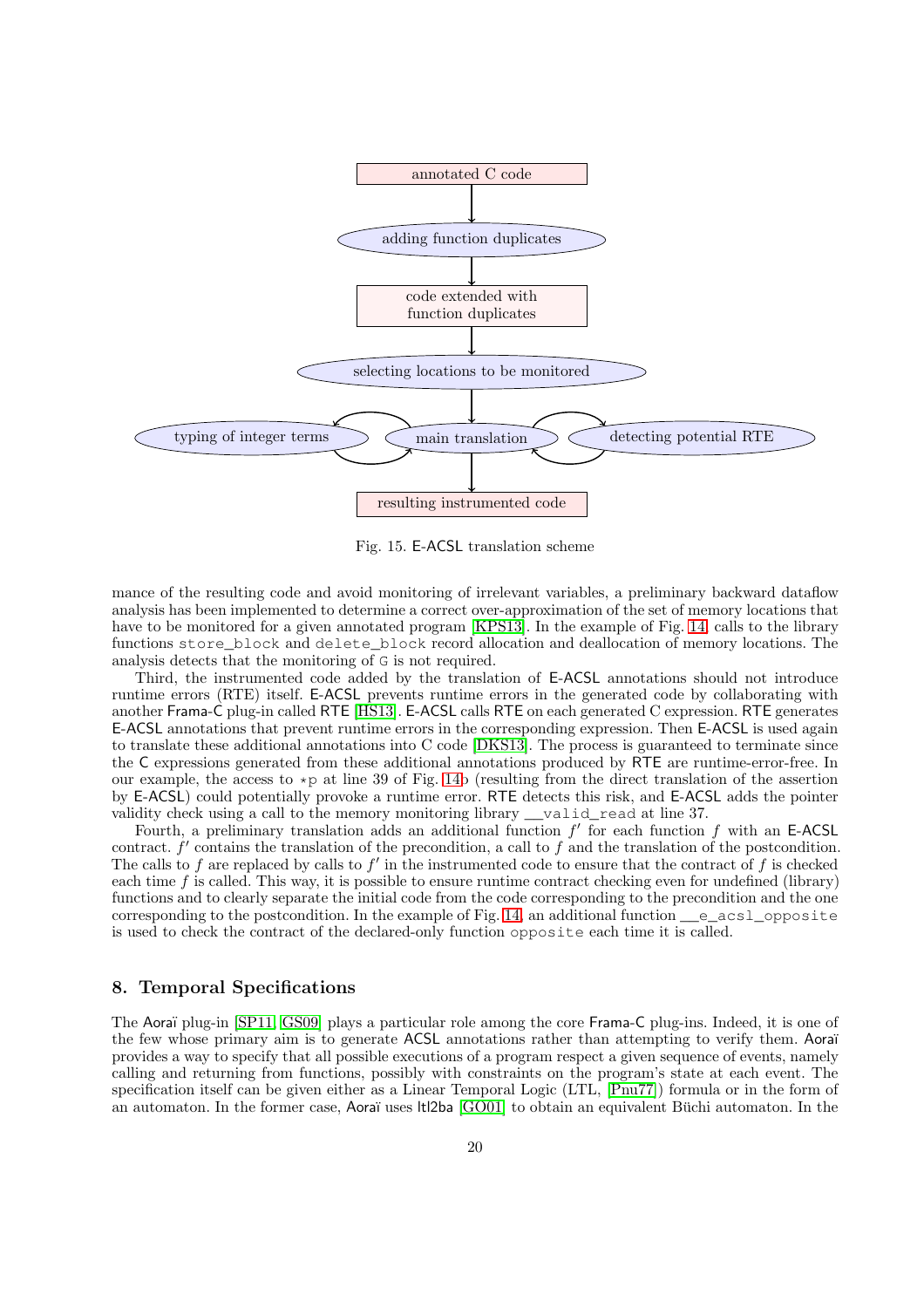```
1 %init: S0;
2 %accept: OK;
3
4 S0: { f {{ N<=0}} () } -> OK
5 | { f{{ N>0 }} ([g(){{\result==0}}]{,N-1}; g(){{\result!=0}}; h()) } -> OK
    | { f({ N>0 }) } ( [g()({ \reshalt==0}) ]{N}) > -> OK;7
8 OK: \rightarrow OK:
```
#### <span id="page-20-0"></span>Fig. 16. Example of Aoraï automaton

latter case, Aora¨ı accepts as input an automaton in a custom language, where the transitions can be guarded by the event (call to, or return from of a given function) under consideration and a propositional formula over the globals of the program and the formals of the function (in the case of a call event) or the result (in the case of a return event).

Newer versions of the plug-in feature an extended input language, where transitions can be guarded by a whole sequence of events, possibly including repetitions of sub-sequences. Such automata are translated by Aoraï into atomic ones, by introducing intermediate states and transitions so that each transition only deals with a single event. The translation can in addition introduce auxiliary variables, in particular counters that keep track of the number of times a repeated sub-sequence has been taken. These auxiliary variables are updated when the appropriate atomic transition is crossed. In addition, the normalized automaton contains a specific reject state, which is a sink. Transitions lead to this state from auxiliary states introduced by the normalization when the program does not follow the corresponding sub-sequence. Indeed, Aoraï's semantics mandates that at each event, for each currently active state in the automaton, there is at least one transition that can be taken. Thus, if we are exploring several sub-sequences and discover at some point that one of them is not matched by the current execution, we cross the transition to the reject state, leaving the other sub-sequences free to complete successfully.

As an example, Fig. [16](#page-20-0) presents an automaton specifying three admissible scenarios for calling a function f. First, if the formal parameter N of f is non-positive, f must return immediately. Otherwise, f is supposed to call g at most N times, until g returns a non-zero result. Then, f calls h before exiting. Finally, if g returns N times 0, f itself must return. The resulting automaton expressed with atomic transitions is shown on Fig. [17.](#page-21-0) The normalized automaton uses four auxiliary variables: aorai\_N and aorai\_N\_0 are used to recall the value of the formal parameter N of f throughout the execution, so that this value can be used in the guards of the transitions corresponding to the second and third cases of the original automaton respectively. Similarly, aorai\_counter and aorai\_counter\_0 count in both cases the number of calls to g made so far. We can also see the reject state and the transitions leading to it. For instance, st5 has been introduced by the translation of the third case of the original automaton, where g is supposed to always return 0. Then, if we return from g with a non-0 value while st5 is active, transition 14 will be taken, putting this branch in the reject state.

Given a normalized automaton, Aoraï generates  $ACSL$  specifications for each function  $F$  in the original C code. This instrumentation, summarized in Fig. [18,](#page-22-0) consists in two main parts: two prototypes whose specification represents the transitions for an atomic event (call or return from F), and the specification of F itself. As the automaton is not always deterministic, Aoraï represents active states by a set of boolean variables (aorai\_state\_ $\star$ ). These variables have either value 1 if the automaton is in the given state or 0 if this is not the case. As a refinement, if the user claims that the input automaton is deterministic, Aoraï will use a single **int** variable to represent the state of the automaton at a given program point. This usually leads to much more compact ACSL contracts. In addition, Aoraï also generates a set of lemmas to ensure that the automaton is truly deterministic. Namely, any two transitions from the same state of the automaton must then have disjoint guards.

Regardless of how active states are represented, functions advance\_automaton\_ $\star$  provide for each state of the automaton a complete set of **behavior**s indicating at which conditions they are active or not after the corresponding event. The post-conditions of these behaviors also take care of setting the value of the auxiliary variables when a transition with auxiliary variables is crossed.

The specification of F comprises various items. First, at least one state among a given set must be active before the call. This set is determined by a coarse static analysis made by Aoraï beforehand. This static analysis phase does not handle indirect calls through function pointers, which is currently the main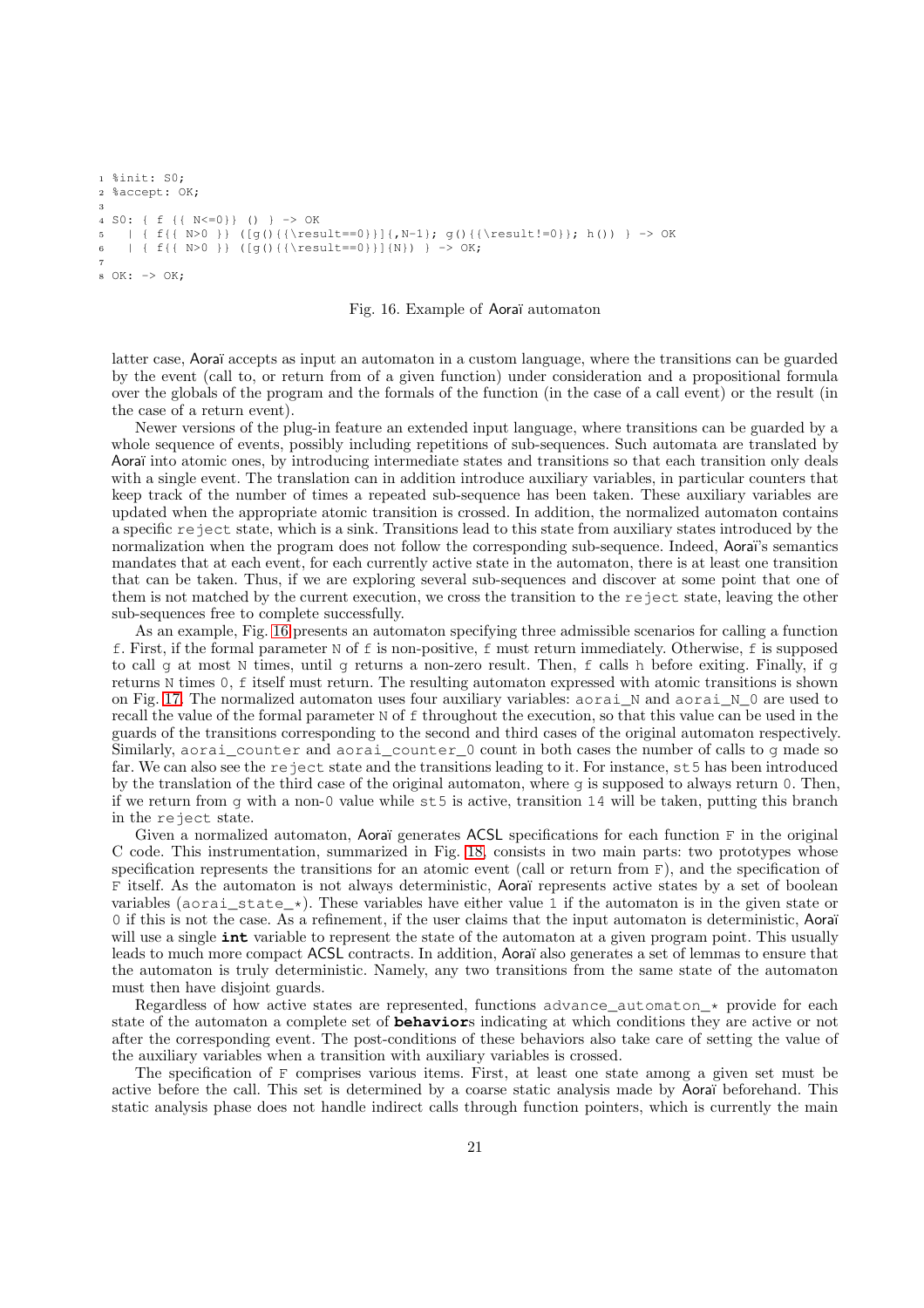

## Transitions:

- 1:  $N > 0$  and Call(f); aorai\_N\_0 <- N
- 2:  $N > 0$  and Call(f); aorai\_N <- N
- $3: N \leq 0$  and Call(f)
- 4: Call(g) and aorai\_counter < aorai\_N-1 aorai\_counter <- aorai\_counter + 1
- 5:  $\text{result} == 0$  and Return(g)
- 6: Call(g);  $\arctan 6$ : Call(g);  $\arctan 6$
- 7: **\result** != 0 and Return(g)
- 8: Call(g) and aorai\_counter\_0 < aorai\_N\_0 aorai\_counter\_0 <- aorai\_counter\_0 + 1
- 9:  $aoral_N_0 \leq aoral_counter_0$  and  $Return(f)$
- 10:  $result == 0$  and  $Return(g)$
- 11: Call(g);  $aorai_counter_0 < -1$
- 12:  $\arctan_0 = 0$  and Return(f)
- 13: (not(Return(f)) and not(Call(g))) or  $(aorai_N_0 > aorai_counter_0 and not (Call(g)))$  or  $(not(Retur(f))$  and  $aorai_counter_0 > = aorai_N_0)$

```
14: not (Return(g)) or result != 0
```

```
15: (\text{not}(\text{Return}(f)) and \text{not}(\text{Call}(g))) or (\text{aorai_N_0 := 0 \text{ and not}(\text{Call}(g)))
```
<span id="page-21-0"></span>Fig. 17. Example of normalized Aora¨ı automaton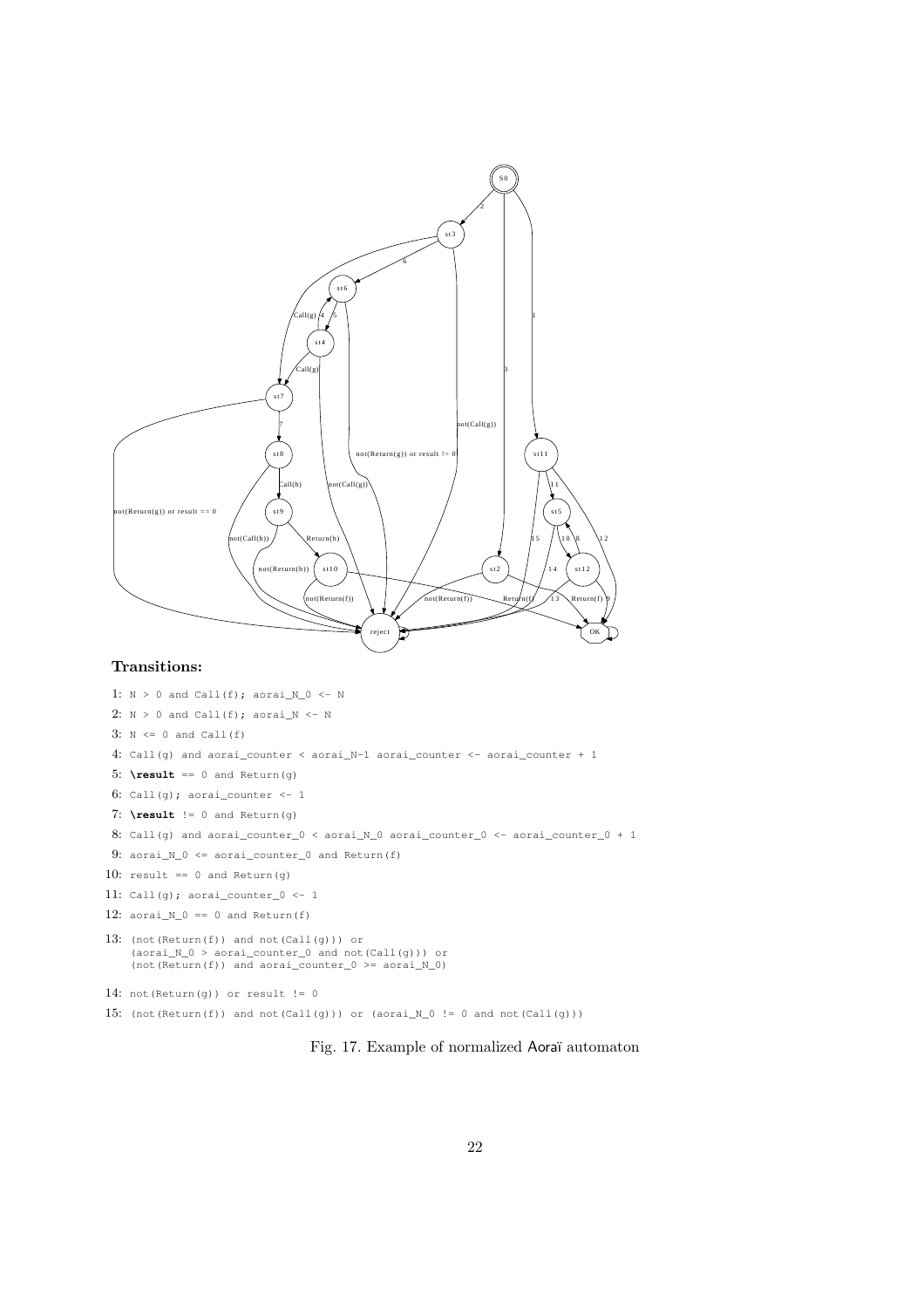```
1 /*@ behavior transition_1: assumes aorai_state_S_0 == 1 && condition;
            ensures aorai_state_S_next == 1; \ldots */
3 void advance_automaton_call_F(int x);
 4
 5 /*@ requires aorai_state_S_0 == 1 || aorai_state_S_1 == 1 || ...;<br>6 requires aorai state S 0 == 1 ==> has possible transition S0;
            requires aorai_state_S_0 == 1 ==> has_possible_transition_S0; ...
 \frac{1}{7} ensures aorai_state_S_2 == 1 || aorai_state_S_3 == 1 || ...;
 8 ensures \old(aorai_state_S_0 == 1) ==> aorai_state_S_2 == 1 || ...; ...
9 ensures aorai_state_S_2 == 1 ==> program_state_when_in_S_2; \dots */<br>10 int F(int x) {
        10 int F(int x) {
11 advance_automaton_call_F(x);
12 // Body of F
13 aorai_label:
14 /*@ loop invariant aorai_state_I_0 == 1 || aorai_state_I_1 == 1 ...;
15 loop invariant aorai_state_I_2 == 0 && aorai_state_I_3 == 0 ...;
16 loop_invariant
17 first_step && \at(aorai_state_S_0,Pre) == 1 ==>
18 \arctan \left( \arctan \left( \arctan \left( \arctan \left( \arctan \left( \arctan \left( \arctan \left( \arctan \left( \arctan \left( \arctan \left( \arctan \left( \arctan \left( \arctan \left( \arctan \left( \arctan \left( \arctan \left( \arctan \left( \arctan \left( \arctan \left( \arctan \left( \arctan \left( \arctan \left( \arctan \left( \arctan \left( \arctan \left( \arctan \left( \arctan \left( \arctan \left( \arctan \left( \arctan \left( \arctan \left(19 loop invariant
20 !first_step && \at(aorai_state_S_0,Pre) == 1 ==>
21 aorai_state_I_1 == 1;
22 loop invariant
23 \at(aorai_state_I_0,aorai_label) == 1 \& aorai_state_I_1 == 1 ==>
24 aux_variable_invariant_I_1;
\begin{array}{ccc} 25 & & \star \ / \ 26 & & \textbf{wh} \end{array}while(c) ...;27 advance_automaton_return_F(result);
28 return result; }
```
<span id="page-22-0"></span>Fig. 18. Aoraï's instrumentation

limitation of the plug-in. When a reject state exists as described above, the requirement becomes that at least another state beside it is active. Indeed, if all sub-sequences end up in the reject state, the implementation is not conforming to the automaton. In addition, as said above, for each active state, at least one transition must be activated by the call event. The main post-condition is that when the function returns, at least one state is active among those deemed possible by Aora¨ı's static analysis. It is refined by additional clauses relating active initial states with active final states, and the state of the program itself with the active final states. Aoraï's static analysis also keeps track of the value of auxiliary variables, and if they might be modified by F their possible value at the end of the function is given as post-conditions. Finally the main function has an additional post-condition stating that at least one of the acceptance states must be active at the end of the function (Aora¨ı does not consider infinite programs at the moment, i.e. it can only check for safety properties and cannot be used for liveness).

Annotation generation is geared towards the use of deductive verification plug-ins such as WP and Jessie for the verification of the specification. In particular, the refined post-conditions are mainly useful for propagating information to the callers of F in an Hoare-logic based setting. Aoraï also generates loop invariants for the same purpose. These loop invariants indicates which states of the automaton can be active at any given loop steps, and what are the possible values of the auxiliary variables during the execution of the loop. Again, they are obtained from Aora¨ı's static analysis. In addition, these invariants are refined according to the active states of the automaton when entering the function (marked by the Pre label) the active states when entering the loop for the first time (marked by the generated label aorai label), and the fact that we are in the first step of the function or in a further step (indicated by the first step ghost variable that is initialized to 1 and set to 0 as soon as the loop is entered). These distinctions allows to generate more precise loop invariants. However, it is still usually necessary to write additional invariants, in particular to glue together these auxiliary variables with the variables of the original program (for instance an auxiliary counter with the index of a corresponding **for** loop). This bias towards WP does not preclude the use of the Value plug-in to validate its specification, as Aora¨ı attempts to generate annotations that fit in the subset of ACSL that is understood by Value.

If we go back at the example of Fig. [16](#page-20-0) over the very simple implementation given in Fig. [19,](#page-23-1) the resulting instrumented code is roughly 1000 lines long, mostly consisting in specifications. More precisely, Aoraï generates 200 post-conditions and 32 pre-conditions, while the loop in f is decorated with 39 invariants.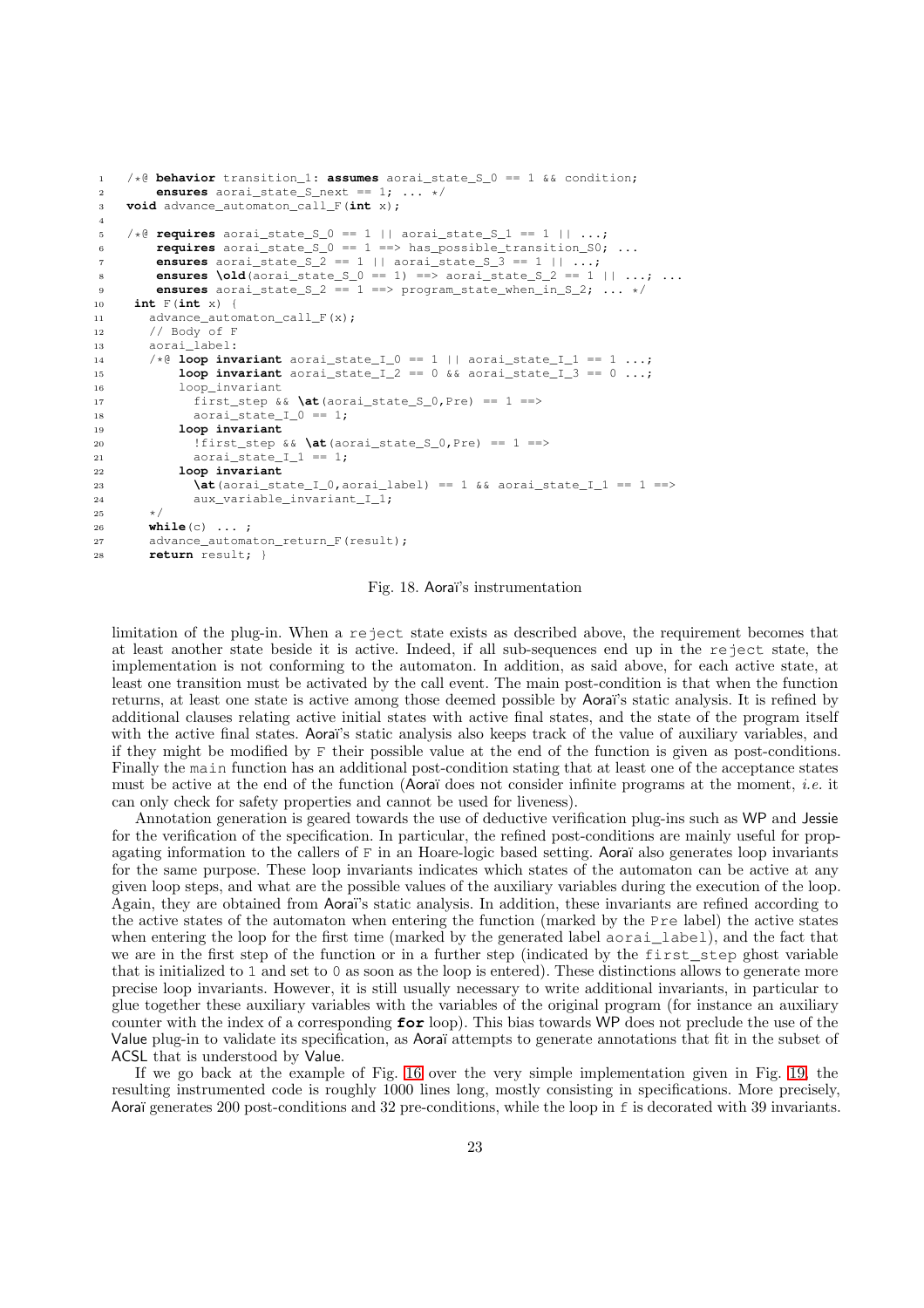```
1 int random(void);
 2
3 int g(int x)
4 {
5 return random();
6 }
7
  8 void h() { return; }
\overline{9}10 void f(int N)
11 {
12 int i;
                                                        13 int t;
                                                        14 i = 0;15 t = 0;16 while (i<N && !t ) {
                                                        17 t = q(i);18 i + i\overline{18}20 if (t) { h(); }
                                                        21 return;
                                                        22 }
```
<span id="page-23-1"></span>Fig. 19. Aora¨ı Implementation example

```
1 loop invariant
2 \quad 1 == st12 = \Rightarrow aorai_counter_0 = = i;
3 loop invariant
  (1 == st8)5 || (1 == st12 && aorai_counter_0 < aorai_N_0
                                                     6 & 1 == st4 & aorai_counter < aorai_N)
                                                     7 || 1 == st12 && aorai_counter_0 == aorai_N_0
                                                         | | (1 == st8) || (1 == st3 && 1 == st11));
```
<span id="page-23-2"></span>Fig. 20. Additional invariants for Aoraï instrumentation

As explained before, some additional loop invariants must be provided by the user in order to bind the auxiliary variables generated from the automaton to the real variables of the program. Another class of invariants relates the auxiliary states stemming from the various branches of the automaton. All in all, 11 such invariants are needed. Two **requires** of g conveys the same information, as well as five **behavior**. Fig. [20](#page-23-2) provides examples of such additional annotations. The first invariant states that aorai\_counter\_0 is equal to the main loop counter i as long as the third branch (represented by st12) of the automaton is active. The second invariant indicates that st12 and st4 are active at the same time, except for the last step of the loop (since in that case the second branch can only succeed if the result of g is non-zero, that is when  $st7$  is active), and similarly for  $st3$  and  $st11$  (both active only when entering the loop). Once these additional annotations are in place, WP with Alt-ergo and CVC3 succeeds in proving the resulting 339 proof obligations (in about 30 seconds on a fairly standard laptop) generated from the specification, proving that the implementation is conforming to the initial automaton.

# <span id="page-23-0"></span>9. Mthread

Mthread is a plug-in that is able to handle concurrent code. It reuses Frama-C's existing abstract-interpretation based plug-in, Value (section [4\)](#page-6-0), and extends it to obtain an over-approximation of the behavior of multithreaded programs. Mthread analyses start by analyzing each thread independently with Value. The threads are discovered automatically and incrementally starting from the main thread, by monitoring Value's analysis for calls to thread creation primitives. By construction, this produces an over-approximation of the sequential behavior of the threads. However, this is not a correct over-approximation of the concurrent behavior of the program, as the interactions between the threads are not taken into account. Thus, Mthread confronts the various sequential approximations, to discover:

- 1. all the memory locations that are accessed by at least two threads performing read/write or write/write operations. Those locations are potentially subject to data races.
- 2. the messages that are sent by explicit message-passing, using primitives such as msgsnd in the POSIX API, and on which message queue those messages are sent;
- 3. the mutexes that are locked when the above multi-threaded events occur.

Using this information, Mthread re-analyzes all the threads that read shared memory, or received messages. This time, the plug-in takes into account the concurrent data that has been emitted during the first analysis of the threads. Messages sent on a queue q by a thread t are received each time a thread  $t' \neq t$  reads on q. Shared zones are treated in two different ways:

• shared memory that is protected using mutexes in a consistent way is modeled precisely. That is, a value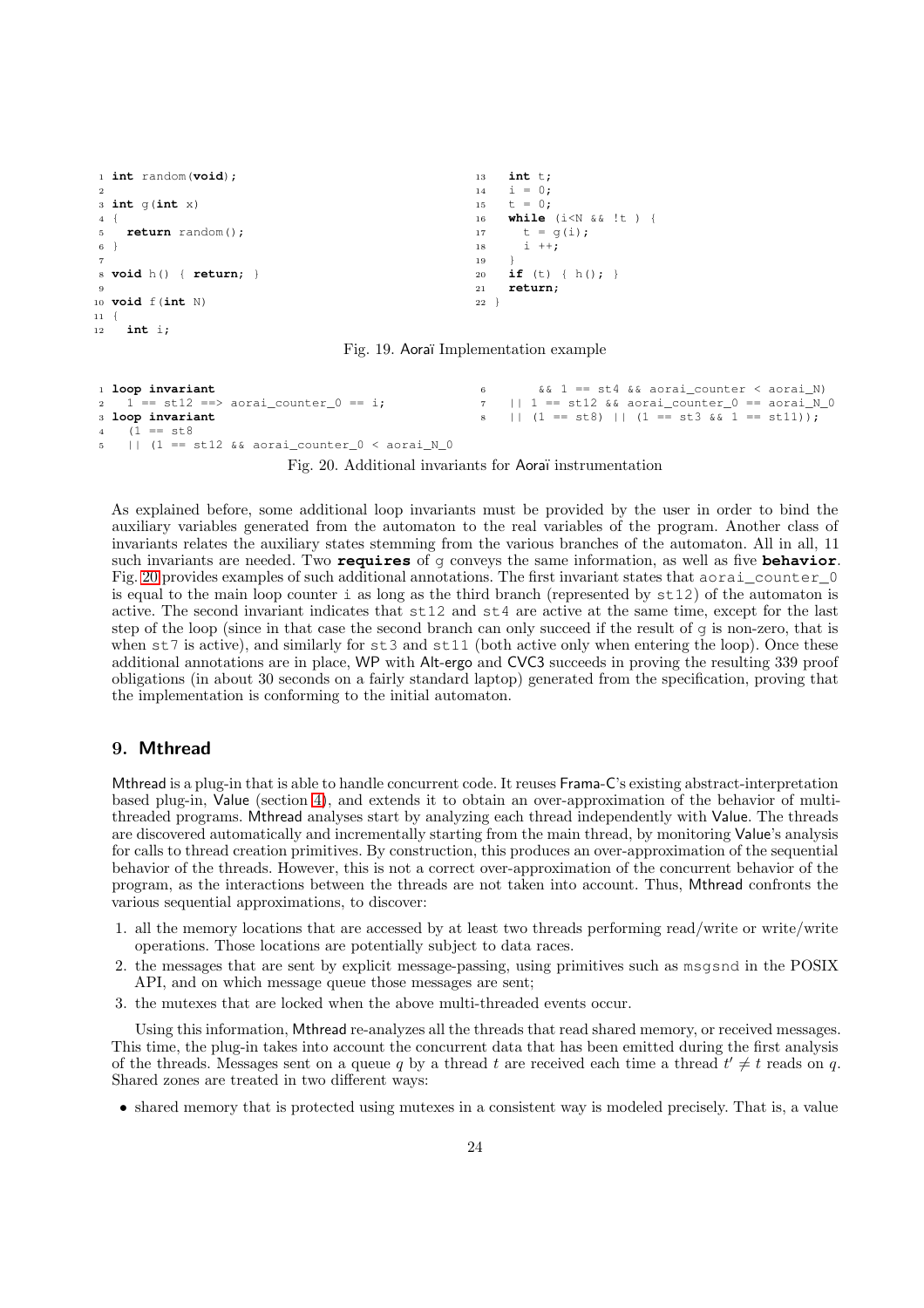```
1 #define N 5
2
3 int end2 = 0;
4 pthread_mutex_t locks[N];
5 pthread_t jobs[N];
6 msgqueue_t queue;
 7
8 void aux (int l, int r, int mess) {
9 pthread_mutex_lock(locks+l);
10 pthread_mutex_lock(locks+r);
11 if (random() && mess != 2) {
12 char buf[2];
13 buf[0]=mess;
14 end2 = 1;
15 msgsnd(queue, buf, 2);
16 }
17 pthread_mutex_unlock(locks+r);
18 pthread_mutex_unlock(locks+l);
19 }
20
21 void * job( void * k ) {<br>22 int p = (int) k ;
22 int p = (int) k ;
23 int l = p>0 ? p-1 : N-1 ;
24 int r = p < N-1 ? p+1 : 0;
25
26 while(1)
27 aux (1, r, p+1);
28 }
29
30 int main() {
31 int i ;
32 char end[2];
33 end [0] = 0;34
35 for(i=0; i < N; i++)36 pthread_mutex_init( &locks[i] , NULL);
37
38 queuecreate(&queue, 5);
39
40 //@ loop pragma UNROLL 5;
41 for(i=0;i<N;i++)
42 pthread_create( &jobs[i], NULL, &job, (void *) i );
43
44 while(!(end[0] && __MTHREAD_SYNC(end2)))
45 msgrcv(queue, 2, end);
46
47 return 0;
48 }
```
<span id="page-24-0"></span>Fig. 21. Example for Mthread plug-in

v written by a thread t is "seen" by all threads t' with  $t' \neq t$  – provided that v is always protected by a certain mutex m.

• shared zones that are not protected by mutexes, or that are improperly protected (no mutex, or different mutexes on different accesses), are marked as volatile. This is the only correct approximation, although it is imprecise for e.g. lock-free algorithms.

If no new data is written or sent during this second analysis, Mthread has obtained an over-approximation of the concurrent behavior of the program. If this is not the case, the process above is repeated until a fixpoint is reached. Convergence is ensured because:

• there is only a finite set of possibly shared zones, as Mthread supposes either no dynamic allocation, or an implementation of malloc that creates finitely many base addresses (for example, by using summary variables);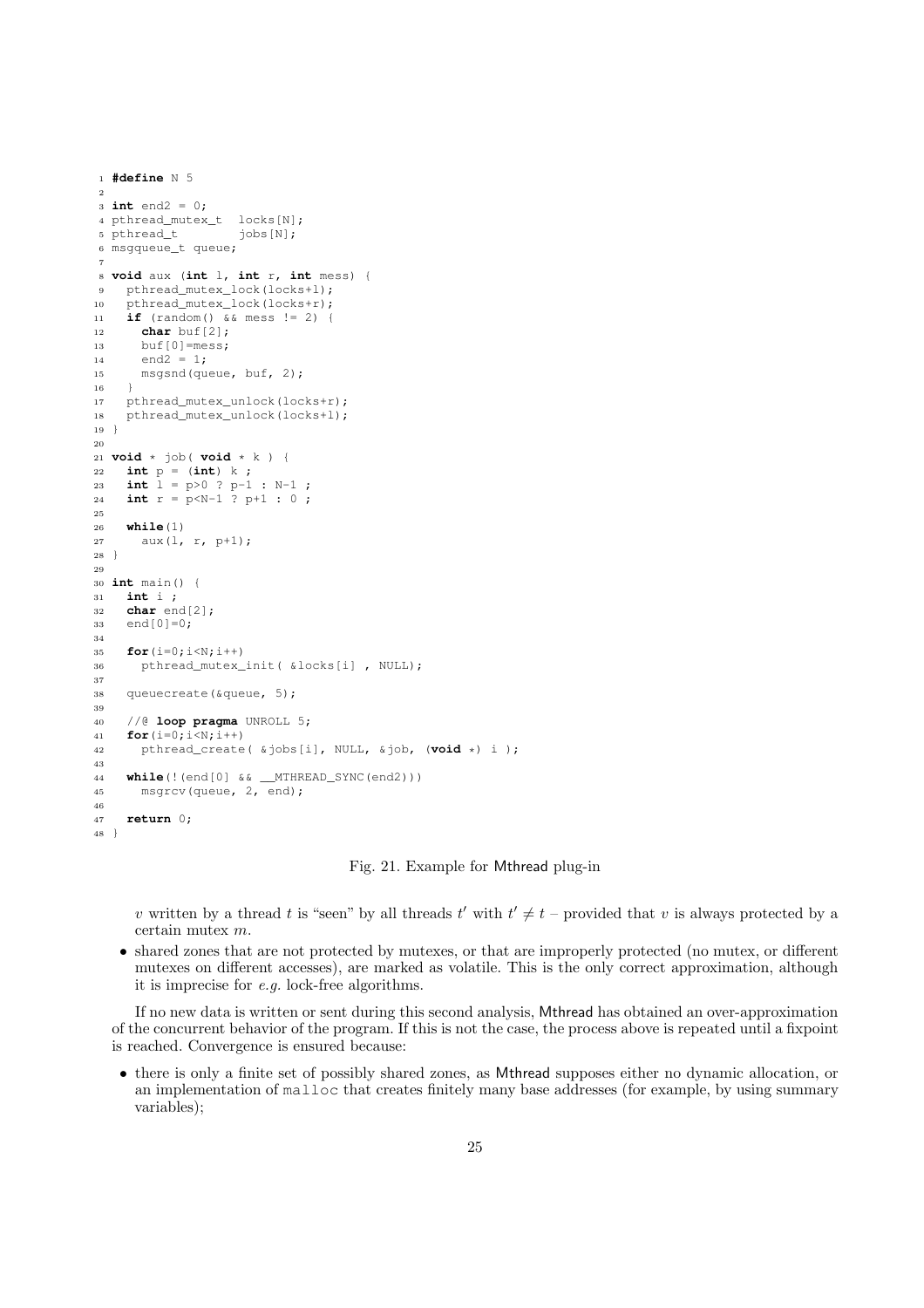```
1 philo.c:45:[mt] Receiving message on &queue, max size 2, stored in &end. Possible values:
2 From thread &jobs[0]: [0] IN {1}
3 12 IN 1999 12 IN INTERNATIVE DESCRIPTION OF A LIGAN CONTRACT OF A LIGAN CONTRACT OF A LIGAN CONTRACT OF A LIGAN CONTRACT OF A LIGA
 4 From thread &jobs[2]: [0] IN {3}
 5 [1] IN UNINITIALIZED
 6 From thread \deltajobs[3]: [0] IN \{4\}7 [1] IN UNINITIALIZED
 8 From thread &jobs[4]: [0] IN {5}
9 [1] IN UNINITIALIZED
10 msgrcv (philo.c:45) <- main (philo.c:30)
11 [...]
12 [mt] ***** Threads computed for iteration 4.<br>13 [mt] ***** Computing shared variables
  [mt] ***** Computing shared variables<br>[mt] _main_ reads end2 IN \{0; 1\} // philo.c:44
14 [mt] _{main} reads end2 IN \{0; 1\}15 [mt] &jobs[0] writes end2 IN {1} // philo.c:14
16 [mt] &jobs[2] writes end2 IN \{1\} // philo.c:14<br>17 [mt] &jobs[3] writes end2 IN \{1\} // philo.c:14
17 [mt] &jobs[3] writes
18 [mt] &jobs[4] writes end2 IN {1} // philo.c:14
19 [mt] Possible read/write data races:
20 end2:
21 read by _main_ at philo.c:44, unprotected, // main (philo.c:30)
22 write by \&i\text{obs}[0] at philo.c:14, protected by \&\text{locks}[1] \&\text{locks}[4],
23 // aux (philo.c:27) <- job (philo.c:21)
24 write by &jobs[2] at philo.c:14, protected by &locks[1] &locks[3],
25 // aux (philo.c:27) <- job (philo.c:21)
26 write by &jobs[3] at philo.c:14, protected by &locks[2] &locks[4],
27 // aux (philo.c:27) \leftarrow job (philo.c:21)
28 write by &jobs[4] at philo.c:14, protected by &locks[0] &locks[3],
29 // aux (philo.c:27) <- job (philo.c:21)
30 [mt] Write summary for &jobs[0]: end2 IN {1}
31 [mt] Write summary for &jobs[2]: end2 IN {1}
32 [mt] Write summary for &jobs[3]: end2 IN {1}
33 [mt] Write summary for &jobs[4]: end2 IN {1}
34 [mt] Mutexes for concurrent accesses:<br>35 [end2] write protected by (?)&lo
        35 [end2] write protected by (?)&locks[0] (?)&locks[1] (?)&locks[2] (?)&locks[3]
36 (?)&locks[4], read unprotected
37 [mt] ***** Shared variables computed
38 [mt] ******* Analysis performed, 4 iterations
```
<span id="page-25-0"></span>

- if needed, the contents of emitted messages are over-approximated using the widening operation already present in the sequential analysis;
- the analysis assumes a finite number of distinct threads, that communicate through a finite number of concurrency constructs (mutexes, message queues, etc.).

At the end of the analysis, the plug-in emits three outputs:

- 1. a concurrent control-graph, which is similar to a very aggressive slicing of the program, the slicing criterion being the functions and instructions that are relevant to the concurrent part of the code;
- 2. all the memory zones that are shared amongst multiple threads, with detailed information on which functions access them and their contents;
- 3. the corresponding mutex information.

Example An example illustrating some features of Mthread is shown in Fig. [21.](#page-24-0) Roughly, the main function creates 5 different threads that act as the philosophers of the classical dining philosophers concurrency problem [\[Wik\]](#page-35-14). Each philosopher takes the mutex on its "left" and on its "right". Once the mutexes are acquired, 4 of the 5 threads write in the variable end2, and send a message through the first byte of the local buffer buf (the second byte being left uninitialized). The main thread loops until it receives something non-zero on the message queue queue and the variable end2 is no longer equal to zero – which is possible only when information flows from the job threads to the main one.

Fig. [22](#page-25-0) shows the output of Mthread once the analysis concludes, as well as the information inferred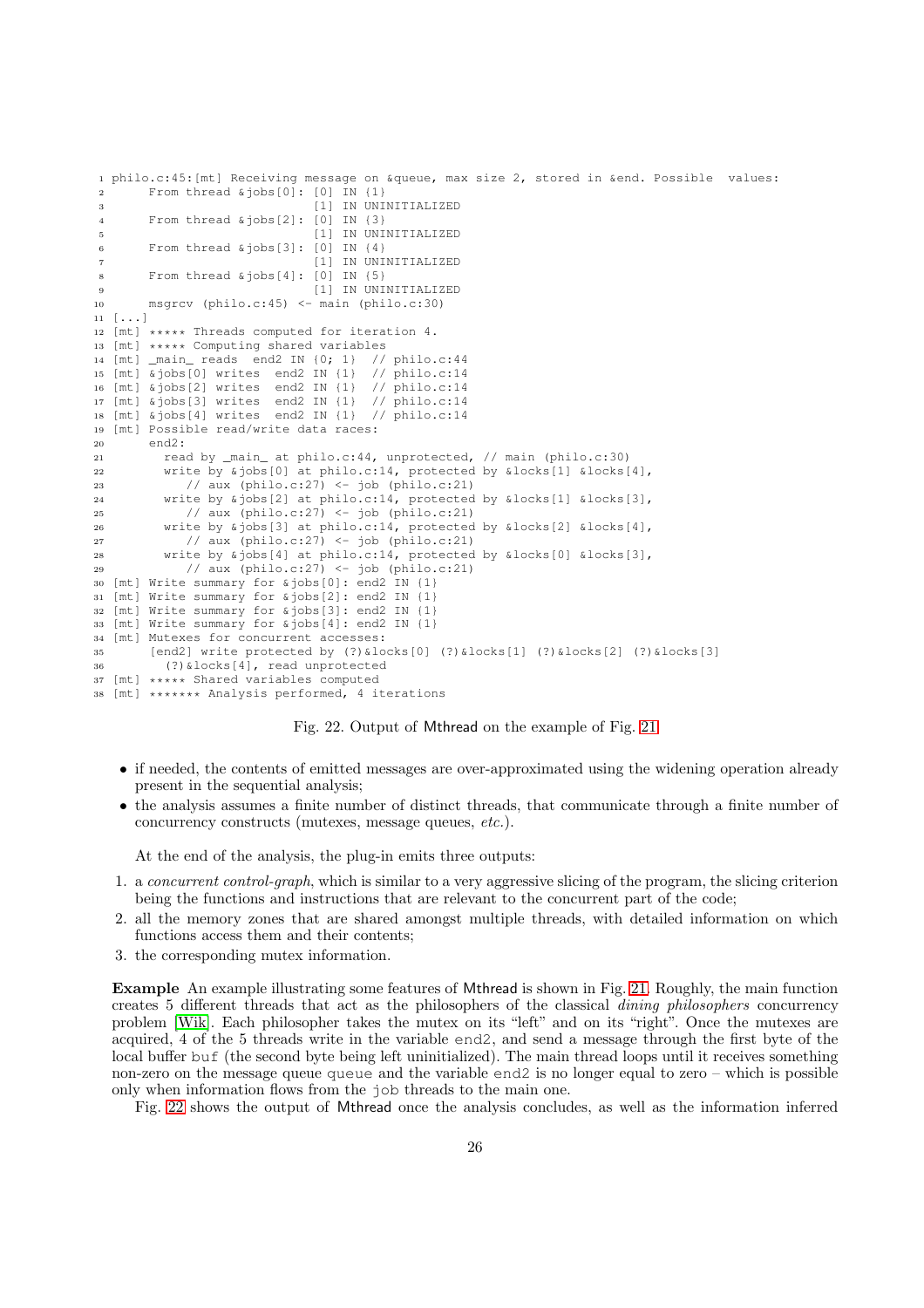

<span id="page-26-0"></span>Fig. 23. Concurrent control-graphs for thread main and  $\&jobs[0]$ 

for the messages sent on queue. The contents sent by each thread are kept separate and precise (lines 1 to 9). We have also launched the analysis with an option that keeps the values of improperly protected variables precise. This is the case for end2, which is not always protected by the same mutex, and that would otherwise have been transformed into a volatile variable. Using this option requires the user to check that each shared variable is protected by at least one mutex or a call to the primitive \_\_MTHREAD\_SYNC, which is the case here. Since the plug-in lists all possibly racy accesses to the variable (lines 19 to 29), it is easy to check that this property is verified. In this example, all the threads write 1 inside end2 (lines 15-18 and 30-34). The main thread can thus read  $\{0; 1\}$ , the 0 case corresponding to a scheduling in which the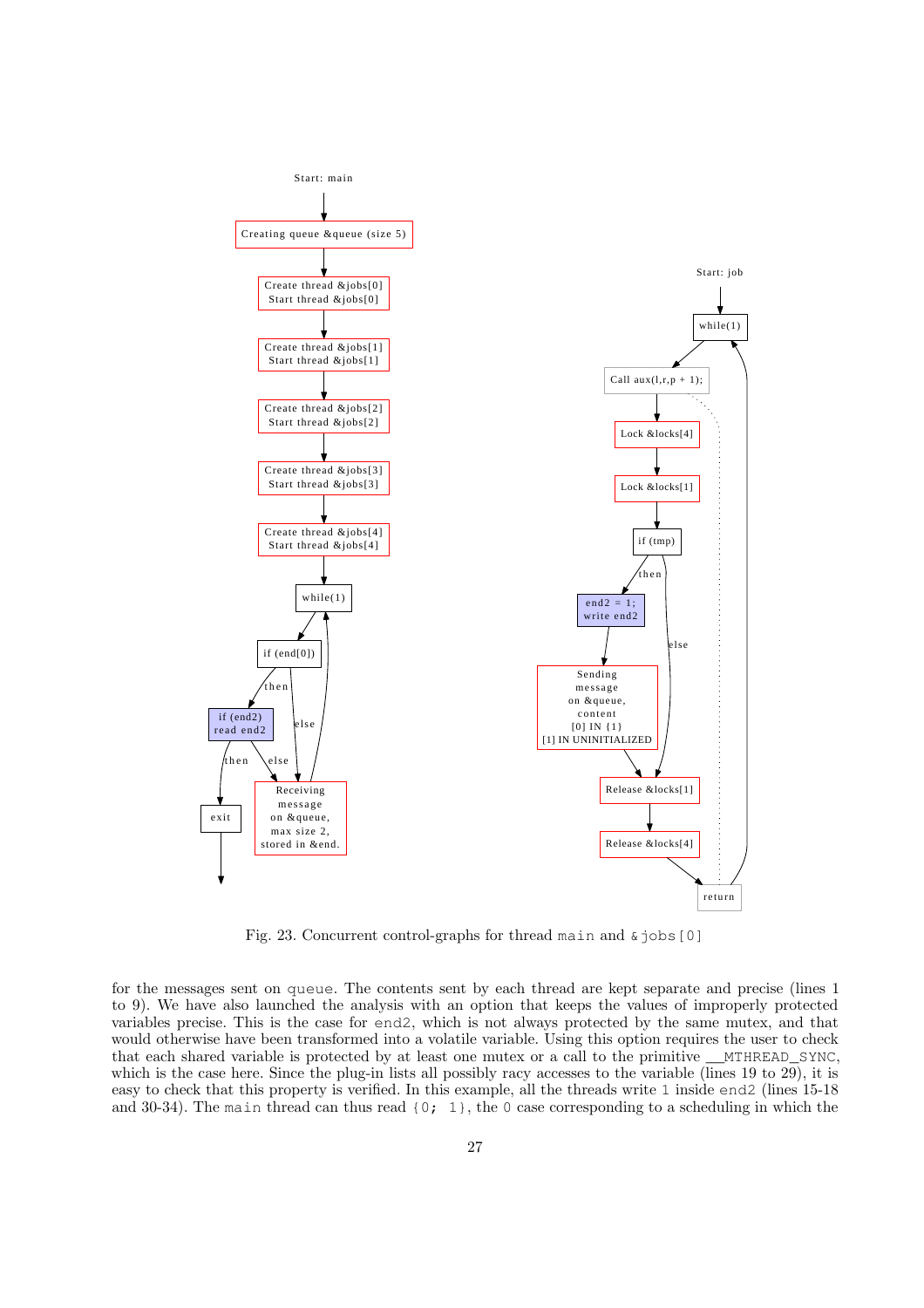spawn threads have not run far enough before the main one reaches line 44. For each event, the analysis call-stack is displayed (e.g. line 23). Finally, for each access to a shared variables, the mutexes that protect the access are listed (lines e.g. 22 and 35-36 for a synthesis); a '?' indicates that the access may not have been protected by this mutex on at least one execution path and access.

Notice that the plug-in is able to handle the creation of multiple threads inside a loop. Here, the loop is syntactically unrolled using an appropriate directive, but this is not necessary. Unrolling the loop results in a more precise concurrent control-graph at the end of the analysis (Fig. [23\)](#page-26-0); otherwise, all the threads would have been printed as created in a loop, without any ordering between them. Finally, all the concurrency constructs used in the programs – threads, mutexes, messages queues – are inferred by the plug-in automatically, including the names that are displayed. The user only needs to start the analysis on the main thread. This is done by recognizing, during the analysis, some primitives such as pthread\_create or pthread\_mutex\_init. Although this example uses the POSIX API, other APIs are possible. Each one requires only writing some stubs functions that call Mthread basic primitives for thread or mutex creation, mutex locking, etc..

Precision The approach followed by Mthread is sound by construction, as it produces a correct overapproximation of the behaviors of all the threads of the program. Yet it is also important to remain precise: this prompted the implementation of two important optimizations.

Context-sensitivity. It is crucial to have a context-sensitive analysis, meaning that a function  $f$  called by two functions  $g_1$  and  $g_2$  is analyzed separately in the two calling contexts. This is particularly important because embedded codes often encapsulates calls to concurrency primitives within their own functions, typically to simplify return codes.

Mthread is fully context-sensitive: as soon as a function is reached through two different paths (that is, two differing Value Analysis call-stacks), two different analyzes contexts are created by Mthread. This is consistent with what is done by Value, which proceeds by recursive inlining.

"Happened-before relation. Mthread tries to sequence events, so that if  $e_1$  is guaranteed to always occur before  $e_2$ , then  $e_2$  will not influence the analysis of  $e_1$ . For now, Mthread takes into account the fact that a thread has not yet been created, or has been canceled. In the following example, the zone  $v$  is detected as being not shared, as the possibly concurrent access in  $t_0$  occurs before  $t_1$  has been created.

> $t_0:$   $\frac{1}{2} \frac{v}{a} = \frac{1}{v}$ ;  $2 a = v;$  // Only possible value for a: v  $\begin{array}{lll} 2 \text{ a = } \text{v}; & \text{// Only possible value for a: } \text{v} & \text{t}_1: & \text{y == 2}; \\ \text{is create (t1)}; & & \end{array}$

In the future, we will try to enrich this "happened-before" relation with other sequencing operations. Condition variables, such as those used by the function pthread\_cond\_signal, would be very useful, as they are often used in concurrent C code to sequence events.

Similar tools The results of Mthread's mutex analysis is similar to the one of LockSmith [\[PFH11\]](#page-35-15), and our approach is similar to theirs: identifying shared memory, propagating locked mutexes along the control-flow graph, etc. However, the methods differ significantly. LockSmith uses dedicated analyzes, that are specialized for this task. This ensures that their analysis is fast. On the contrary, Mthread reuses most of the machinery of Frama-C's Value Analysis, which usually gives more precise results, as well as a wealth of other information.

Mthread also share strong similarities with AstreeA [\[Min12\]](#page-34-30). Although both analysers have been developed independently, their approaches are the same. They are built on top of a sequential abstract interpreter (Value for Mthread, Astree  $[CCF+05]$  $[CCF+05]$  for AstreeA), and automatically discover the interferences between the various threads. The sequential analyses are iterated until a fixpoint is reached. The main differences between the two analyzers stem from the more powerful domains available in Astree, as well as in some refinements. For example, AstreeA uses priorities in thread scheduling to deduce that one thread cannot be preempted by another, effectively protecting some shared memory. Conversely, the "happened-before" relation used by Mthread is not present in AstreeA.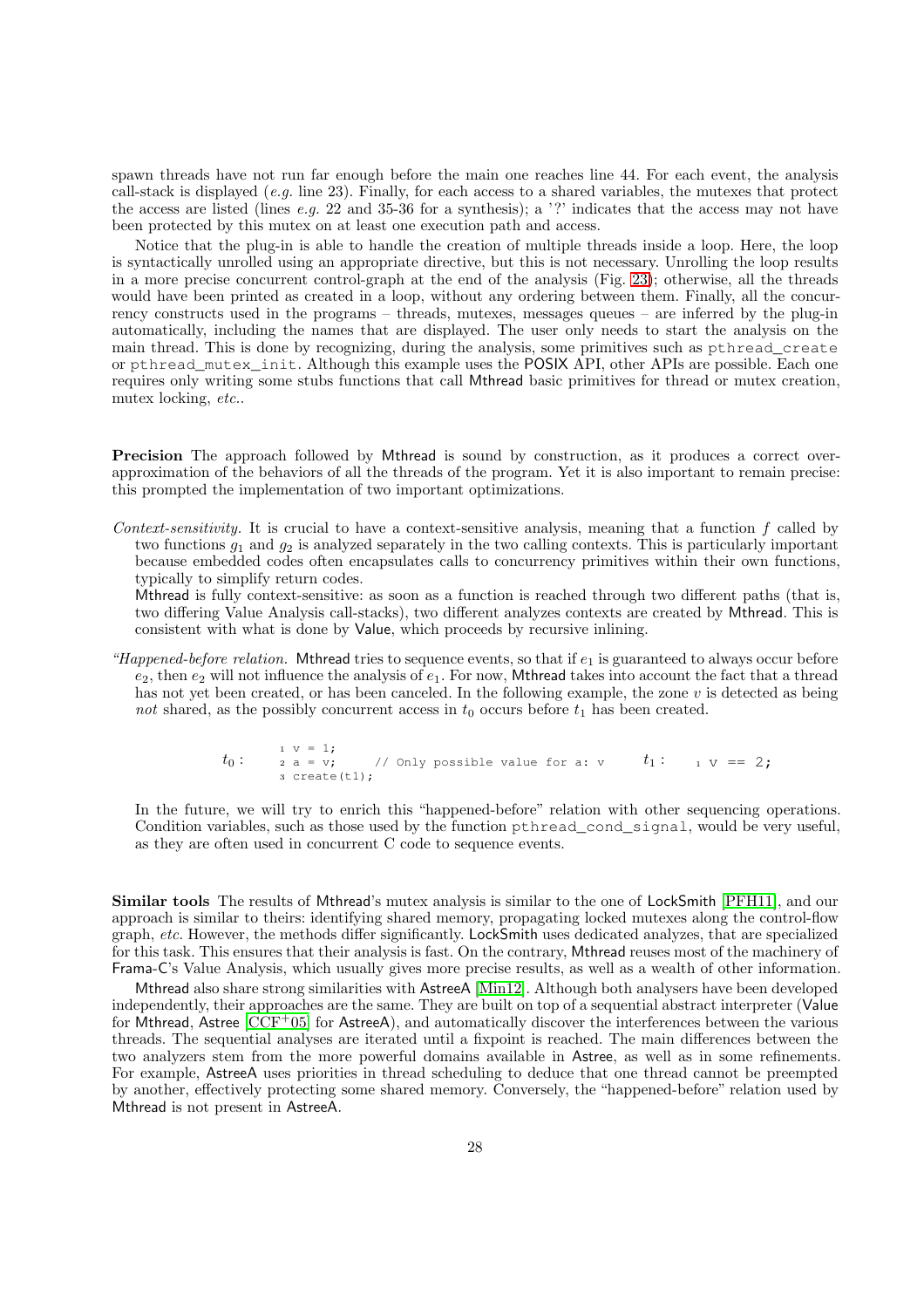# <span id="page-28-1"></span>10. Derived Analyses

#### <span id="page-28-0"></span>10.1. Distilling Value

As explained in Section [4,](#page-6-0) Value automatically computes a per-statement over-approximation of the possible values for all memory locations. Other plug-ins can then take advantage of this result to provide more specific information. We present in this section such derived plug-ins that are included in the Frama-C distribution. In each case, the analysis is sound. Results from Value are used in particular to evaluate array indexes or resolve pointers, ensuring that e.g. pointer aliasing are always detected. These derived analyses also rely on the datastructures used by Value, that have been presented in Section [4.](#page-6-0)

<span id="page-28-2"></span>Semantic constant folding. The simplest of the derived plug-ins performs code transformation based on the results of Value. It replaces each expression that is known to have a single value by this value, resulting in simpler code. Unlike basic syntactic constant folding, this analysis is semantic. This is particularly effective on code containing function pointers (that are often equal to a single function), or on functions that are called a single time. In particular, this plug-in is very useful as a front-end to other analyses. Furthermore, it inherits the precision of Value, in particular path- and context-sensitivity.

Inputs and outputs. Another plug-in computes for each function f approximations of its inputs and outputs. More precisely, the Inout plug-in can provide the following information.

- An over-approximation of the operational inputs of f, that is the memory locations that are read by f before having been written to.
- An under-approximation of the outputs of f, the locations where f is guaranteed to write to.
- An over-approximation of the outputs of f.
- An over-approximation of the imperative inputs of f, that is the memory locations that are read by f.

These sets of locations can be computed call-wise, for each distinct call to f, resulting in more precise results.

Functional dependencies. The From plug-in computes a relation between the outputs and the inputs of a function. For each possible output  $x$  of a function f, the plug-in will give an over-approximation of the sets of locations whose value at the beginning of the call to f might be used in computing the final value of x. If we go back to our example of Fig. [6,](#page-7-0) the result of launching frama-c -deps value\_example.c is the following.

```
[from] Function main:
 S FROM S (and SELF)
 T[0..19] FROM S (and SELF)
  \result FROM S
```
This means that S and all the cells of T might be written during the execution, and that their value depends on (the initial value of) S. The SELF keyword indicates that the corresponding value might be left unchanged by the function, corresponding to the hypothetical situation in which the loop body would not have been executed.<sup>6</sup> Finally, we see that the value returned by main also depends solely on S.

As with lnout, From can compute separate information for each call to the function  $f$ , resulting in more precise results for the dependencies.

Program Dependency Graph (PDG). The PDG plug-in produces an intra-procedural graph that expresses the data and control dependencies between the instructions of a function [\[FOW87\]](#page-34-31). Namely, a statement  $s_2$  has a data dependency over a statement  $s_1$  when the computation performed in  $s_2$  uses a value written in  $s_1$ . Similarly, if the execution of  $s_2$  depends on the execution of  $s_1$  (which is then typically an **if** statement, or more generally a statement with more than one successor), then there is a control dependency from  $s_1$  upon  $s_2$ . In addition, PDG distinguishes two cases of data dependencies: plain data dependency, and address dependency, where the value written in  $s_1$  is used at  $s_2$  in the computation of an address that is dereferenced. Recalling again the example in Fig. [6,](#page-7-0) the statement  $\star p=S$ ; has dependencies on

<sup>6</sup>Taking this possibility into account is clearly sound, but also results in slightly imprecise results.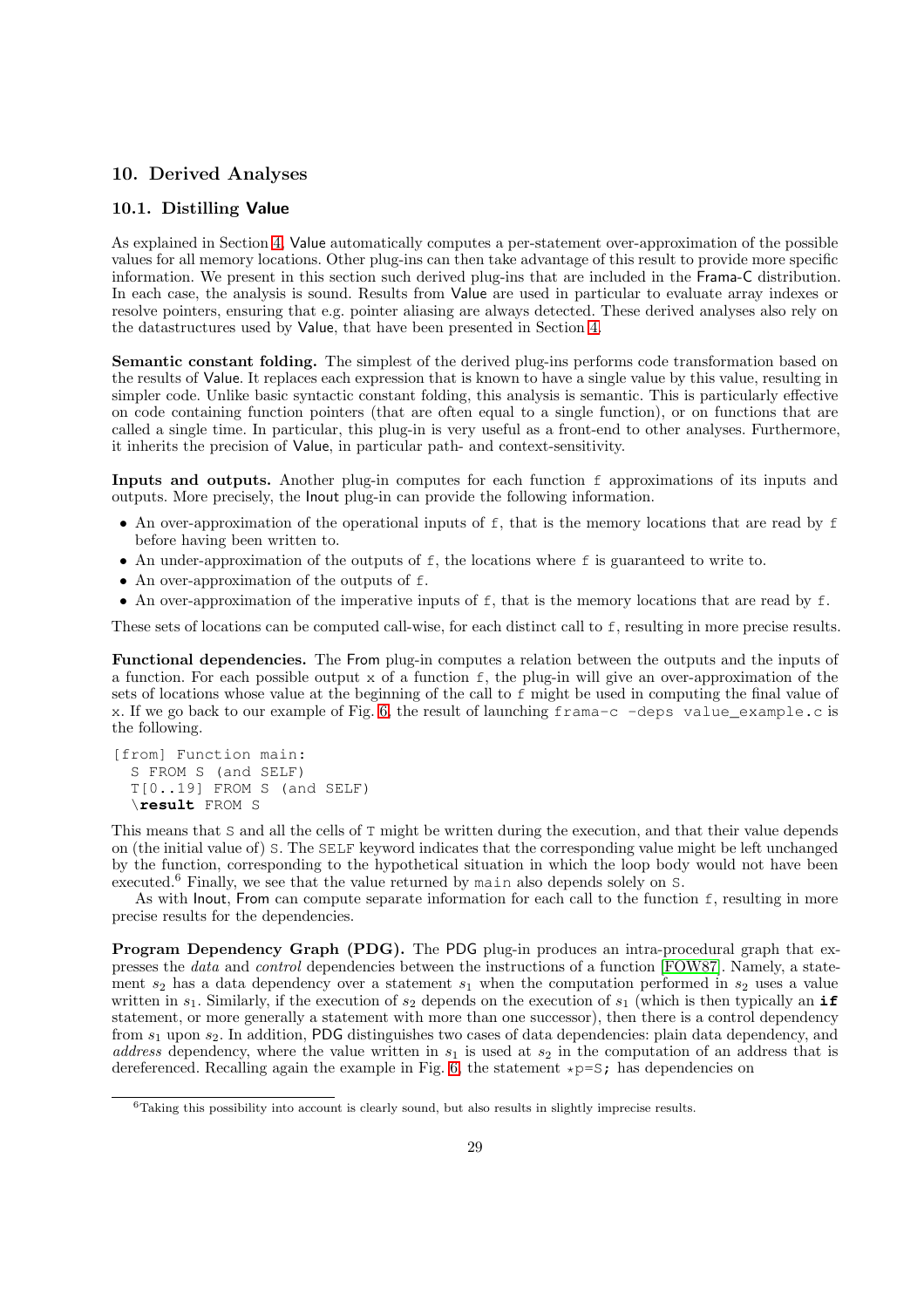- $p = \&T[0]$  (address dependency)
- p++ (address dependency)
- $S+=i$  (data dependency)
- **while**(i<20) (control dependency)

While PDG is rarely requested directly by the user, it is the stepping stone for the various analyses described below. In addition, it makes itself heavy use of the From plug-in to compute the effects of a function call, illustrating sequential collaboration of plug-ins (see section [3.4\)](#page-5-1).

Defs. The Scope plug-in provides various information about the dependencies of a memory location l at a given statement s. More precisely, it can display in the graphical user interface of Frama-C the following points:

- the statements that contribute to defining the value of  $l$  at  $s$
- $\bullet$  the statements where l has the same value than in s.
- For each statement  $s'$ , the data  $d$  that is needed to compute the value of  $l$  at  $s$ .

This information is very useful when navigating through source code in order to understand where a particular value (in particular a value leading to an alarm) comes from.

Slicing & Impact. The Slicing plug-in returns a reduced program (also called a *slice* of the original program), equivalent to the original program according to a given slicing criterion [\[HRB88\]](#page-34-32). The Impact plug-in computes the values and statements impacted (directly or transitively) by the side effects of a given statement. In some sense, it is the dual of the slicing analysis.

Both Slicing and Impact accumulate a set of statements by walking through the PDG until the set is saturated for a given criterion. For the impact analysis, a statement  $s'$  is added when the outputs of an already selected statement s are required to evaluate  $s'$ , or when s is a conditional that affects the execution of s'. The main difference between Slicing and Impact is the direction through which PDG edges are followed: forward in the case of Impact (to select the statements that are impacted by the statements already found), and backward for Slicing (to select the statements that influenced the statements already selected).

Possible slicing criteria include preserving a given statement, all calls to a function, a given alarm, the truth value of an ACSL assertion, the return value of a function, etc. The Sparecode plug-in is a special version of the Slicing plug-in, in which the criterion is to preserve the state of the program at the end of the main function under analysis. These plug-ins can in particular be used as front-ends to other, more specialized analyses, by removing parts of the code that are irrelevant to the property of interest.

## <span id="page-29-0"></span>10.2. Sante

The Sante plug-in (Static ANalysis and TEsting) [\[CKGJ12,](#page-33-22) [CCK](#page-33-23)<sup>+</sup>13] enhances static analysis results by testing. Given a C program p with a precondition, it detects possible runtime errors (currently divisions by zero and out-of-bound array accesses) in  $p$  and aims to classify them as real bugs or false alarms.

The Sante method contains three main steps illustrated in Fig. [24.](#page-30-0) Sante first calls Value to analyze p and to generate an alarm for each potentially unsafe statement. Next, Slicing is used to reduce the whole program with respect to one or several alarms. It produces one or several slices  $p_1, p_2, \ldots, p_n$ . Then, for each  $p_i$ , PathCrawler explores program paths and tries to generate test cases confirming the alarms present in  $p_i$ . If a test case activating an alarm is found, the alarm is confirmed and classified as a bug. If all feasible paths were explored for some slice  $p_i$ , all unconfirmed alarms in  $p_i$  are classified safe, i.e. they are in fact false alarms. If PathCrawler was used with a partial criterion  $(k-path)$ , or stopped by a timeout before finishing the exploration of all paths of  $p_i$ , Sante cannot conclude and the statuses of unconfirmed alarms in  $p_i$  remain unknown.

The number of slices generated, hence the number of test generation sessions, is influenced by various Sante options. The all option generates a unique slice  $p_1$  including all alarms of  $p$ , while the converse option each generates a slice for each alarm. Options min and smart take advantage of alarm dependencies (as computed by the dependency analysis) to slice related alarms together. The smart option improves min by iteratively refining the slices as long as one can hope to classify more alarms running PathCrawler on a smaller slice.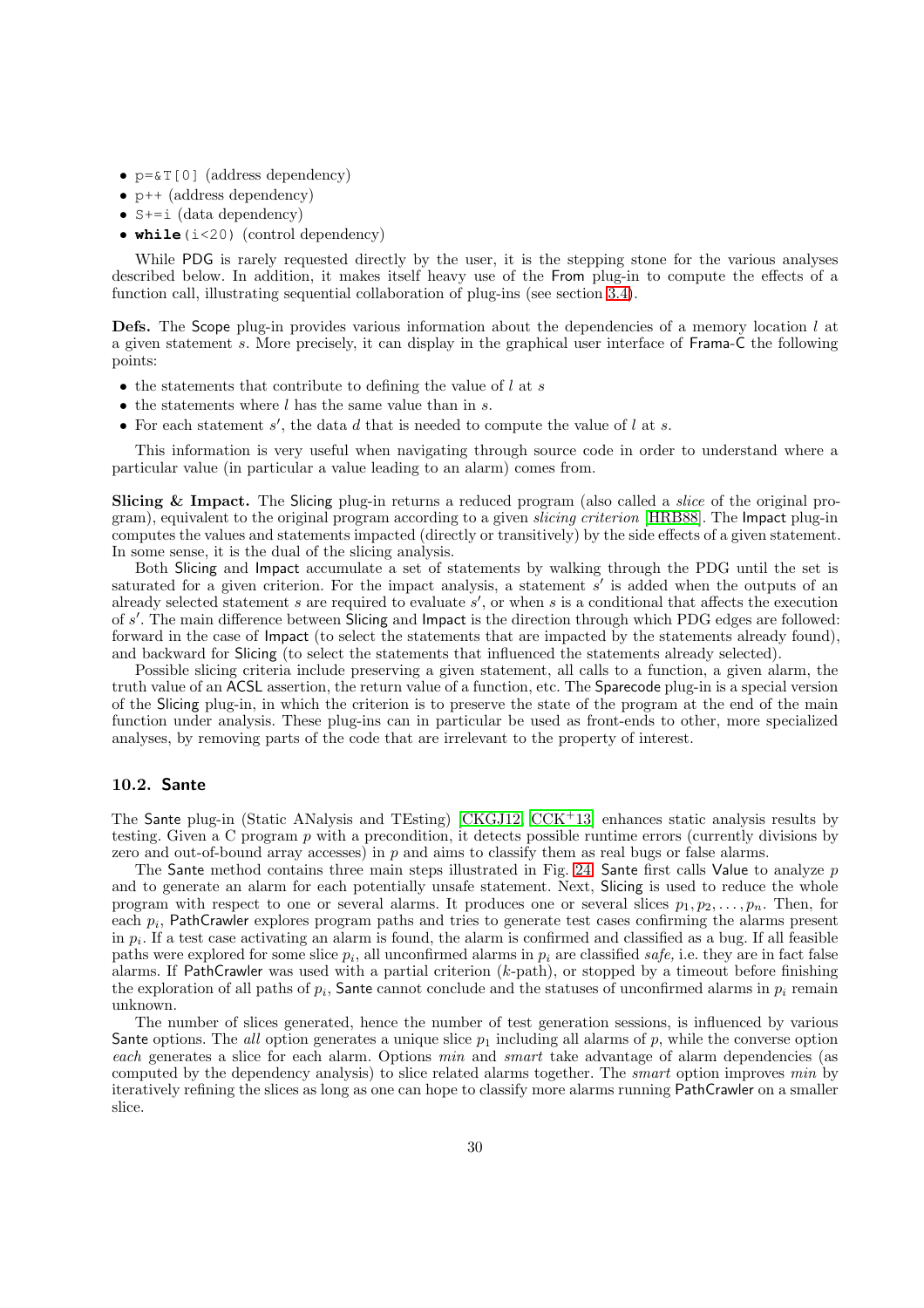

<span id="page-30-0"></span>Fig. 24. Overview of the Sante method

Initial experiments [\[CKGJ12\]](#page-33-22) on several real-life programs show that Sante can be in average 43% faster than test generation alone and leaves less unknown alarms. With the options min and smart, the number of remaining unclassified alarms decreases by 82% with respect to test generation alone, and by 86% with respect to Value alone.

The Sante plug-in is another good illustration of the benefits of the extensible plug-in oriented architecture adopted by Frama-C. Indeed, Sante relies on the Frama-C kernel and three main plug-ins Value (Section [4\)](#page-6-0), Slicing (Section [10.1\)](#page-28-0) and PathCrawler (Section [6\)](#page-16-0) that may use in turn other plug-ins (e.g. Slicing uses PDG that uses Value). Thanks to the Frama-C design and services provided by the kernel (cf Sec. [3.1\)](#page-2-1), the Sante plug-in does not need to generate and parse again a C program between Value and Slicing steps, or between Slicing and test generation steps. The program is parsed only once and its AST remains available for other Frama-C plug-ins. Similarly value analysis results are re-used by PDG and Slicing without being computed more than once. Moreover, the opportunity to work on several Frama-C projects in parallel allows an optimized implementation of slicing. Program slices can be constructed directly in AST form by Slicing and exploited in this form by PathCrawler.

The architecture and collaborative approach of Frama-C make it possible to create powerful combined verification tools with relatively little effort. While the cumulative size of the tools combined by Sante is several hundreds of thousands of lines of code, the size of the Sante plug-in is only around 1500 lines of OCaml code.

## 10.3. Combining analyses

Sante is a quite big plug-in that builds upon existing analyses to provide more accurate results than each analysis could do alone. As Frama-C makes it easy for plug-ins to collaborate, it is also worthwhile to develop smaller plug-ins or even OCaml scripts that basically drive the main analysis plug-ins according to a specific usage.

An example is given by the yet-unreleased counter-examples plug-in. It is based on WP, and aims at providing test cases falsifying a given ACSL annotation when the related proof obligations are not discharged. For that, it takes advantage of the ability of some provers to give such a counter-example in the logic world. counter-examples then lifts this result back into the C world. An interesting use-case for the plug-in consists then in using it on the alarms emitted by Value, in an attempt to discriminate between false alarms and real bugs.

Furthermore, it is easy to combine analyses with an OCaml script for a given verification purpose. The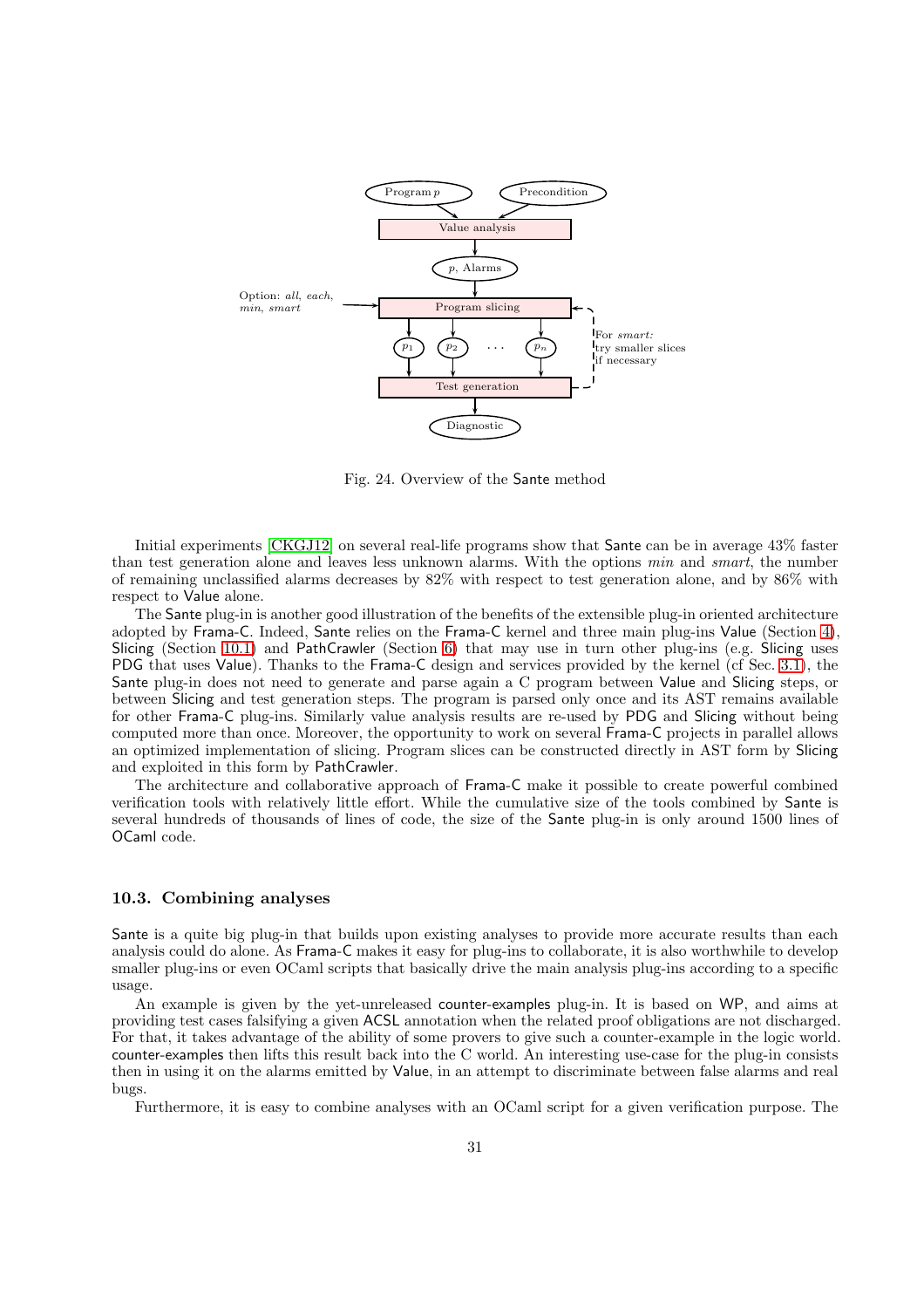Frama-C wiki<sup>7</sup> gives an example of such a script that mixes constant propagation (Section [10.1\)](#page-28-2), Aoraï (Section [8\)](#page-19-0) and Value (Section [4\)](#page-6-0) to find a sequence of calls to the API of a Linux driver that leads to an information leak.

# 11. Conclusion

This article attempts to distill a unified presentation of the Frama-C platform from a software analysis perspective. Frama-C answers the combined introductory challenges of scalability, interoperability, and soundness with a unique architecture and a robust set of analyzers. Its core set of tools and functionalities – about 150 OCaml kloc developed over the span of 7 years  $[CSB<sup>+</sup>09]$  – has given rise to a flourishing ecosystem of software analyzers. In addition to industrial achievements and partnerships, including the birth of a startup<sup>8</sup>, a community of users and developers has grown and strived.

Adoption in the academic world has stemmed from a variety of partnerships. The Jessie plug-in [\[MM12\]](#page-34-4), developed at Inria, relies on a separation memory model but whose internal representation precludes its combination with other plug-ins. Verimag researchers have implemented a taint analysis [\[CMP10\]](#page-33-24), producing explicit dependency chains pondered by risk quantifiers. Demay et al. generate security monitors based on fine-grained feedback from the Value plug-in [\[DTT09\]](#page-33-25), while Assaf et al. generate security monitors for verifying non-interference properties by runtime assertion checking or by static analysis [\[ASTT13\]](#page-32-14). Berthomé et al. [\[BHKL10\]](#page-32-15) propose a source-code model for verifying physical attacks on smart cards, and use Value to verify it. Bouajjani et al. [\[BDES11\]](#page-32-16) automatically synthesize invariants of sequential programs with singlylinked lists. Ayache et al. [\[AARG12\]](#page-32-17) automatically infer trustworthy ACSL assertions about the concrete worst-case execution cost of programs from so-called "cost annotations" generated by a custom C compiler. Jobredeaux et al. [\[JWF11\]](#page-34-33) present a code generator that emits ACSL annotations so that its output can be verified by the Jessie plug-in of Frama-C. Finally, although the variety of objectives a static analyzer can have, and the variety of design choices for a given objective, make it difficult to benchmark static analyzers, Chatzieleftheriou and Katsaros [\[CK11\]](#page-33-26) have produced one such comparison including Frama-C's Value plugin.

On the industrial side of software analysis, many companies are evaluating and adopting Frama-C. Delmas et al. verify the compliance to domain-specific coding standards [\[DDLS10\]](#page-33-27); their plug-in is undergoing deployment and qualification. At the same company, Value is used to verify the control and data flows of a DAL C, 40-kloc ARINC 653 application [\[CDDM12\]](#page-33-28). Pariente and Ledinot [\[PL10\]](#page-35-9) verify flight control system code using a combination of Frama-C plug-ins, including Value and Slicing. Their contribution includes a favorable evaluation of the cost-effectiveness of their adoption compared to traditional verification techniques. Bishop, Bloomfield and Cyra selected Frama-C"after reviewing around twenty possible code analysis tools" in order to implement a verification technique combining deductive verification and dynamic analysis [\[BBC13\]](#page-32-18). Adelard also developed a plug-in to analyze concurrent programs [\[Ade\]](#page-32-19) in a complementary manner to Mthread, that trades off soundness for simplicity. Frama-C helped find bugs in various open-source components. Such issues have generally been acknowledged and promptly fixed by the authors, such as for the QuickLZ compression library<sup>9</sup> or the PolarSSL SSL implementation<sup>10</sup>. Frama-C was presented at the Static Analysis Tools Exposition (SATE V) organized by NIST, in the Ockham category dedicated to sound (i.e. correct) analyzers [\[Bla14\]](#page-32-20). Finally two ongoing projects further illustrate the intensity of current industrial analysis efforts with Frama-C:

- Yakobowski *et al* use Value in collaboration with WP to check the absence of runtime errors in a 50 kloc instrumentation and control  $(L\&C)$  nuclear code [\[CHK](#page-33-15)<sup>+</sup>12]. The conclusion of this case study is that "the selectivity and absolute number of alarms obtained can be [...] compared advantageously to the state of the art in static analysis". Furthermore, the use of WP allowed to verify that 9 of the alarms emitted by Value were indeed false alarms, with only a very limited annotation effort, demonstrating the interest of being able to combine various analyses in a single tool.
- The TrustInSoft startup develops a full fledged industrial version of Frama-C pre-installed with proprietary

<sup>7</sup>[https://bts.frama-c.com/dokuwiki/doku.php?id=mantis:frama-c:aorai-security]( https://bts.frama-c.com/dokuwiki/doku.php?id=mantis:frama-c:aorai-security) <sup>8</sup>See <http://www.trust-in-soft.com>.

<sup>9</sup>[http://www.quicklz.com/changelog.html](http://www.quicklz.com/changelog.html )

<sup>10</sup>[https://github.com/polarssl/polarssl/commit/e2f8ff67972a85bfc748b16b7128fee08c4dd4c0]( https://github.com/polarssl/polarssl/commit/e2f8ff67972a85bfc748b16b7128fee08c4dd4c0)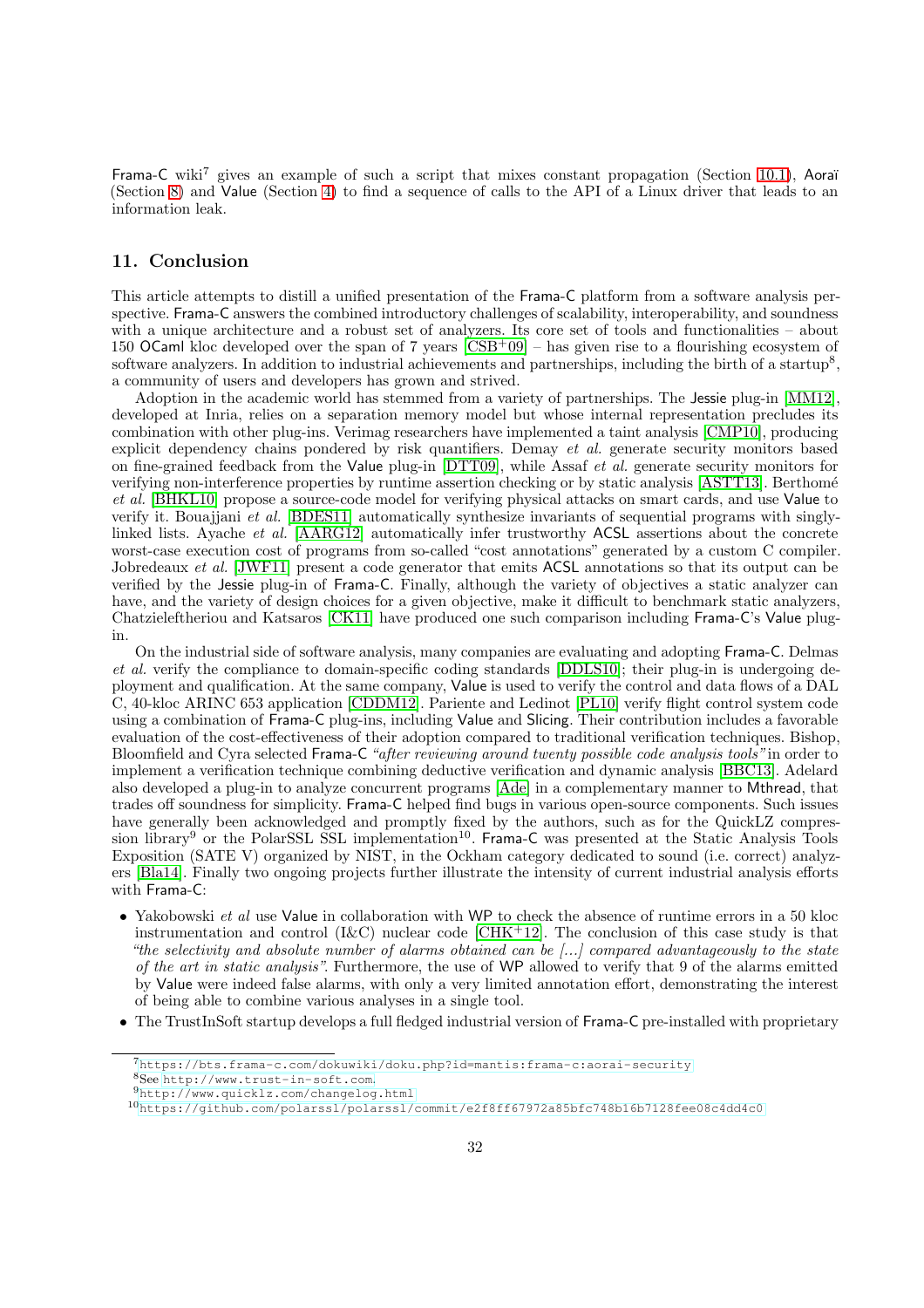extensions designed to facilitate the analysis of complex programs – including multi-threaded code, lowlevel code that uses volatile memory locations, or applications that make heavy use of the C standard library. TrustInSoft also provides formal verification "kits" for open-source software components, and in particular the PolarSSL library<sup>11</sup>.

Through all of these successes and over the past few years, Frama-C has demonstrated its adoptability for a wide variety of purposes within a diverse community of researchers and engineers. The growth of this community, fostered by a number of active communication channels<sup>12</sup> should be interpreted as a testimony to the health of the software analysis community, and good omens for its future.

# References

- <span id="page-32-17"></span>[AARG12] N. Ayache, R. Amadio, and Y. Régis-Gianas. Certifying and reasoning on cost annotations in C programs. In 17th International Workshop on Formal Methods for Industrial Critical Systems (FMICS 2012), 2012.
- <span id="page-32-19"></span>[Ade] Adelard LLP. Simple Concurrency Analysis Plugin for Frama-C. [https://bitbucket.org/adelard/](https://bitbucket.org/adelard/simple-concurrency/) [simple-concurrency/](https://bitbucket.org/adelard/simple-concurrency/).
- <span id="page-32-14"></span>[ASTT13] M. Assaf, J. Signoles, E. Totel, and F. Tronel. Program transformation for non-interference verification on programs with pointers. In the 28th IFIP TC-11 International Information Security and Privacy Conference (SEC 2013), pages 231–244. Springer, 2013.
- <span id="page-32-18"></span>[BBC13] Peter Bishop, Robin Bloomfield, and Lukasz Cyra. Combining Testing and Proof to Gain High Assurance in Software: a Case Study. In Proceedings of IEEE International Symposium on Software Reliability Engineering (ISSRE), 2013.
- <span id="page-32-8"></span>[BC11] R. Bonichon and P. Cuoq. A Mergeable Interval Map. Studia Informatica Universalis, 9(1):5–37, 2011.
- <span id="page-32-6"></span>L. Burdy, Y. Cheon, D. R. Cok, M. D. Ernst, J. R. Kiniry, G. T. Leavens, K. R. M. Leino, and E. Poll. An overview of JML tools and applications. Software Tools for Technology Transfer, 7(3):212–232, 2005.
- <span id="page-32-3"></span>[BCD+06] Mike Barnett, Bor-Yuh Evan Chang, Robert DeLine, Bart Jacobs, and K. Rustan M. Leino. Boogie: A Modular Reusable Verifier for Object-Oriented Programs. In Proceedings of 4<sup>th</sup> International Symposium on Formal Methods Components and Objects (FMCO 2005), volume 4111 of LNCS. Springer, 2006.
- <span id="page-32-16"></span>[BDES11] A. Bouajjani, C. Dragoi, C. Enea, and M. Sighireanu. On inter-procedural analysis of programs with lists and data. In the 32nd ACM SIGPLAN Conference on Programming Language Design and Implementation (PLDI 2011), pages 578–589. ACM, 2011.
- <span id="page-32-12"></span>[BDH+09] B. Botella, M. Delahaye, S. Hong-Tuan-Ha, N. Kosmatov, P. Mouy, M. Roger, and N. Williams. Automating structural testing of C programs: Experience with PathCrawler. In the 4th International Workshop on Automation of Software Test (AST 2009), pages 70–78. IEEE Computer Society, 2009.
- <span id="page-32-5"></span>[BFH<sup>+</sup>13] P. Baudin, J.-C. Filliâtre, T. Hubert, C. Marché, B. Monate, Y. Moy, and V. Prevosto. ACSL: ANSI/ISO C Specification Language, v1.6, April 2013. <http://frama-c.com/acsl.html>.
- <span id="page-32-13"></span>[BH11] S. Bardin and P. Herrmann. OSMOSE: automatic structural testing of executables. Software Testing, Verification and Reliability, 21(1):29–54, 2011.
- <span id="page-32-4"></span>[BHJM07] Dirk Beyer, Thomas A. Henzinger, Ranjit Jhala, and Rupak Majumdar. The software model checker Blast: Applications to software engineering. Int. J. Softw. Tools Technol. Transfer, 9(5-6):505-525, 2007.
- <span id="page-32-15"></span>[BHKL10] P. Berthom´e, K. Heydemann, X. Kauffmann-Tourkestansky, and J.-F. Lalande. Attack model for verification of interval security properties for smart card C codes. In the 5th ACM SIGPLAN Workshop on Programming Languages and Analysis for Security (PLAS 2010), pages 1–12. ACM, 2010.
- <span id="page-32-1"></span>[BHV11] S. Bardin, P. Herrmann, and F. Védrine. Refinement-based CFG reconstruction from unstructured programs. In the 12th International Conference on Verification, Model Checking, and Abstract Interpretation (VMCAI 2011), volume 6538 of LNCS, pages 54–69. Springer, 2011.
- <span id="page-32-20"></span>[Bla14] Paul E. Black. SATE V Ockham Sound Analysis Criteria. <http://samate.nist.gov/SATE5Workshop.html>, March 2014.
- <span id="page-32-2"></span>[BNR+10] N. E. Beckman, A. V. Nori, S. K. Rajamani, R. J. Simmons, S. Tetali, and A. V. Thakur. Proofs from tests. IEEE Trans. Software Eng., 36(4):495–508, 2010.
- <span id="page-32-9"></span>[Bor00] R. Bornat. Proving pointer programs in Hoare logic. In the 5th International Conference on Mathematics of Program Construction (MPC 2000), volume 1837 of LNCS. Springer, 2000.
- <span id="page-32-10"></span>[Bur72] R. M. Burstall. Some techniques for proving correctness of programs which alter data structures. Machine Intelligence, 7:23–50, 1972.
- <span id="page-32-11"></span>[C+] S. Conchon et al. The Alt-Ergo Automated Theorem Prover. <http://alt-ergo.lri.fr>.
- <span id="page-32-7"></span>P. Cousot and R. Cousot. Abstract interpretation: a unified lattice model for static analysis of programs by construction or approximation of fixpoints. In the 4th Symposium on Principles of Programming Languages (POPL 1977), pages 238–252, 1977.
- <span id="page-32-0"></span>[CCF+05] P. Cousot, R. Cousot, J. Feret, L. Mauborgne, A. Min´e, D. Monniaux, and X. Rival. The ASTREE analyzer. In ´ the 14th European Symposium on Programming (ESOP 2005), part of the Joint European Conferences on Theory and Practice of Software (ETAPS 2005), volume 3444 of LNCS, pages 21–30. Springer, 2005.

<sup>11</sup><http://trust-in-soft.com/polarssl-verification-kit/>

<sup>12</sup>See <http://frama-c.com/support.html>.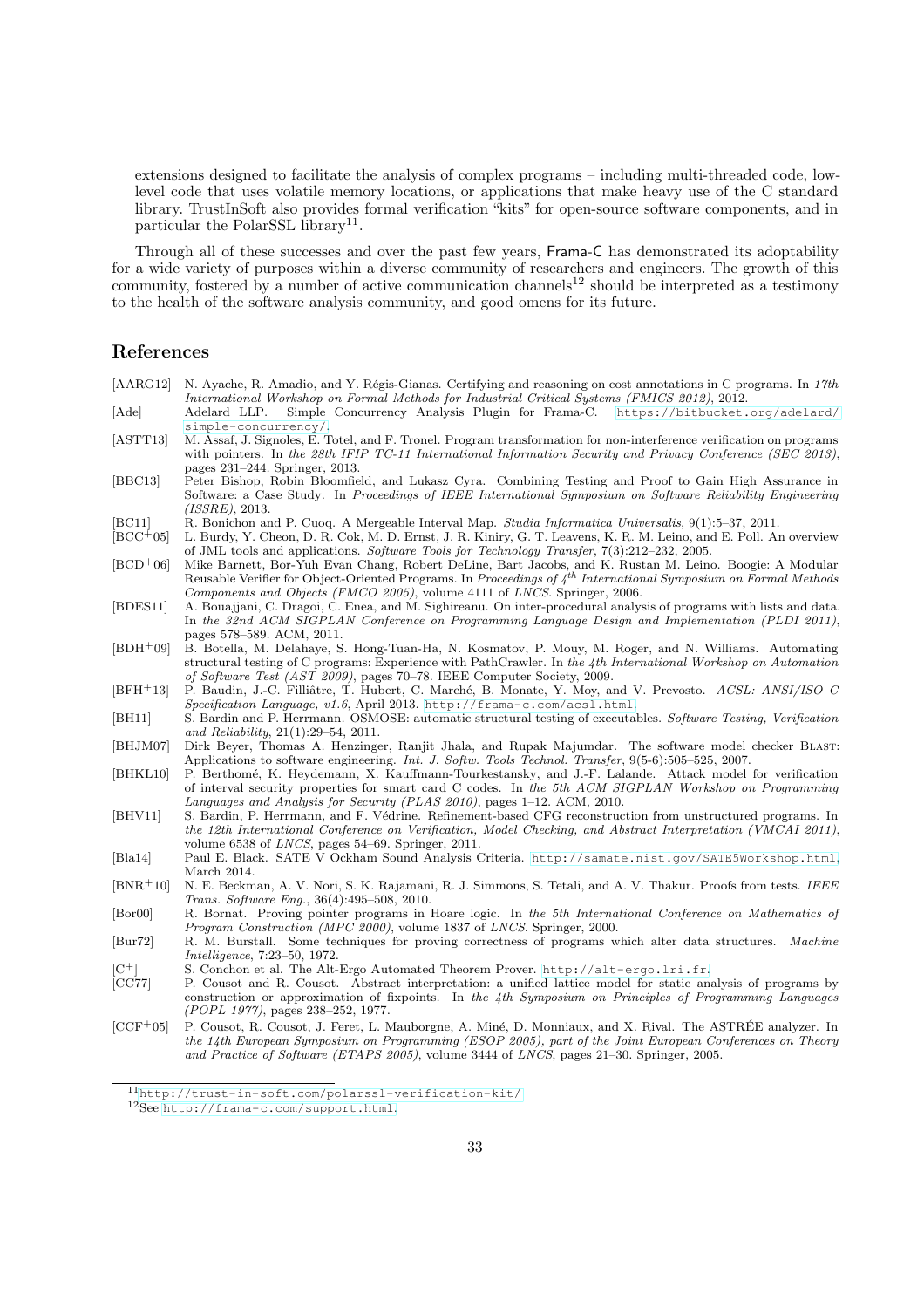- <span id="page-33-23"></span>[CCK+13] O. Chebaro, P. Cuoq, N. Kosmatov, B. Marre, A. Pacalet, N. Williams, and B. Yakobowski. Behind the scenes in SANTE: a combination of static and dynamic analyses. Automated Software Engineering, 2013. Published online. [CD08] P. Cuoq and D. Doligez. Hashconsing in an incrementally garbage-collected system: a story of weak pointers and hashconsing in OCaml 3.10.2. In Proceedings of the ACM SigPlan ML Workshop, pages 13–22, September 2008.
- <span id="page-33-28"></span><span id="page-33-17"></span>[CDDM12] P. Cuoq, D. Delmas, S. Duprat, and V. Moya Lamiel. Fan-C, a Frama-C plug-in for data flow verification. In the Embedded Real-Time Software and Systems Congress (ERTS<sup>2</sup> 2012), 2012.
- <span id="page-33-12"></span>[CDS11] P. Cuoq, D. Doligez, and J. Signoles. Lightweight typed customizable unmarshaling. In ACM SIGPLAN Workshop on ML. ACM, 2011.
- <span id="page-33-15"></span>[CHK+12] P. Cuoq, P. Hilsenkopf, F. Kirchner, S. Labb´e, N. Thuy, and B. Yakobowski. Formal verification of software important to safety using the Frama-C tool suite. In the 8th International Conference on Nuclear Plant Instrumentation and Control (NPIC 2012), July 2012.
- <span id="page-33-6"></span>[CHOS13] Simon Cruanes, Grégoire Hamon, Sam Owre, and Natarajan Shankar. Tool Integration with the Evidential Tool Bus. In Proceedings of Verification, Model-Checking and Abstract Interpretation (VMCAI), volume 7737 of LNCS, pages 275–294, 2013.
- <span id="page-33-8"></span>[CK04] David R. Cok and Joseph R. Kiniry. ESC/Java2: uniting ESC/Java and JML. In the International Workshop on Construction and Analysis of Safe, Secure and Interoperable Smart Devices (CASSIS 2004), volume 3362 of LNCS, pages 108–128. Springer, 2004.
- <span id="page-33-26"></span>[CK11] G. Chatzieleftheriou and P. Katsaros. Test-driving static analysis tools in search of C code vulnerabilities. In COMPSAC Workshops, pages 96–103. IEEE Computer Society, 2011.
- <span id="page-33-22"></span>[CKGJ12] O. Chebaro, N. Kosmatov, A. Giorgetti, and J. Julliand. Program slicing enhances a verification technique combining static and dynamic analysis. In the ACM Symposium on Applied Computing (SAC 2012), pages 1284–1291. ACM, 2012.
- <span id="page-33-4"></span>[CKM12] Cyrille Comar, Johannes Kanig, and Yannick Moy. Integrating formal program verification with testing. In Proc. ERTS, 2012.
- <span id="page-33-3"></span>[Cla] Clang Static Analyzer. <http://clang-analyzer.llvm.org/>.
- <span id="page-33-24"></span>[CMP10] D. Ceara, L. Mounier, and M.-L. Potet. Taint dependency sequences: A characterization of insecure execution paths based on input-sensitive cause sequences. In the 3rd International Conference on Software Testing, Verification and Validation Workshops (ICSTW 2010), pages 371–380, 2010.
- <span id="page-33-19"></span>[Coq11] Coq Development Team. The Coq Proof Assistant Reference Manual, v8.3 edition, 2011. [http://coq.inria.](http://coq.inria.fr/) [fr/](http://coq.inria.fr/).
- <span id="page-33-20"></span>[CR06] L. A. Clarke and D. S. Rosenblum. A historical perspective on runtime assertion checking in software development. ACM SIGSOFT Software Engineering Notes, 31(3):25–37, 2006.
- <span id="page-33-9"></span>[CS04] Christoph Csallner and Yannis Smaragdakis. JCrasher: An automatic robustness tester for Java. Software — Practice & Experience, 34(11):1025–1050, September 2004.
- <span id="page-33-10"></span>[CS06] Christoph Csallner and Yannis Smaragdakis. Dynamically discovering likely interface invariants. In the 28th ACM/IEEE International Conference on Software Engineering (ICSE 2006), Emerging Results Track, pages 861– 864. ACM, May 2006.
- <span id="page-33-13"></span>[CS12] L. Correnson and J. Signoles. Combining analyses for C program verification. In the 17th International Workshop on Formal Methods for Industrial Critical Systems (FMICS 2012), August 2012.
- <span id="page-33-11"></span>[CSB+09] P. Cuoq, J. Signoles, P. Baudin, R. Bonichon, G. Canet, L. Correnson, B. Monate, V. Prevosto, and A. Puccetti. Experience report: OCaml for an industrial-strength static analysis framework. In the 14th ACM SIGPLAN International Conference on Functional programming (ICFP 2009), pages 281–286. ACM, 2009.
- <span id="page-33-14"></span>[CYP13] P. Cuoq, B. Yakobowski, and V. Prevosto. Frama-C's value analysis plug-in, fluorine-20130601 edition, June 2013. <http://frama-c.com/download/frama-c-value-analysis.pdf>.
- <span id="page-33-27"></span>[DDLS10] D. Delmas, S. Duprat, V. Moya Lamiel, and J. Signoles. Taster, a Frama-C plug-in to encode Coding Standards. In the Embedded Real-Time Software and Systems Congress (ERTS<sup>2</sup> 2010), 2010.
- <span id="page-33-5"></span>[DEL+14] Claire Dross, Pavlos Efstathopoulos, David Lesens, David Mentré, and Yannick Moy. Rail, space, security: Three case studies for spark 2014. In Proc. ERTS, 2014.
- <span id="page-33-18"></span>[Dij68] E. W. Dijkstra. A constructive approach to program correctness. BIT Numerical Mathematics, Springer, 1968.
- <span id="page-33-1"></span>[DJP10] D. Demange, T. Jensen, and D. Pichardie. A provably correct stackless intermediate representation for java bytecode. In the 8th Asian Symposium on Programming Languages and Systems (APLAS 2010), volume 6461 of LNCS, pages 97–113. Springer, 2010.
- <span id="page-33-21"></span>[DKS13] M. Delahaye, N. Kosmatov, and J. Signoles. Common specification language for static and dynamic analysis of C programs. In the 28th Annual ACM Symposium on Applied Computing (SAC), pages 1230–1235. ACM, March 2013.
- <span id="page-33-0"></span>[DMS+09] M. Dahlweid, M. Moskal, T. Santen, S. Tobies, and W. Schulte. VCC: Contract-based modular verification of concurrent C. In ICSE Companion, pages 429–430. IEEE Computer Society, 2009.
- <span id="page-33-25"></span>[DTT09] J.-C. Demay, E. Totel, and F. Tronel. SIDAN: a tool dedicated to software instrumentation for detecting attacks on non-control-data. In CRiSIS, October 2009.
- <span id="page-33-2"></span>[EMN12] F. Elberzhager, J. Münch, and V. Tran Ngoc Nha. A systematic mapping study on the combination of static and dynamic quality assurance techniques. Information & Software Technology, 54(1):1–15, 2012.
- <span id="page-33-7"></span>[EPG+07] Michael D. Ernst, Jeff H. Perkins, Philip J. Guo, Stephen McCamant, Carlos Pacheco, Matthew S. Tschantz, and Chen Xiao. The Daikon system for dynamic detection of likely invariants. Sci. Comput. Program., 69(1–3):35–45, 2007.
- <span id="page-33-16"></span>[Fil00] Jean-Christophe Filliâtre. Hash consing in an ML framework. Research Report 1368, LRI, Université Paris Sud, September 2000.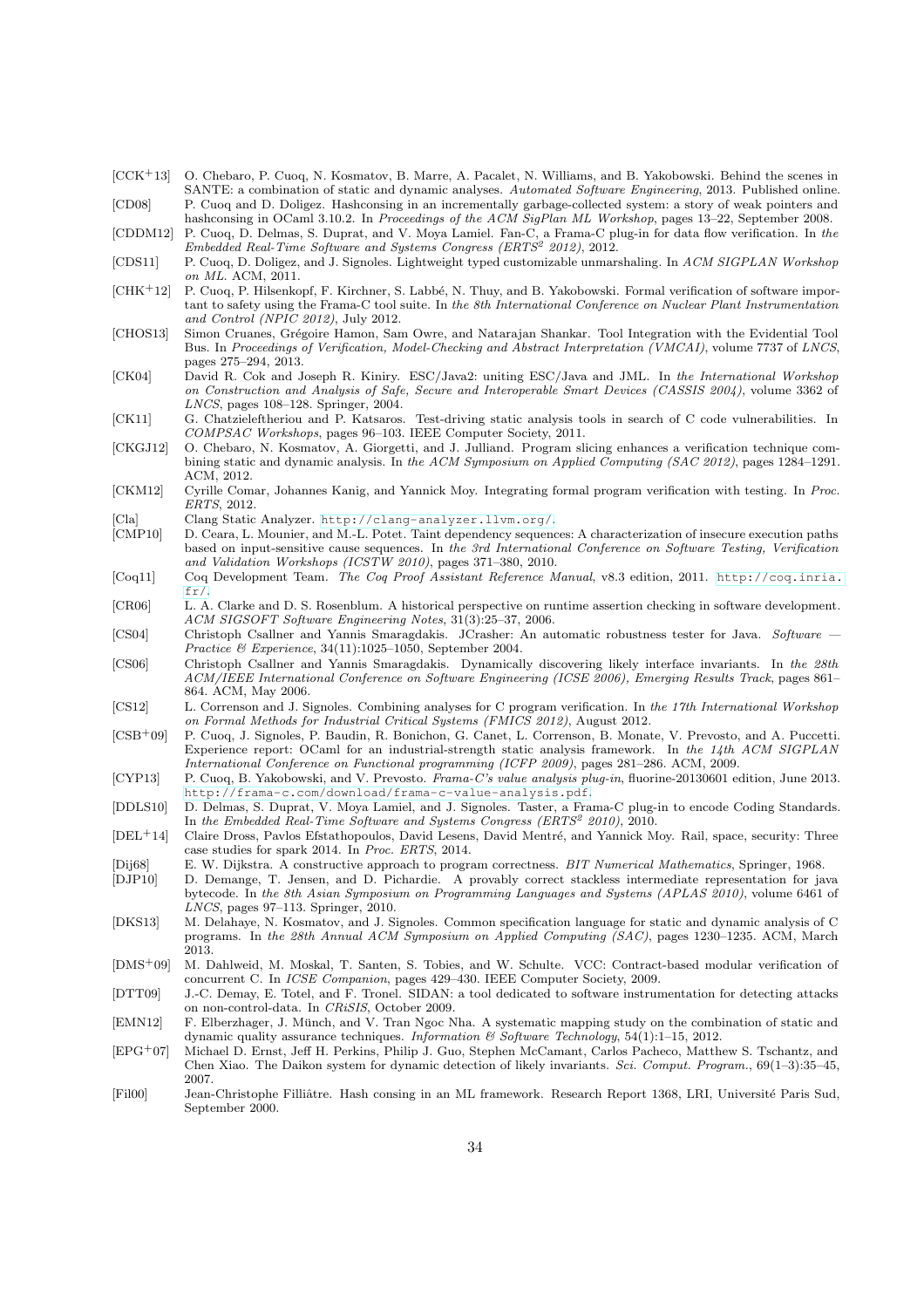<span id="page-34-32"></span><span id="page-34-29"></span><span id="page-34-28"></span><span id="page-34-27"></span><span id="page-34-25"></span><span id="page-34-17"></span><span id="page-34-15"></span><span id="page-34-14"></span><span id="page-34-13"></span><span id="page-34-12"></span><span id="page-34-11"></span><span id="page-34-7"></span><span id="page-34-6"></span>and Michael Y. Levin. Automating software testing using program analysis. IEEE Software, 25(5):30–37, 2008. [GGJK08] A. Giorgetti, J. Groslambert, J. Julliand, and O. Kouchnarenko. Verification of class liveness properties with Java Modeling Language. IET Software, 2(6), 2008. [GHK+06] Bhargav S. Gulavani, Thomas A. Henzinger, Yamini Kannan, Aditya V. Nori, and Sriram K. Rajamani. SYNERGY: a new algorithm for property checking. In the 14th ACM SIGSOFT International Symposium on Foundations of Software Engineering (FSE 2006), pages 117–127. ACM, 2006. [GMP] Gmp: Gnu multiple precision arithmetic library. <https://gmplib.org/>. P. Gastin and D. Oddoux. Fast LTL to Büchi automata translation. In the 13th International Conference on Computer Aided Verification (CAV 2001), volume 2102 of LNCS, pages 53–65. Springer, 2001. [Gra91] P. Granger. Static analysis of linear congruence equalities among variables of a program. In TAPSOFT, volume 493 of LNCS, pages 169–192. Springer, 1991. [GS09] J. Groslambert and N. Stouls. Vérification de propriétés LTL sur des programmes C par génération d'annotations. In Approches Formelles dans l'Assistance au Développement de Logiciels (AFADL 2009), 2009. In French. [HJV00] N. Heintze, J. Jaffar, and R. Voicu. A framework for combining analysis and verification. In the 27th Symposium on Principles of Programming Languages (POPL 2000), 2000. [HMM12] P. Herms, C. Marché, and B. Monate. A certified multi-prover verification condition generator. In the 4th International Conference on Verified Software: Theories, Tools, Experiments (VSTTE 2012), volume 7152 of LNCS, pages 2–17. Springer, 2012. [Hoa69] C. A. R. Hoare. An axiomatic basis for computer programming. Communications of the ACM, 12(10), 1969. [HRB88] S. Horwitz, T. Reps, and D. Binkley. Interprocedural slicing using dependence graphs. In the ACM SIGPLAN Conference on Programming Language Design and Implementation (PLDI 1988), volume 23–7, pages 35–46, 1988. [HS13] P. Herrmann and J. Signoles. Annotation generation: Frama-C's RTE plug-in, April 2013. [http://frama-c.](http://frama-c.com/download/frama-c-rte-manual.pdf) [com/download/frama-c-rte-manual.pdf](http://frama-c.com/download/frama-c-rte-manual.pdf). [IEE08] IEEE Std 754-2008. IEEE standard for floating-point arithmetic. Technical report, 2008. [http://dx.doi.org/](http://dx.doi.org/10.1109/IEEESTD.2008.4610935) [10.1109/IEEESTD.2008.4610935](http://dx.doi.org/10.1109/IEEESTD.2008.4610935). [ISO07] ISO/IEC JTC1/SC22/WG14. 9899:TC3: Programming Languages—C, 2007. [http://www.open-std.org/](http://www.open-std.org/jtc1/sc22/wg14/www/docs/n1256.pdf) [jtc1/sc22/wg14/www/docs/n1256.pdf](http://www.open-std.org/jtc1/sc22/wg14/www/docs/n1256.pdf). [JWF11] Romain Jobredeaux, Timothy E. Wang, and Eric M. Feron. Autocoding Control Software with Proofs I: Annotation Translation. In Proceedings of the IEEE/AIAA Digital Avionics Systems Conference (DASC), 2011. [KCC+14] Johannes Kanig, Rod Chapman, Cyrille Comar, Jerome Guitton, Yannick Moy, and Emyr Rees. Explicit assumptions - a prenup for marrying static and dynamic program verification. In Proc. TAP, 2014. To appear. [Kos] N. Kosmatov. Online version of PathCrawler. <http://pathcrawler-online.com/>. [Kos10] N. Kosmatov. Artificial Intelligence Applications for Improved Software Engineering Development: New Prospects, chapter XI: Constraint-Based Techniques for Software Testing. IGI Global, 2010. [KPS13] N. Kosmatov, G. Petiot, and J. Signoles. An optimized memory monitoring for runtime assertion checking of C programs. In the 4th International Conference on Runtime Verification (RV 2013), volume 8174 of LNCS, pages 167–182. Springer, 2013. [KS13] N. Kosmatov and J. Signoles. A lesson on runtime assertion checking with Frama-C. In the 4th International Conference on Runtime Verification (RV 2013), volume 8174 of LNCS, pages 386–399. Springer, 2013. [LB08] X. Leroy and S. Blazy. Formal verification of a C-like memory model and its uses for verifying program transformations. Journal of Automated Reasoning, 41(1):1–31, 2008. [LDF+13] Xavier Leroy, Damien Doligez, Alain Frisch, Jacques Garrigue, Didier Rémy, and Jérôme Vouillon. The OCaml system release 4.01. INRIA, 2013. <http://caml.inria.fr/pub/docs/manual-ocaml-4.01/>. [Lei08] K. R. M. Leino. This is Boogie 2. Microsoft Research, 2008. [MA00] B. Marre and A. Arnould. Test sequences generation from Lustre descriptions: GATeL. In the 15th IEEE International Conference on Automated Software Engineering (ASE 2000), pages 229–237. IEEE Computer Society, 2000. [Mat] MathWorks. Polyspace. <http://www.mathworks.com/products/polyspace>.<br>[Mey97] B. Meyer. *Object-oriented Software Construction*. Prentice Hall, 1997. B. Meyer. Object-oriented Software Construction. Prentice Hall, 1997. [Min12] Antoine Miné. Static analysis of run-time errors in embedded real-time parallel c programs. Logical Methods in Computer Science, 8(1), 2012. [MM12] C. Marché and Y. Moy. The Jessie plug-in for Deduction Verification in Frama-C, version 2.30. INRIA, 2012. <http://krakatoa.lri.fr/jessie.pdf>. [MR05] Laurent Mauborgne and Xavier Rival. Trace partitioning in abstract interpretation based static analyzers. In

<span id="page-34-2"></span>[Fil03] J.-C. Filliâtre. Why: a multi-language multi-prover verification tool. Research Report 1366, LRI, Université Paris

<span id="page-34-18"></span>[Flo67] R. W. Floyd. Assigning meanings to programs. Proceedings of the American Mathematical Society Symposia on

<span id="page-34-5"></span>[FM07] J.-C. Filliâtre and C. Marché. The why/krakatoa/caduceus platform for deductive program verification. In CAV,

<span id="page-34-31"></span>[FOW87] J. Ferrante, K. J. Ottenstein, and J. D. Warren. The program dependence graph and its use in optimization. ACM

<span id="page-34-3"></span>[FP13] J.-C. Filliâtre and A. Paskevich. Why3 – where programs meet provers. In the 22nd European Symposium on

<span id="page-34-8"></span>[GdHN+08] Patrice Godefroid, Jonathan de Halleux, Aditya V. Nori, Sriram K. Rajamani, Wolfram Schulte, Nikolai Tillmann,

Sud, March 2003.

Applied Mathematics, 19, 1967.

volume 4590 of LNCS, pages 173–177. Springer, 2007.

Programming (ESOP 2013), volume 7792 of LNCS. Springer, 2013.

Trans. Program. Lang. Syst., 9(3):319–349, 1987.

<span id="page-34-33"></span><span id="page-34-30"></span><span id="page-34-26"></span><span id="page-34-24"></span><span id="page-34-23"></span><span id="page-34-22"></span><span id="page-34-21"></span><span id="page-34-20"></span><span id="page-34-19"></span><span id="page-34-16"></span><span id="page-34-10"></span><span id="page-34-9"></span><span id="page-34-4"></span><span id="page-34-1"></span><span id="page-34-0"></span>M. Sagiv, editor, European Symposium on Programming (ESOP'05), volume 3444 of Lecture Notes in Computer Science, pages 5–20. Springer-Verlag, 2005.